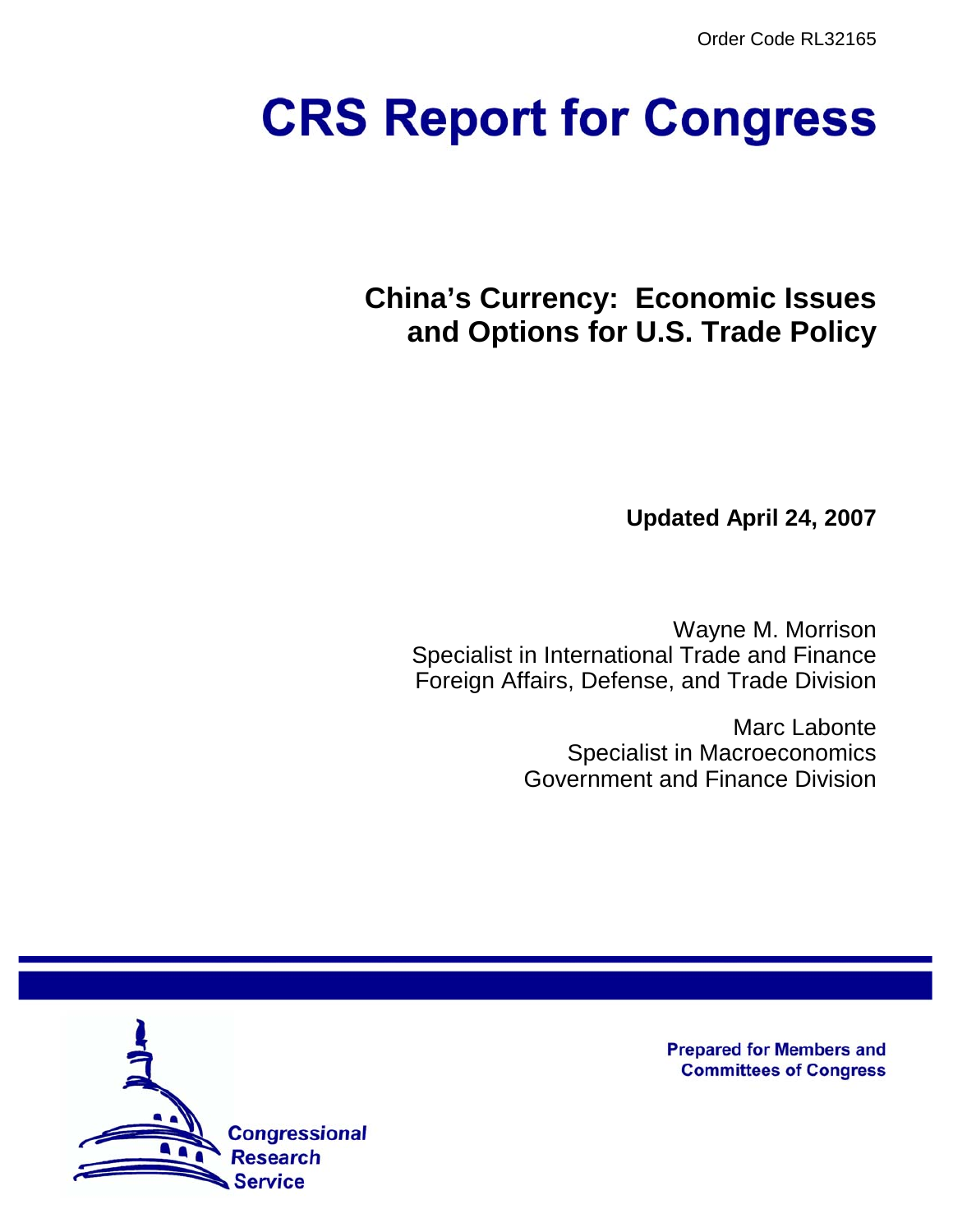### China's Currency: Economic Issues and Options for U.S. Trade Policy

### **Summary**

The continued rise in China's trade surplus with the United States and the world, and complaints from U.S. manufacturing firms and workers over the competitive challenges posed by Chinese imports have led several Members to call for a more aggressive U.S. stance against certain Chinese trade policies they deem to be unfair. Among these is the value of the Chinese yuan. From 1994 to July 2005, China pegged its currency to the U.S. dollar at about 8.28 yuan to the dollar. On July 21, 2005, China announced it would let its currency immediately appreciate by 2.1% (to 8.11 yuan per dollar) and link its currency to a basket of currencies (rather than just to the dollar). Many Members complain that the yuan has only appreciated only slightly (less than 5%) since these reforms were implemented and that China continues to "manipulate" its currency in order to give its firms an unfair trade advantage, and that this policy has led to U.S. job losses. Numerous bills were introduced in the  $109<sup>th</sup>$  Congress to address China's currency policy, and these efforts have continued in the  $110<sup>th</sup>$  session.

If the yuan is undervalued against the dollar (as many analysts believe), there are likely to be both benefits and costs to the U.S. economy. It would mean that imported Chinese goods are cheaper than they would be if the yuan were market determined. This lowers prices for U.S. consumers and dampens inflationary pressures. It also lowers prices for U.S. firms that use imported inputs (such as parts) in their production, making such firms more competitive. When the U.S. runs a trade deficit with the Chinese, this requires a capital inflow from China to the United States. This, in turn, lowers U.S. interest rates and increases U.S. investment spending. On the negative side, lower priced goods from China may hurt U.S. industries that compete with those products, reducing their production and employment. In addition, an undervalued yuan makes U.S. exports to China more expensive, thus reducing the level of U.S. exports to China and job opportunities for U.S. workers in those sectors. However, in the long run, trade can affect only the composition of employment, not its overall level. Thus, inducing China to appreciate its currency would likely benefit some U.S. economic sectors, but would harm others.

Critics of China's currency policy point to the large and growing U.S. trade deficit (\$233 billion in 2006) with China as evidence that the yuan is undervalued and harmful to the U.S. economy. The relationship is more complex, for a number of reasons. First, an increasing level of Chinese exports are from foreign-invested companies in China that have shifted production there to take advantage of China's abundant low cost labor. Second, the deficit masks the fact that China has become one of the fastest growing markets for U.S. exports. Finally, the trade deficit with China accounted for 26% of the sum of total U.S. bilateral trade deficits in 2006, indicating that the overall trade deficit is not caused by the exchange rate policy of one country, but rather the shortfall between U.S. saving and investment. That being said, there are a number of valid economic arguments for China to adopt a more flexible currency policy. For a brief summary of this report, see CRS Report RS21625, *China's Currency: A Summary of the Economic Issues*. This report will be updated as events warrant.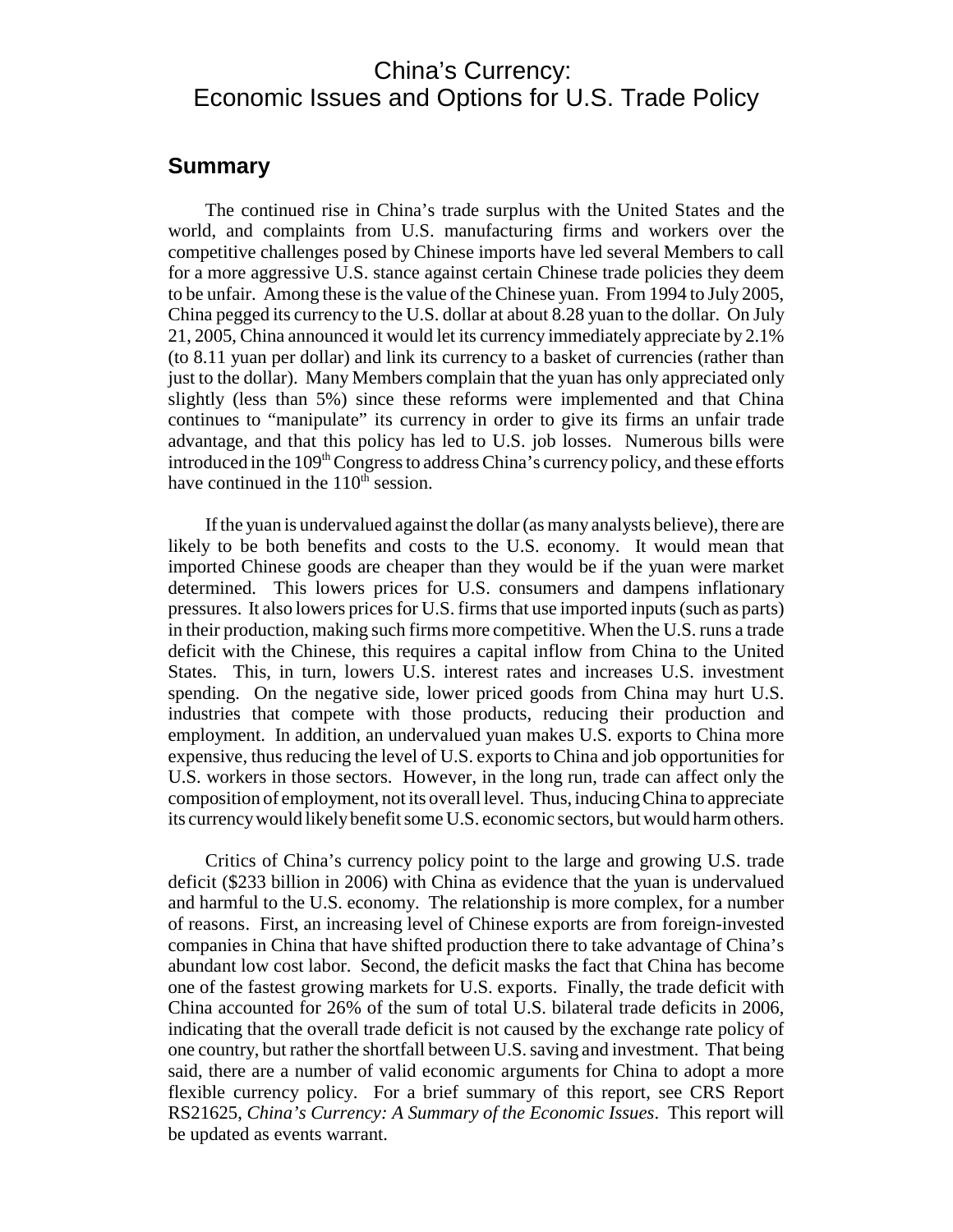### **Contents**

| A Critique of Various Estimates of the Yuan's Undervaluation  13<br>Estimates Based on Fundamental Equilibrium Exchange Rates  14<br>Treasury Department Assessment of Economic Models  21                                                            |  |
|-------------------------------------------------------------------------------------------------------------------------------------------------------------------------------------------------------------------------------------------------------|--|
|                                                                                                                                                                                                                                                       |  |
| The U.S.-China Trade Deficit in the Context of the Overall                                                                                                                                                                                            |  |
| Policy Options for Dealing with China's Currency Policy  34                                                                                                                                                                                           |  |
| Tighten Requirements on Treasury Department's Report<br>Utilize the Dispute Resolution Mechanism in the WTO 37<br>Apply U.S. Countervailing Trade Laws to Non-Market Economies 38<br>Changes to the Current Currency Policy and Potential Outcomes 39 |  |
|                                                                                                                                                                                                                                                       |  |
|                                                                                                                                                                                                                                                       |  |
|                                                                                                                                                                                                                                                       |  |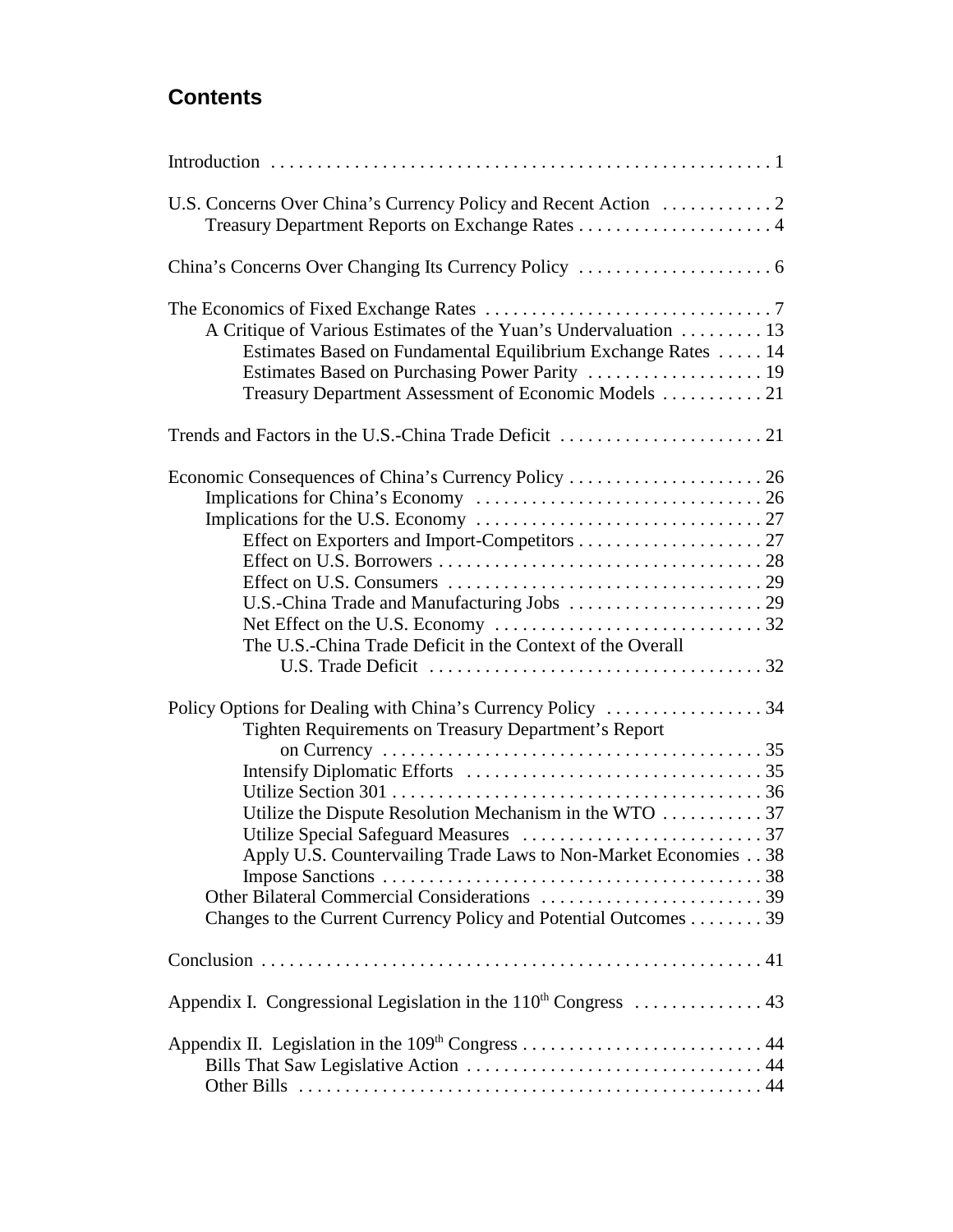# **List of Figures**

| Figure 1. Yuan-Dollar Exchange Rate Before and After the           |  |
|--------------------------------------------------------------------|--|
|                                                                    |  |
| Figure 2. Nominal and Real Yuan-Dollar Exchange Rate, 1994-2006 12 |  |

## **List of Tables**

| Table 1. China's Foreign Exchange Reserves and Overall Current Account     |  |
|----------------------------------------------------------------------------|--|
|                                                                            |  |
| Table 2. Foreign Exchange Reserves and Current Account Balance in Selected |  |
|                                                                            |  |
|                                                                            |  |
| Table 4. U.S. Merchandise Exports to Major Trading Partners in 2001        |  |
|                                                                            |  |
| Table 5. Exports and Imports by Foreign-Invested Enterprises in China:     |  |
|                                                                            |  |
| Table 6. Major Foreign Suppliers of U.S. Computer Equipment Imports:       |  |
|                                                                            |  |
| Table 7. Manufacturing Employment in Selected Countries: 1995 and 2002 31  |  |
| Table 8. Comparisons of Savings, Investment, and Consumption as a Percent  |  |
|                                                                            |  |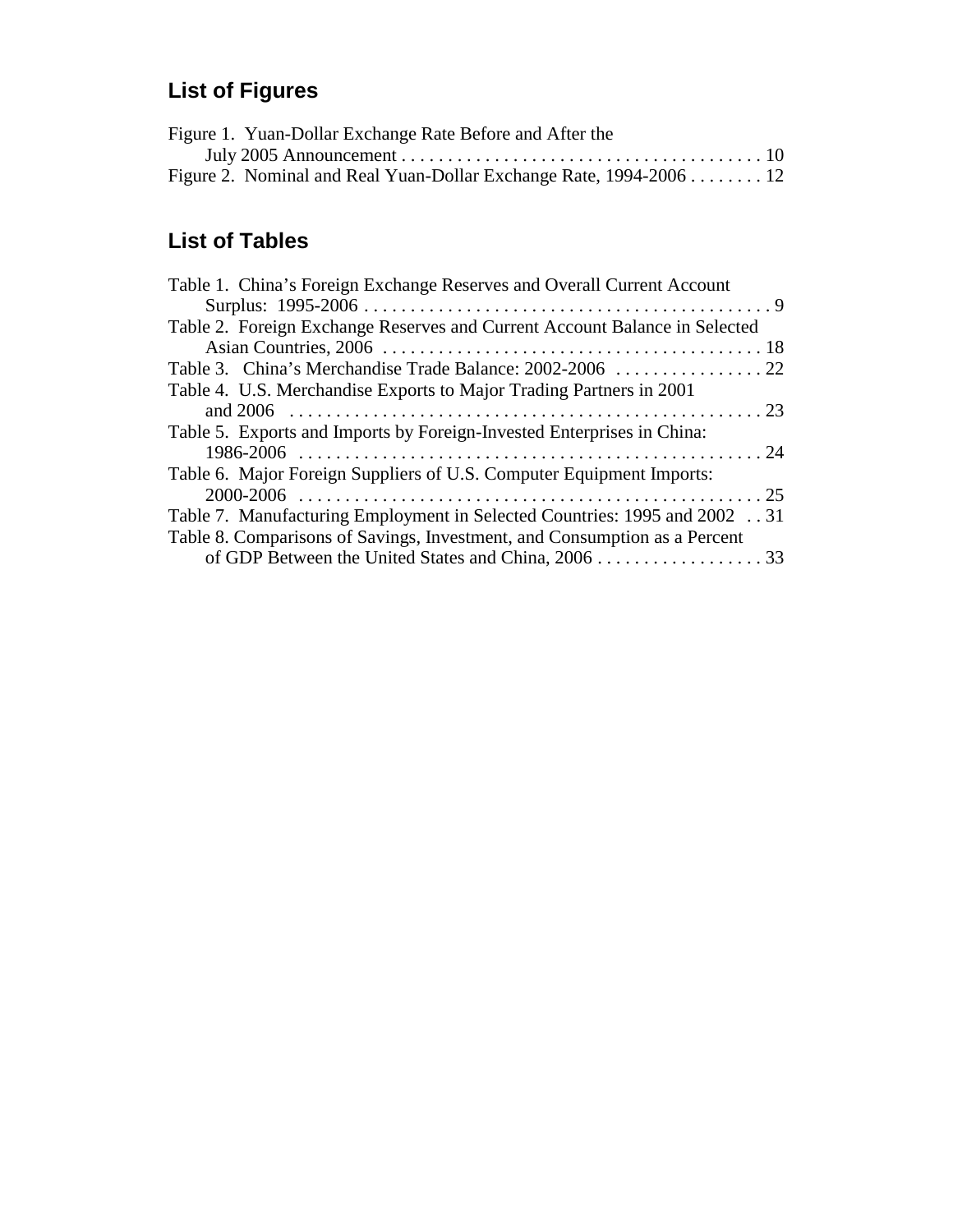# China's Currency: Economic Issues and Options for U.S. Trade Policy

### **Introduction**

From 1994 until July 21, 2005, China maintained a policy of pegging its currency (the renminbi or yuan) to the U.S. dollar at an exchange rate of roughly 8.28 yuan to the dollar. The Chinese central bank maintained this peg by buying (or selling) as many dollar-denominated assets in exchange for newly printed yuan as needed to eliminate excess demand (supply) for the yuan. As a result, the exchange rate between the yuan and the dollar basically stayed the same, despite changing economic factors which could have otherwise caused the yuan to either appreciate or depreciate relative to the dollar. Under a floating exchange rate system, the relative demand for the two countries' goods and assets would determine the exchange rate of the yuan to the dollar. Many economists contend that for the first several years of the peg, the fixed value was likely close to the market value. But in the past few years, economic conditions have changed such that the yuan would likely have appreciated if it had been floating. The sharp increase in China's foreign exchange reserves (which grew from \$403 billion at the end of 2003 to \$1.2 trillion at the end of March 2007) and China's large trade surplus (which totaled \$178 billion in 2006) are indicators that the yuan is undervalued. Because its currency is not fully convertible in international markets, and because it maintains tight restrictions and controls over capital transactions, China can maintain the exchange rate policy and still use monetary policy to pursue domestic goals (such as full employment).<sup>1</sup>

The Chinese government modified its currency policy on July 21, 2005. It announced that the yuan's exchange rate would become "adjustable, based on market supply and demand with reference to exchange rate movements of currencies in a basket," (it was later announced that the composition of the basket includes the dollar, the yen, the euro, and a few other currencies), and that the exchange rate of the U.S. dollar against the yuan would be immediately adjusted from 8.28 to 8.11, an appreciation of about 2.1%. Unlike a true floating exchange rate, the yuan would (according to the Chinese government) be allowed to fluctuate by 0.3% on a daily basis against the basket. Since July 2005, China has allowed the yuan to appreciate steadily but very slowly. It has continued to accumulate foreign reserves at a rapid pace, which suggests that if the yuan were allowed to freely float it would appreciate much more rapidly. The current situation might be best described as a "managed float" — market forces are determining the general direction of the yuan's

 $<sup>1</sup>$  The currency is convertible on a current account basis (such as for trade transactions), but</sup> not on a capital account basis (for various types of financial flows, such as portfolio investment). In addition, holdings of foreign exchange by Chinese firms and individuals are closely regulated by the government.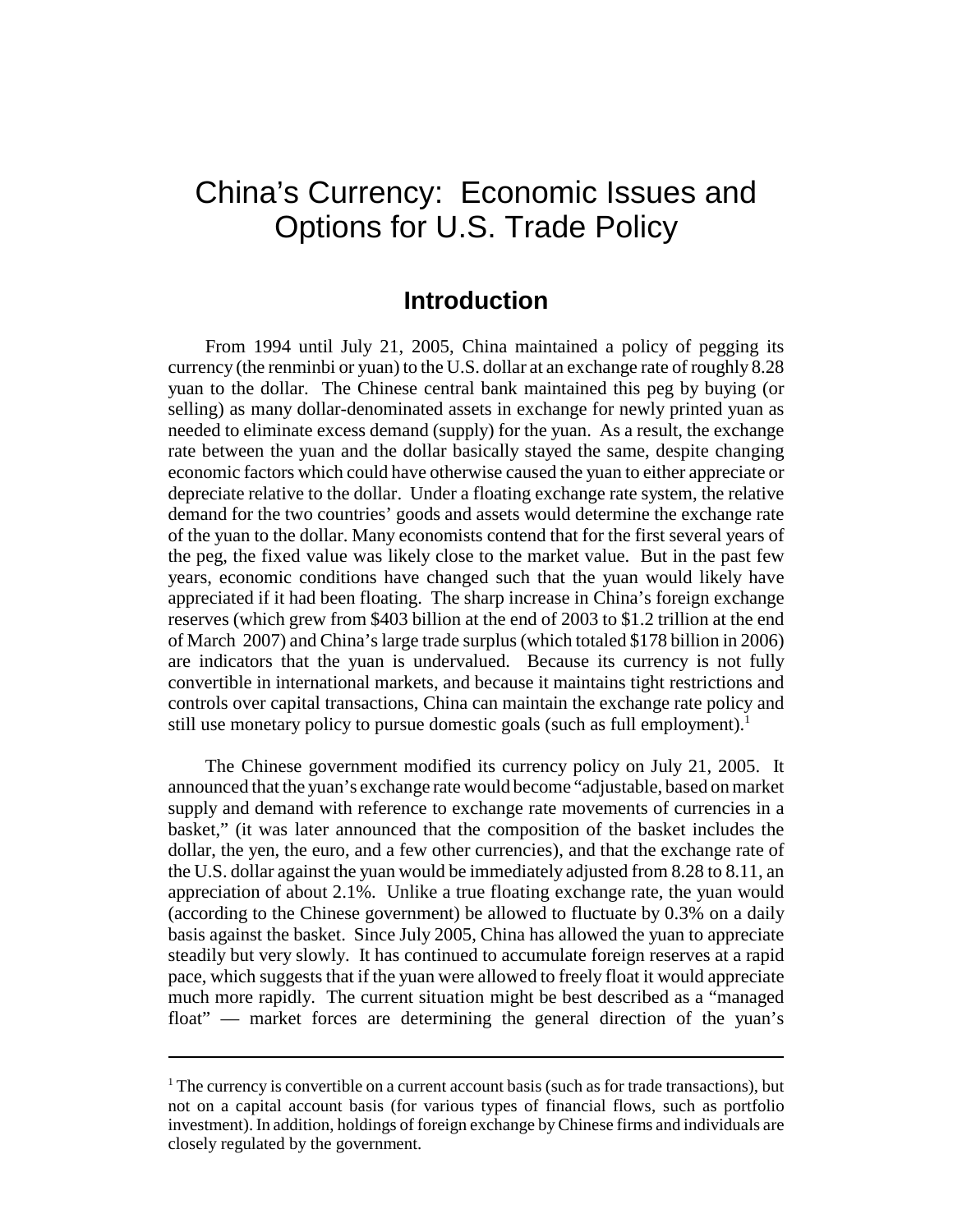movement, but the government is retarding its rate of appreciation through market intervention.

The modest increase in the value of the yuan to date has done little to ease concerns raised in the United States, but the Chinese, with concerns about their own economy, have been reluctant to make significant changes to their currency. This paper reviews the various economic issues raised by China's present currency policy.2 Major topics surveyed include

- The economic concerns raised by the United States over China's currency policy and China's concerns over changing that policy.
- How China's fixed exchange rate regime works and the various economic studies that have attempted to determine China's real, or market, exchange rate.
- Trends and factors in the U.S.-China trade imbalance. (What is causing it? Is China's currency policy to blame?)
- Economic consequences of China's currency policy for both China and the United States.
- Policy options on how the United States might induce China to reform its present currency policy, including current legislation introduced in Congress.

### **U.S. Concerns Over China's Currency Policy and Recent Action**

Many U.S. policymakers, business people, and labor representatives have charged that China's currency is significantly undervalued vis-a-vis the U.S. dollar by as much as 40%, making Chinese exports to the United States cheaper, and U.S. exports to China more expensive, than they would be if exchange rates were determined by market forces. They further argue that the undervalued currency has contributed to the burgeoning U.S. trade deficit with China, which has risen from \$30 billion in 1994 to an estimated \$232 billion in 2006, and has hurt U.S. production and employment in several U.S. manufacturing sectors (such as textiles and apparel and furniture) that are forced to compete domestically and internationally against "artificially" low-cost goods from China. Furthermore, many analysts contend that China's currency policy induces other East Asian countries to intervene in currency markets in order to keep their currencies weak against the dollar to remain competitive with Chinese goods.<sup>3</sup> Several groups are pressing the Bush

<sup>2</sup> A brief summary of this report can be found in CRS Report RS21625, *China's Currency: A Summary of the Economic Issues*, by Wayne Morrison and Marc Labonte.

<sup>&</sup>lt;sup>3</sup> See Prepared Remarks of Dr. C. Fred Bergsten, President, Institute for International (continued...)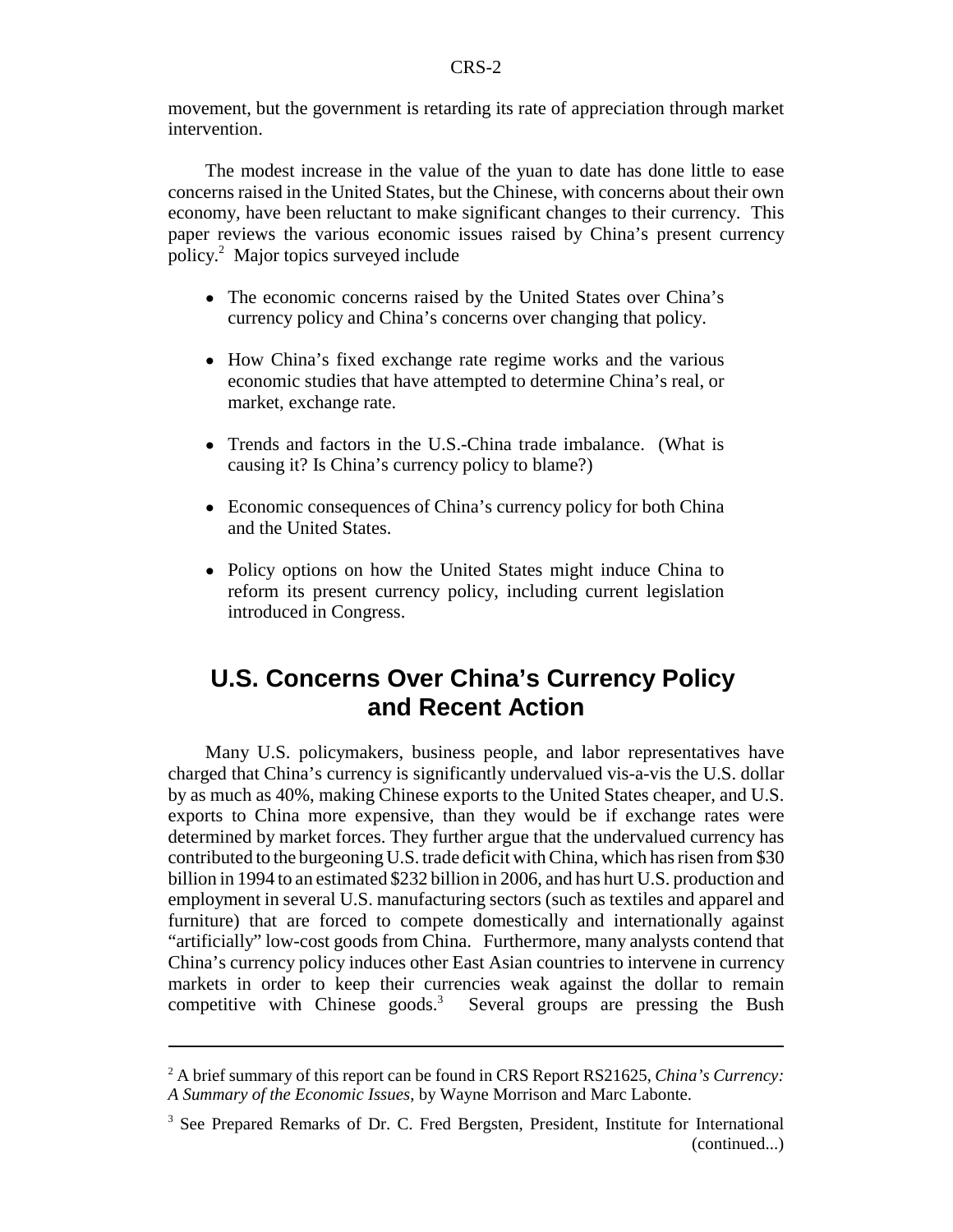Administration to pressure China either to revalue its currency or to allow it to float freely in international markets.<sup>4</sup> These issues are addressed in more detail later in the report.

President Bush and Administration officials have criticized China's currency policy on a number of occasions, stating that exchange rates should be determined by market forces. Initially, the Bush Administration rejected calls from several Members of Congress to apply direct pressure on China to force it to abandon its currency peg. Instead, the Administration sought to encourage China to reform its financial system — under the auspices of a joint technical cooperation program agreed to on October 14, 2003, for example — and take other measures that would pave the way toward adopting a more flexible currency policy.

The Administration's position on China's currency peg appears to have toughened beginning around April 2005 when then-U.S. Treasury Secretary John Snow asserted at a G-7 meeting (on April 16, 2005) that "China is ready now to adopt a more flexible exchange rate." This was likely driven in part by growing complaints from Members over China's currency policy and the introduction of numerous currency bills.

During the  $109<sup>th</sup>$  congressional session, the Senate on April 6, 2005, failed (by a vote of 33 to 67) to reject an amendment (S.Amdt. 309) attached by Senator Schumer to S. 600 (a foreign relations authorization bill), which would have imposed a 27.5% tariff on Chinese goods if China failed to substantially appreciate its currency to market levels.<sup>5</sup> In response to the outcome of the vote, the Senate Republican leadership negotiated an agreement with the supporters of the bill to allow a vote on S. 295 (which was sponsored by Senator Schumer and which has same language as S.Amdt. 309) at a later date as long as the sponsors of the amendment agreed not to offer similar amendments to other bills for the duration of the  $109<sup>th</sup>$  Congress. Supporters of S. 295 threatened to bring the bill up a vote on the bill on two separate occasions in 2006, but were convinced not to by Administration and Chinese officials.

On December 14 and 15, 2006, the United States and China held high level talks under the newly-created "Strategic Economic Forum" (SED), designed to be a forum to meet on "bilateral and global strategic economic issues of common interests and concerns." China's currency policy was a major item of discussion. According to Treasury Secretary Henry Paulson, the two sides agreed on the need for balanced,

 $3$  (...continued)

Economics, before the House Small Business Committee, June 25, 2003.

<sup>&</sup>lt;sup>4</sup> Besides the currency issue, several U.S. interest groups have complained about other Chinese economic policies deemed unfair, including Chinese government subsidies, selling goods below cost (dumping), poor environmental practices, abusive labor practices, and piracy of U.S. intellectual property rights. These issues are discussed in CRS Report RL33536, *China-U.S. Trade Issues*, by Wayne M. Morrison.

<sup>&</sup>lt;sup>5</sup> Supporters of this legislation cited estimates of the yuan's undervaluation ranging from 15% to 40%; they derived the 27.5% tariff figure in their bill from the average of the lowhigh estimates.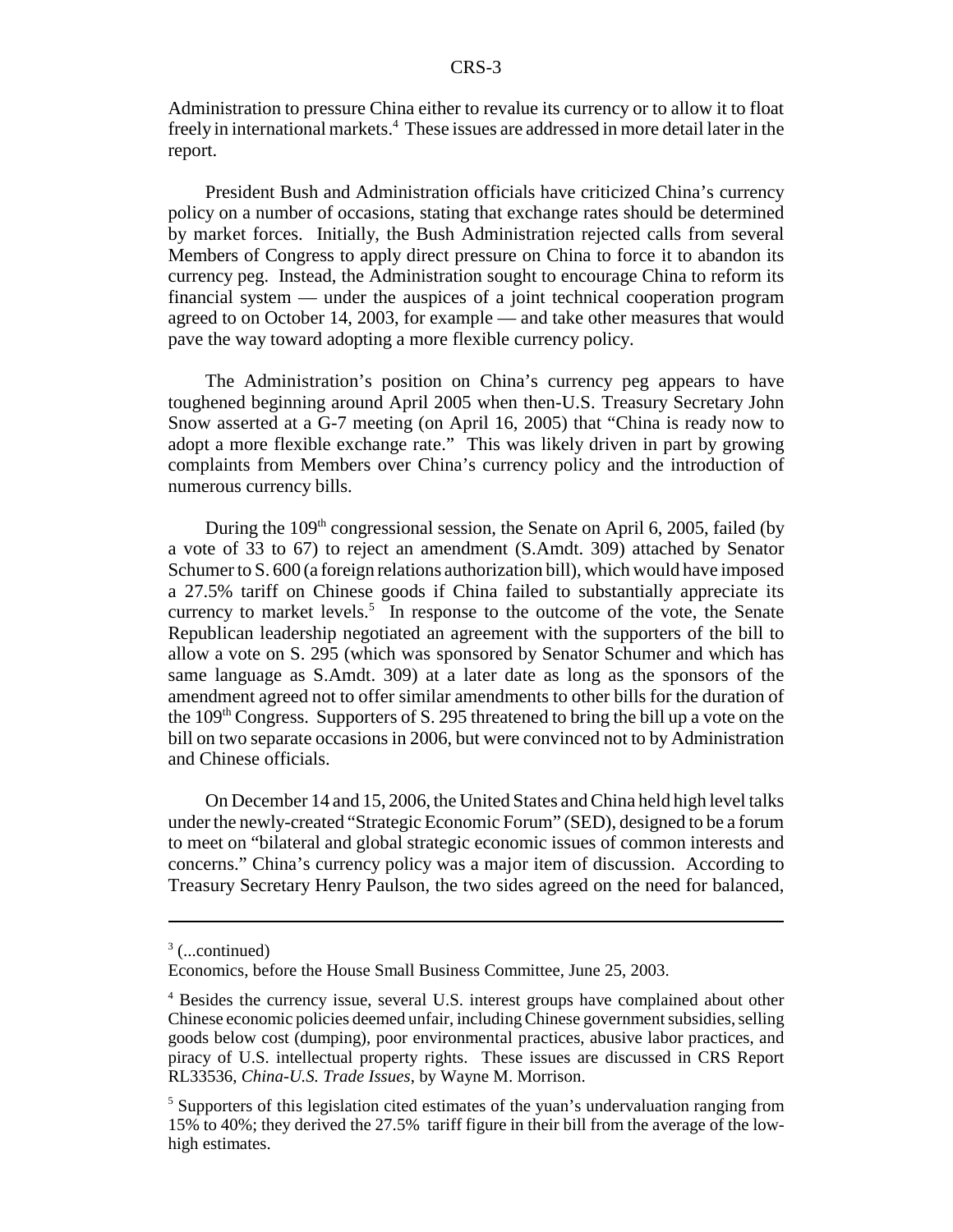sustainable growth in China, without large trade imbalances, with more exchange rate flexibility and greater emphasis on domestic consumption.<sup>6</sup>

### **Treasury Department Reports on Exchange Rates**

The 1988 Omnibus Trade and Competitiveness Act requires the Treasury Department to annually report on the exchange rate policies of foreign countries that have large global current account surpluses and large trade surpluses with the United States and to determine if they "manipulate" their currencies against the dollar in order to prevent "effective balance of payment adjustments" or to gain an "unfair competitive advantage in international trade." If currency manipulation is found, Treasury is required to negotiate an end to such practices. Over the past several years, Treasury has issued a *Report on International Economic and Exchange Rate Policies* on a semi-annual basis, focused mainly on major U.S. trading partners. China was cited under this report for manipulating its currency five times from May 1992 to July 1994, largely because of its use of a dual exchange rate system (which it unified in early 1994) and restrictions that were imposed on access to foreign exchange by domestic firms. Neither China nor any other country has been designated as a currency manipulator since 1994.<sup>7</sup> However, over the past few years, the Treasury Department reports have increased their focus on China and have stepped up criticism of China's currency policy and the pace of its reforms. For example:

- In its May 17, 2005 report on exchange rate policies, the Treasury Department stated that China's currency peg policy was a substantial market distortion and posed a risk to its economy, its trading partners, and to global economic growth, and that "China is now ready to move to a more flexible exchange rate and should move now." The report noted that China had "committed to push ahead firmly and steadily to a market-based exchange rate and is taking concrete steps to bring about exchange rate flexibility," but warned that Treasury would monitor progress on China's foreign exchange market developments "very closely" over the next six months in advance of the preparation of the fall report.
- The Treasury Department's November 28, 2005 report praised China's July 2005 currency reforms, but stated that it had failed to fully implement its commitment to make its new exchange rate mechanism more flexible and to increase the role of market forces to determine the yuan's value. The report further stated that China's new managed float exchange rate regime, which Chinese officials described as "based on market supply and demand with reference to a basket of currencies," did not appear to play a significant role in

<sup>6</sup> Treasury Department Press Release, December 15, 2006.

<sup>7</sup> General Accountability Office, *Treasury Assessments Have Not Found Currency Manipulation, but Concerns about Exchange Rates Continue*, Report GAO-05-351, April 2005 [http://www.gao.gov/new.items/d05351.pdf]. South Korea and Taiwan have also been designated for currency manipulation in the Treasury reports.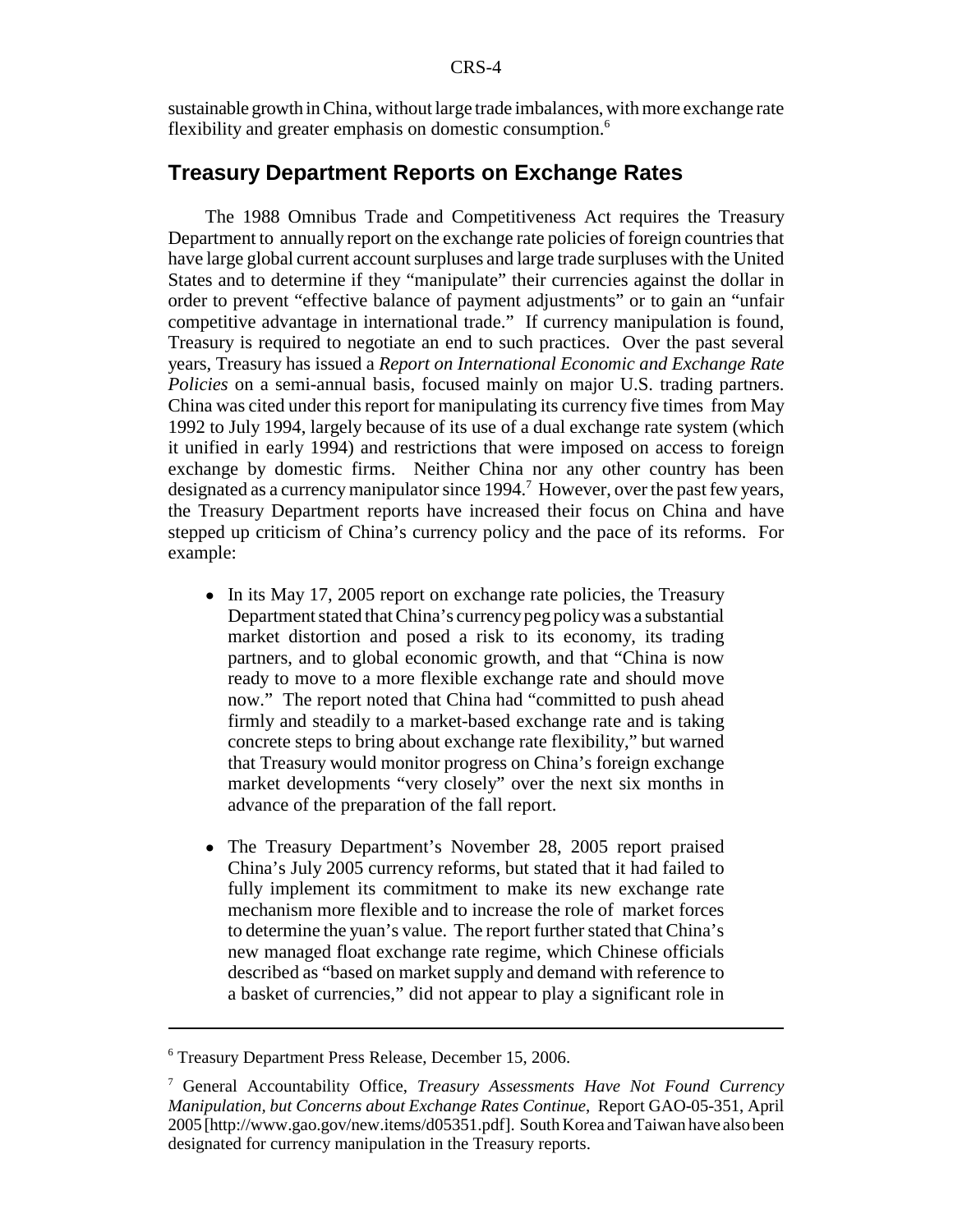determining the daily closing level of the yuan, and that trading behavior since the reforms strongly suggested that "the new mechanism remains, in practice, a tightly managed currency peg against the dollar."<sup>8</sup> However, Treasury stated that it decided not to cite China as a currency manipulator under U.S. trade law because of assurances it had received from Chinese officials that China was committed to "enhanced, market-determined currency flexibility" and that it would put greater emphasis on promoting domestic sources of growth, including financial reform.<sup>9</sup>

- The May 2006 Treasury report stated that the Chinese government has recognized the need to lessen its reliance on net exports for economic growth (and pledged to reduce the current account surplus) and to increase the role of domestic consumption. The report emphasized ongoing bilateral and multilateral discussions that were being held with China to induce it to adopt a more flexible currency policy and noted that a Treasury Department Financial Attache had been posted to Beijing in April.
- The Treasury Department's December 2006 report on exchange rate policies called China's currency policy "a core issue" in the U.S.- China relationship. The report noted that China had made progress in 2006 in making its currency more flexible, but stated that such reforms were cautious and "considerably less than needed."10

Many Members have been critical of Treasury's decision (since 1994) not to cite China as a currency manipulator, despite its large scale currency interventions to control the exchange rate with the dollar, its large global current account surpluses, and large and growing trade surpluses with the United States. Many Members have called for legislation to revise the criteria Treasury uses to make its currency manipulation determination or to require it to estimate the level of the yuan's misalignment against the dollar (see the Appendix for a list of China currency legislation).

<sup>8</sup> U.S. Treasury Department, R*eport to Congress on International Economic and Exchange Rate Policies*, November 2005.

<sup>&</sup>lt;sup>9</sup> The 1988 Omnibus Trade and Competitiveness Act requires the Treasury Department to determine whether countries manipulate the rate of exchange between their currency and the United States dollar for purposes of preventing effective balance of payments adjustment or gaining an unfair competitive advantage in international trade.

<sup>10</sup> U.S. Treasury Department, *Report to Congress on International Economic and Exchange Rate Policies*, December 19, 2006, p. 2.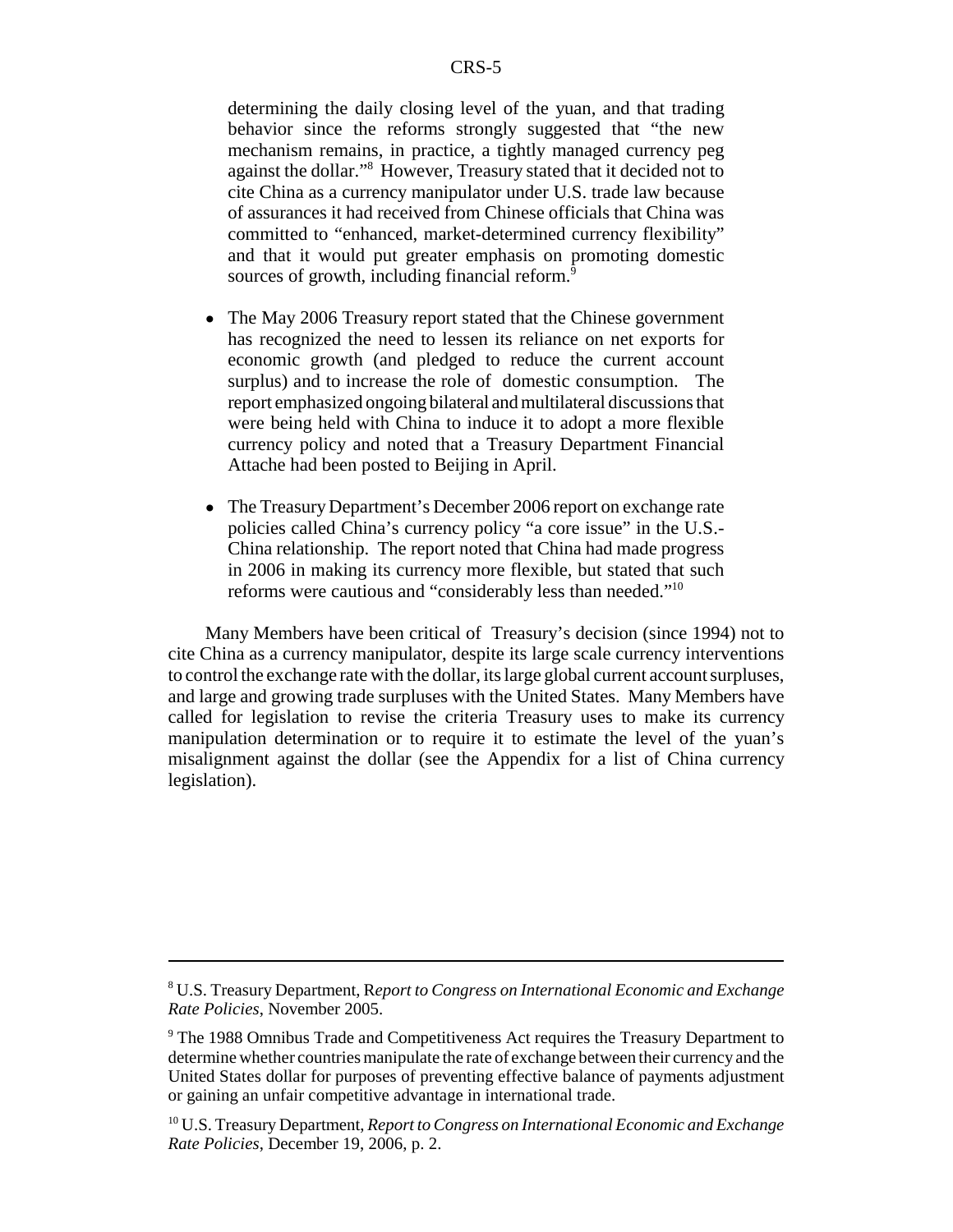### **China's Concerns Over Changing Its Currency Policy**

Chinese officials argue that its currency policy is not meant to promote exports or discourage imports. They claim that China adopted its currency peg to the dollar in order to foster economic stability and investor confidence, a policy that is practiced by a variety of developing countries. Chinese officials have expressed concern that abandoning the current currency policy could spark an economic crisis in China and would especially be damaging to its export industries at a time when painful economic reforms (such as closing down inefficient state-owned enterprises and laying off millions of workers) are being implemented.<sup>11</sup> In addition, Chinese officials also appear to be worried about the rising level of unrest in the rural areas, where incomes have failed to keep up with those in urban areas and public anger has spread over government land seizures and corruption. Chinese officials contend that appreciating the currency could reduce domestic food prices (because of increased imports) and agricultural exports (by raising prices in overseas markets), thus lowering the income of farmers and further raising tensions. They further contend that the Chinese banking system is too underdeveloped and burdened with heavy debt to be able to deal effectively with possible speculative pressures that could occur with a fully convertible currency, which typically accompanies a floating exchange rate.<sup>12</sup> The combination of a convertible currency and poorly regulated financial system is seen to be one of the causes of the 1997-1998 Asian financial crisis.<sup>13</sup> Prior to the crisis, Chinese officials were reportedly considering moving towards reforming their currency policy, but the severe negative economic impact among several East Asian countries that had a floating currency appears to have convinced officials that China's currency peg was one of the main reasons why China's economy was relatively immune from crisis, and that gradually implementing reforms to make the currency more flexible is the best way to maintain stable economic growth.

U.S. officials counter that they are not asking China to immediately adopt a floating currency system, but to move more quickly to reform the financial sector and to make the currency more flexible (including allowing faster appreciation of the yuan, widening the band, and decreasing the level of intervention in international

 $11$  Since 1997, China has reportedly eliminated over 60 million jobs in the state sector. Layoffs over the past few years has averaged two million annually. See, Morgan Stanley, Global Economic Forum, *The Coming Rebalancing of the Chinese Economy*, March 27, 2006.

<sup>&</sup>lt;sup>12</sup> Many analysts counter that China's currency policy may actually be undermining the financial stability of the banking system because, in order to purchase foreign currency to maintain a target exchange rate, the government must boost the money supply. While some of this money may be "sterilized" by government-issued bonds, some of it may enter the economy. Analysts contend that this has made the banks more prone to extend loans to risky ventures and thus may increase the level of bank-held non-performing loans.

 $<sup>13</sup>$  Chinese officials contend that during the Asian crisis, when several other nations sharply</sup> devalued their currencies, China "held the line" by not devaluing its currency (which might have prompted a new round of destructive devaluations across Asia). This policy was highly praised by U.S. officials, including President Clinton.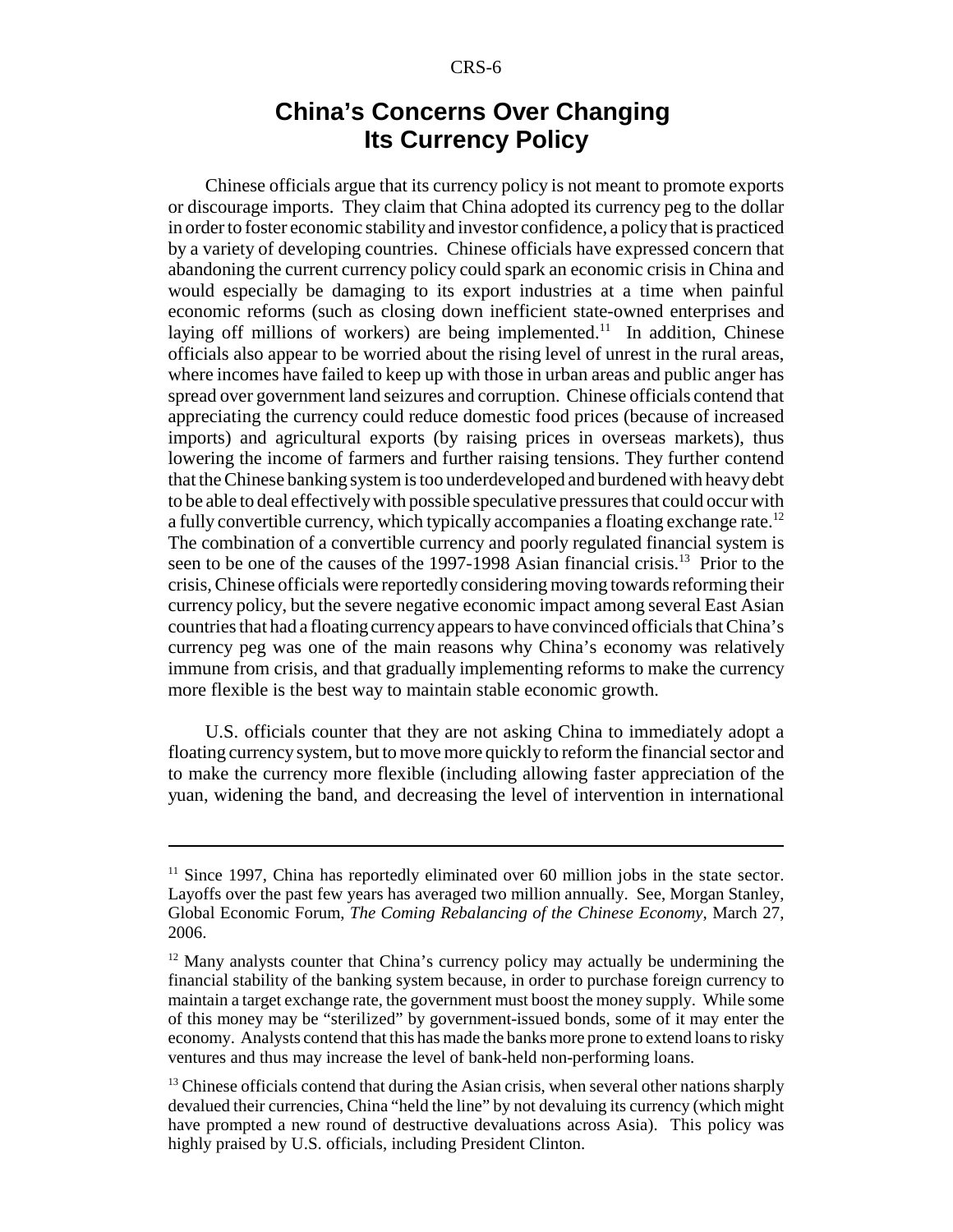currency markets). The economics of a fixed exchange regime is examined in the next section.

### **The Economics of Fixed Exchange Rates**

Fixed exchange rates have a long history of use, including the Bretton Woods system linking the major currencies of the world from the 1940s to the 1960s and the international gold standard before then. To understand how China's currency policy works, it is easiest to start with an explanation of how a fixed exchange rate works, which China operated until July 2005. Under the fixed exchange rate, the Chinese central bank bought or sold as much currency as was needed to keep the yuan-dollar exchange rate constant at level (formerly about 8.28 yuan per dollar).<sup>14</sup> The primary alternative to this arrangement would be a floating exchange rate, as the U.S. maintains with economies like the Euro area, in which supply and demand in the marketplace causes the euro-dollar exchange rate to continually fluctuate. Under a floating exchange rate system, the relative demand for the two countries' goods and assets determines the exchange rate of the euro to the dollar. If the demand for Euro area goods or assets increased, more euro would be demanded to purchase those goods and assets, and the euro would rise in value (if the central bank kept the supply of yuan constant) to restore equilibrium.

When a fixed exchange rate is equal in value to the rate that would prevail in the market if it were floating, the central bank does not need to take any action to maintain the peg. However, over time economic circumstances change, and with them change the relative demand for a country's currency. If the Chinese had maintained a floating exchange rate, appreciation would likely have occurred in the past few years for a number of reasons. For instance, productivity and quality improvements in China may have increased the relative demand for Chinese goods and foreign direct investment in China. For the exchange rate peg to be maintained when economic circumstances have changed requires the central bank to supply or remove as much currency as is needed to bring supply back in line with market demand, which it does by increasing or decreasing foreign exchange reserves. This is shown in the following accounting identity, used to record a country's international balance of payments:

*Current Account Balance = Capital Account Balance*

*[(Exports-Imports) + Net Investment = [(Private Capital Outflow-Inflow) + Income+ Net Unilateral Transfers] Change in Foreign Exchange Reserves]*

<sup>&</sup>lt;sup>14</sup> Prior 1994, China maintained a dual exchange rate system: an official exchange rate of about 5.8 yuan to the dollar and a market swap rate (used mainly for trade transactions) of about 8.7 yuan to the dollar (at the end of 1993). The reforms in 1994 unified the two rates. Since Hong Kong also fixes its exchange rate to the dollar, China in effect also maintains a fixed exchange rate with Hong Kong.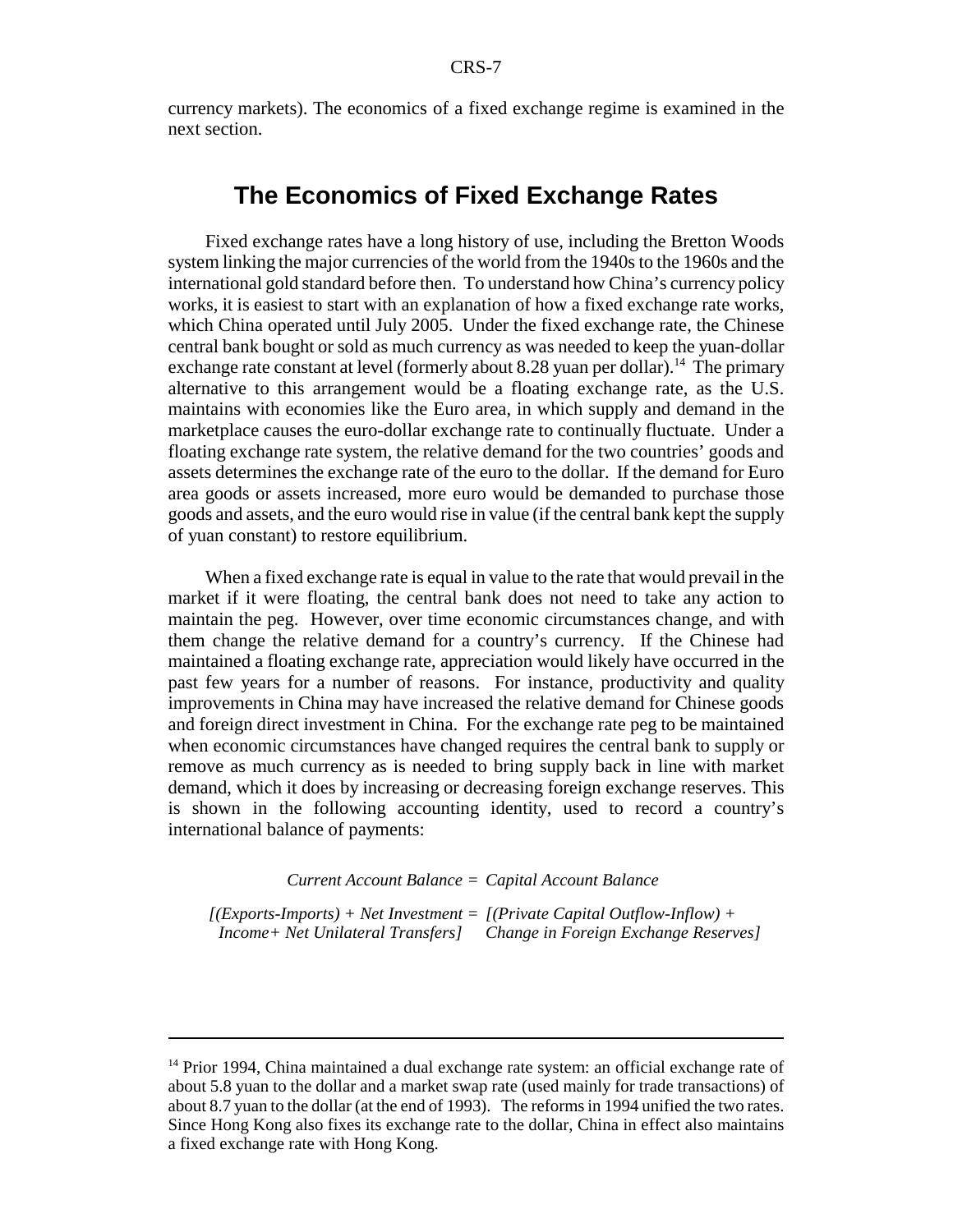Net investment income and net unilateral transfers between the United States and China are relatively small, so the current account balance is close to the trade balance (exports less imports). Thus, anytime net exports (exports less imports) or net private capital inflows (private capital inflows less outflows) increase, foreign exchange reserves must increase by an equivalent amount to maintain the exchange rate peg.

For the past several years, there has been excess demand for yuan (equivalently, excess supply of dollars) at the prevailing exchange rate peg. For the central bank to maintain the peg, it must increase its foreign reserves by buying dollars from the public in exchange for newly printed yuan. As seen in **Table 1**, foreign reserves grew from \$75 billion in 1995 to \$168 billion in 2000 to \$1,066 billion in 2006.15 About half of these reserves, at a minimum, are non-U.S. assets.<sup>16</sup> From 2004 to 2006, China's foreign exchange holdings rose by \$456 billion, or 75%. China overtook Japan in 2006 to become the world's largest holder of foreign exchange reserves.

China's accumulation of foreign exchange reserves has continued to boom in 2007. From January-March 2007, those reserves increased by \$136 billion to \$1,202 billion. As long as the Chinese are willing to accumulate dollar reserves, they can continue to maintain the peg.17 Rather than hold U.S. dollars, which earn no interest, the Chinese central bank mostly holds U.S. financial securities — primarily U.S. Treasury securities, but also likely U.S. Agency securities (e.g., the obligations of Fannie Mae and Freddie Mac).<sup>18</sup>

 $17$  If the demand for yuan relative to dollars were to decline, the central bank would face the opposite situation. It would need to buy yuan from the public in exchange for U.S. dollars to maintain the peg. This strategy could only be continued until the central bank's dollar reserves were exhausted, at which point the peg would have to be abandoned.

<sup>&</sup>lt;sup>15</sup> Year-end values.

<sup>&</sup>lt;sup>16</sup> Only data on overall Chinese foreign reserves are publicly available. Data are not available to determine how much of the increase in foreign reserves comes from the accumulation of assets of other countries (e.g., Japan or the Euro area). If the increase in foreign reserves came from the purchase of non-U.S. assets, the increase would play no role in the defense of the exchange rate peg. By comparing Chinese foreign reserve data to data reported by the U.S. Treasury on total U.S. assets purchased by China (from private and official sources), an upper bound of China's reserves held in U.S. securities is \$416 billion of U.S. Treasury securities at the end of February 2007 and \$190 billion of U.S. agency debt (as of June 2005). Therefore, at least half of the central bank's holdings were not U.S. assets. The upper bound is probably too high since it assumes all U.S. assets were bought by the central bank. Source: U.S. Treasury "Report on Foreign Portfolio Holdings of U.S. Securities," June 2005; U.S. Treasury International Capital System.

<sup>&</sup>lt;sup>18</sup> In March 2007, the Chinese finance minister announced that it would shift a small portion of the foreign reserves into higher yielding assets. Presumably, these reserves would remain invested in foreign assets; otherwise, the portfolio shift would alter the currency's value. See Jim Yardley and David Barboza, "China to Open Fund to Invest Currency Reserves," *New York Times*, March 9, 2007.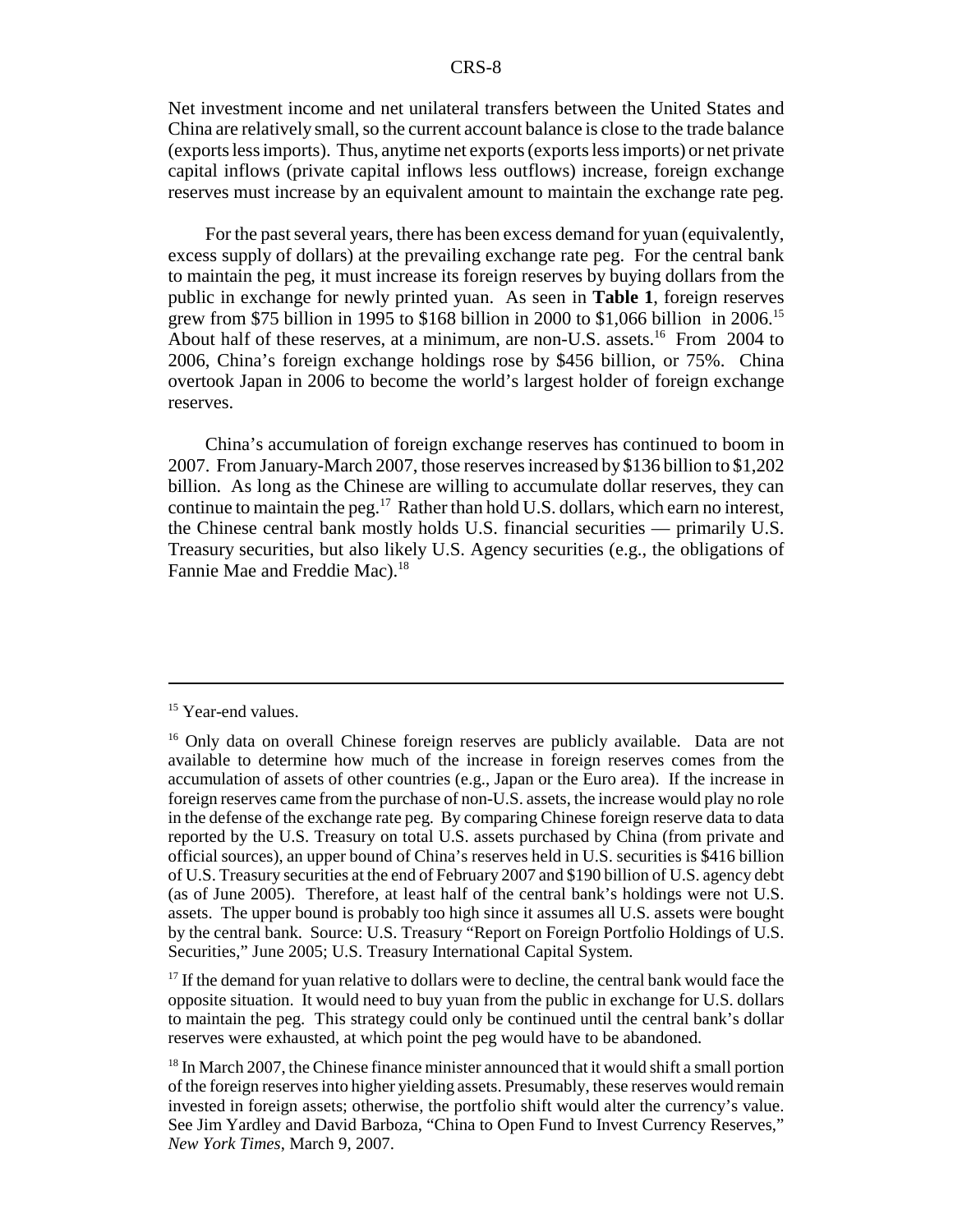|      | <b>Cumulative Foreign Exchange Reserves</b> |          |                          | <b>Current Account Balance</b> |                       |
|------|---------------------------------------------|----------|--------------------------|--------------------------------|-----------------------|
| Year | <b>Billions of \$</b>                       | % of GDP | $%$ of<br><b>Imports</b> | % of GDP                       | <b>Billions of \$</b> |
| 1995 | 75.4                                        | 10.8     | 57.1                     | 0.2                            | 1.3                   |
| 1996 | 107.0                                       | 13.1     | 77.1                     | 0.8                            | 5.6                   |
| 1997 | 142.8                                       | 15.9     | 100.4                    | 3.6                            | 32.5                  |
| 1998 | 149.2                                       | 15.8     | 106.4                    | 3.1                            | 31.2                  |
| 1999 | 157.7                                       | 15.9     | 95.1                     | 1.4                            | 21.1                  |
| 2000 | 168.3                                       | 15.6     | 74.8                     | 1.7                            | 20.5                  |
| 2001 | 215.6                                       | 18.1     | 88.5                     | 1.3                            | 17.5                  |
| 2002 | 291.1                                       | 22.1     | 98.6                     | 2.4                            | 35.4                  |
| 2003 | 403.3                                       | 28.1     | 97.7                     | 2.8                            | 31.4                  |
| 2004 | 609.9                                       | 31.5     | 108.6                    | 3.5                            | 58.7                  |
| 2005 | 818.9                                       | 35.5     | 124.1                    | 7.1                            | 116.1                 |
| 2006 | 1,066.3                                     | 39.8     | 134.7                    | 7.8                            | 207.9                 |

#### **Table 1. China's Foreign Exchange Reserves and Overall Current Account Surplus: 1995-2006**

**Source:** Economist Intelligence Unit, International Monetary Fund, and People's Bank of China.

**Note:** 2006 data for GDP, imports, and current account balance are estimates.

Since July 2005, China has continued to accumulate foreign reserves at a rapid pace, but, unlike a fixed exchange rate regime, it has no longer purchased enough foreign reserves to entirely prevent the yuan from appreciating against the dollar. After an initial revaluation of 2% in July 2005, the yuan has appreciated steadily but very slowly by another 4.6% through the end of January 2007 (see **Figure 1**). The current situation might be best described as a "managed float" — market forces are determining the general direction of the yuan's movement, but the government is retarding its rate of appreciation through market intervention.<sup>19</sup> Many of China's

 $19$  Officially, China fixed its exchange rate to a currency basket in July 2005, which is similar to fixing the yuan to one currency except the yuan is now theoretically fixed against the (weighted) average value of the currencies in its "basket": primarily the dollar, euro, yen, and Korean won. The exact weights of the currencies in the basket has not been announced. Theoretically, this means that the yuan would no longer be fixed to the dollar, since every time the other exchange rates in the basket appreciate or depreciate against the dollar, so will the yuan, but to a lesser extent. Thus, fixing the yuan to a basket of currencies does not rule out the possibility that the yuan could appreciate against the dollar (anytime the other currencies in the basket appreciate against the dollar). In practice, the yuan has changed in (continued...)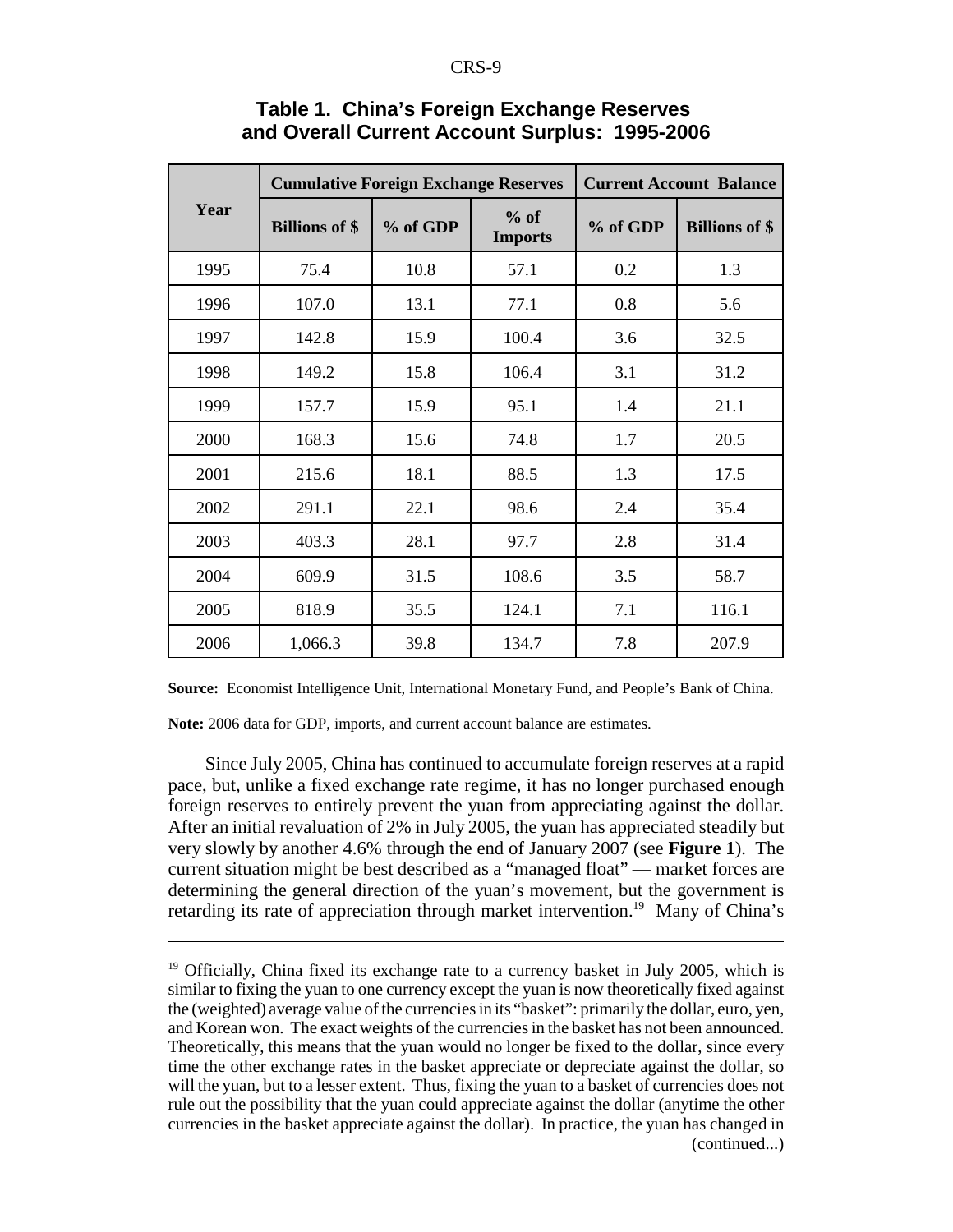neighbors also maintain managed floats, including Japan, whose foreign reserves increased by more than \$30 billion from the third quarter of 2005 to the third quarter of 2006. The continued rapid accumulation of foreign reserves suggests that if the yuan were allowed to freely float, it would appreciate much more rapidly. In dollar terms, foreign reserves increased faster in 2006 than any other year despite the move to a managed float.



#### **Figure 1. Yuan-Dollar Exchange Rate Before and After the July 2005 Announcement**

**Source:** Federal Reserve.

**Note:** Exchange rates plotted in the chart are daily values.

Preventing the yuan from appreciating is not the only reason the Chinese government could be accumulating foreign exchange reserves. Foreign exchange reserves are necessary to finance international trade (in the presence of capital controls) and to fend off speculation against one's currency. A country would be expected to increase its foreign reserves for these purposes as its economy and trade grew. However, **Table 1** illustrates that the increase in foreign exchange reserves in China has significantly outpaced the growth of GDP or imports in the last few years.

Ironically, speculation that the yuan would be revalued may have forced the Chinese central bank to accumulate even more reserves than they otherwise would

 $19$  (...continued)

value very little against the dollar when the other currencies in the basket have changed in value vis-a-vis the dollar since July 2005, which casts doubt on China's claim that it has fixed the yuan to a basket — unless it is a basket that is overwhelmingly weighted to the dollar.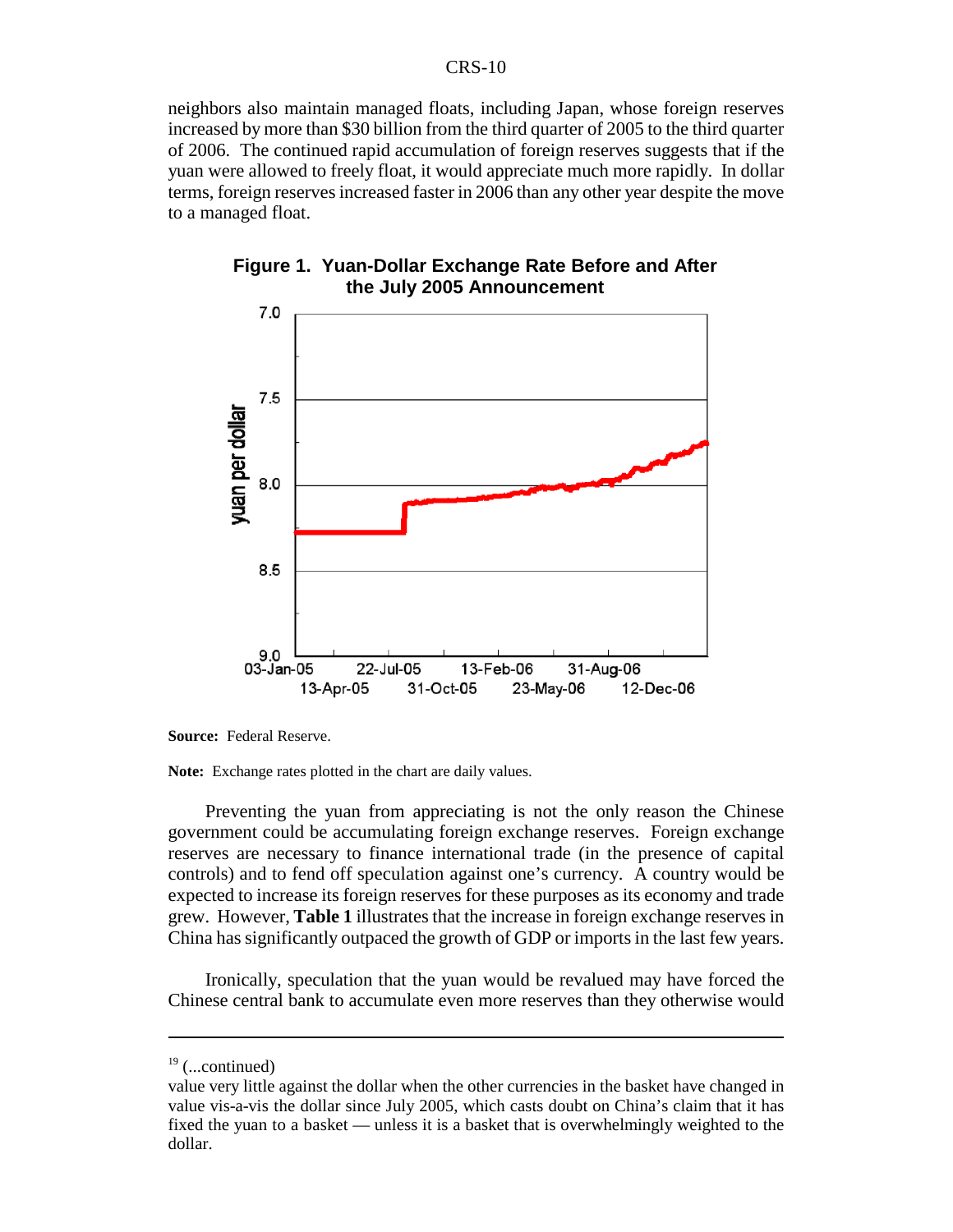have in the past few years. If investors believed that a revaluation of the yuan would soon occur, then they could profit by purchasing Chinese assets (popularly referred to as "hot money"), since those assets would be worth more in the investor's home currency after a revaluation. As shown in the equation on page 7, for any given trade balance, if private capital flows increase (putting upward pressure on the yuan), then official foreign reserves must also increase to keep the exchange rate constant. Since there are capital controls limiting private capital flows in China, it is not clear how well such a phenomenon could be measured. In any case, there is no way to differentiate between "speculative" and "non-speculative" capital flows. Nevertheless, data from the IMF provide evidence that is supportive of the hypothesis. In 2001, \$3 billion of private portfolio capital flowed out of China, while in 2004 \$82 billion flowed into China. To place that data in perspective, foreign reserves increased by \$207 billion in 2004, so 40% of reserve accumulation offset capital inflows rather than the trade surplus. In 2005, inflows fell to \$38 billion, perhaps because speculation subsided following the July revaluation.20

Economic activity, including the level of imports and exports, is not determined by the nominal exchange rate, but by the real (inflation-adjusted) exchange rate. Because the United States and China have had roughly similar increases in the overall price levels since 1994 (39% in China vs. 31% in the United States), the difference between the real and nominal rate has been small between 1994 and 2003. However, China had much higher inflation than the United States from 1994 to 1997, so the real and nominal exchange rates diverged considerably during that time. The real exchange rate appreciated from China's perspective, making their exports more expensive and U.S. imports cheaper. Since then, the real and nominal exchange rates have converged because China's inflation rate has been lower than U.S. inflation in the past few years. This can be seen in **Figure 2**. In 2003, the Chinese exchange rate reached its lowest level since 1994 in real terms, from the Chinese perspective, making their exports progressively less expensive since 1997. The yuan has risen slightly in real terms since 2004, so that there was virtually no difference between the nominal and real exchange rate in  $2006$ <sup>21</sup>

<sup>&</sup>lt;sup>20</sup> 2004 and 2005 data are estimates. Private portfolio capital flows are measured as portfolio investment, short-term capital, valuation changes, exceptional financing, and net errors and omissions. Some analysts have argued that some speculative flows are likely to be recorded in errors and omissions since capital controls require them to be made covertly. For more information, see Eswar Prasad and Shang-Jin Wei, "The Chinese Approach to Capital Inflows: Patterns and Possible Explanations," IMF working paper 05/79, April 2005.

 $21$  Some commentators have suggested that the extent of yuan undervaluation can be estimated from inflation differentials. In other words, although the nominal exchange rate has been constant, adjusting for inflation can determine how much the real rate has depreciated, and proves that the yuan is undervalued. The problem with this approach is that the estimate will be highly sensitive to the selection of the base year. For example, if the base year was 1996, the yuan would have been undervalued by 14% in 2002, but if the base year was 1994, the yuan would have been *overvalued* by 5% in 2002. The current account balance was close to zero (one definition of equilibrium) in both years.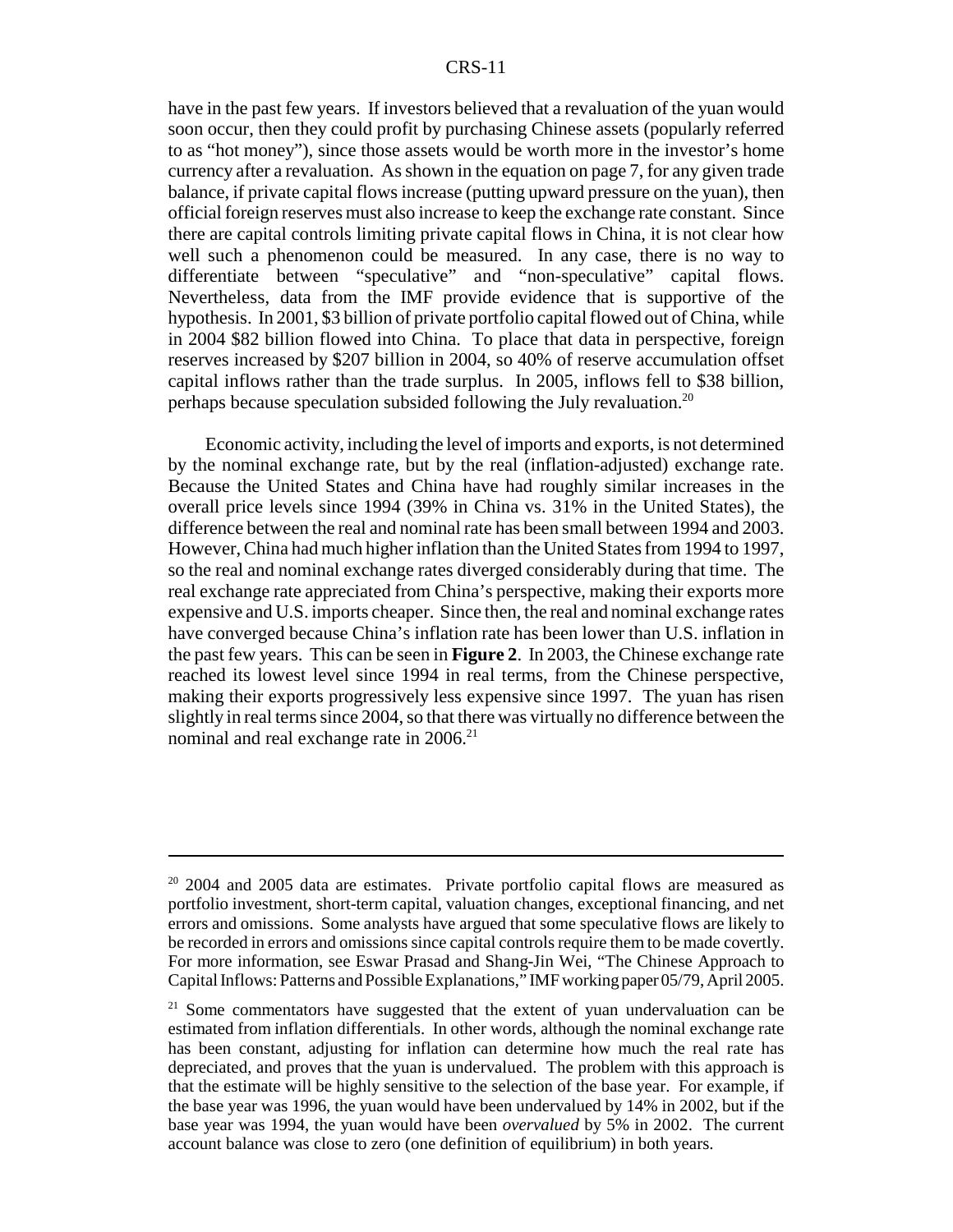

**Figure 2. Nominal and Real Yuan-Dollar Exchange Rate, 1994-2006**

**Source:** CRS calculations based on IMF data.

**Note:** Real exchange adjusted for inflation using the consumer price index. Charted is inverted for illustrative purposes.

In the long run, real (inflation-adjusted) exchange rates return to their market value whether they are (nominally) fixed or floating. Imagine that the demand for Chinese goods and services were to increase. If the yuan were floating, it would appreciate, as more yuan were acquired to purchase Chinese goods. It would continue to appreciate until the excess demand for Chinese goods was exhausted (since they are now more expensive in terms of foreign currency), at which point the trade balance would return to its equilibrium level. With a fixed exchange rate, the real exchange rate returns to its market value through price adjustment instead, which takes time. If the exchange rate were fixed below the level that would prevail in the market, Chinese exports would be relatively inexpensive and U.S. imports would be relatively expensive. As long as this situation prevailed, the trade surplus with the United States would persist. The trade surplus (plus net remittances) is equal to the capital flowing from China to the United States. Part of this capital consists of the purchase of U.S. assets by private Chinese citizens. The other portion consists of the accumulation of dollar reserves by the Chinese central bank. By increasing its dollar reserves, the central bank is also increasing the supply of yuan. This causes the inflation rate in China to rise, all else equal.<sup>22</sup> Over time, as prices rise, exports will

 $22$  The Chinese can try to offset the upward pressure on prices by selling Chinese government securities to take the additional yuan out of circulation (called "sterilized intervention"). But this will push interest rates back up, attracting more foreign capital to China, causing the central bank's dollar reserves and the supply of yuan to expand again. It is difficult to tell whether the Chinese have sterilized their foreign reserve accumulation in recent years. All else equal, if China sterilized its intervention, the growth rate of the money supply and the inflation rate would not rise. The growth rate of one measure of the Chinese money supply, M2, accelerated in both 2001 and 2002. The growth rate of another measure, M1, decelerated in 2001 but accelerated in 2002. Inflation was very low through 2003, but rose to 3.9% in 2004. However, inflation and money growth could have been (continued...)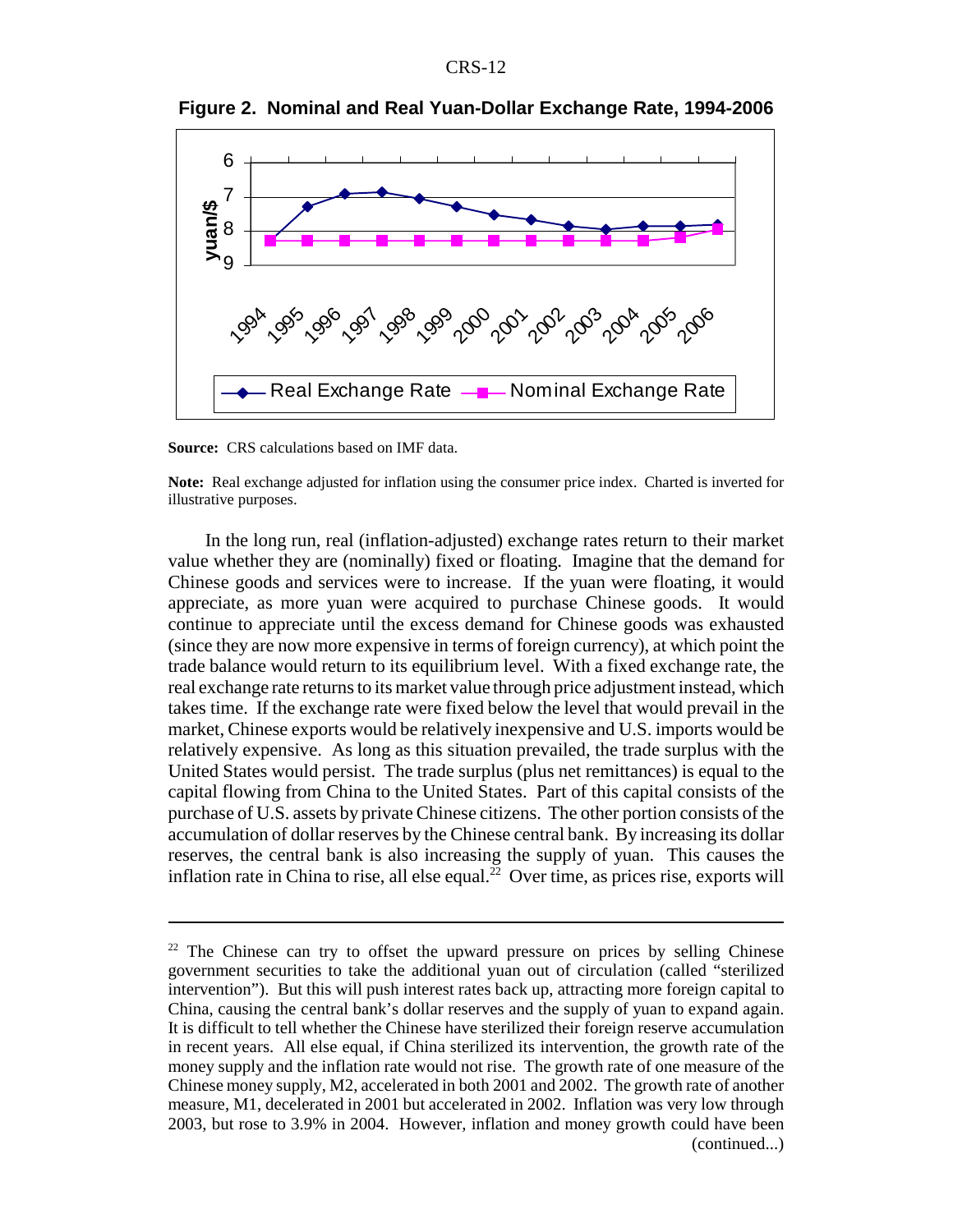become more costly abroad and imports less costly. At that point, the trade surplus will return to its equilibrium value. Although the nominal exchange rate never changed, because of the rise in prices, the real exchange rate would now equal the market rate that would prevail if the exchange rate had been floating. Thus, undervaluing a fixed exchange rate does not confer any permanent competitive advantage for a country's exporters and import-competing industries. However, because price adjustment takes time, floating exchange rates return to the equilibrium value much more quickly than fixed exchange rates.

Thus, when a country uses its monetary policy to influence the value of it currency, it can no longer use its monetary and fiscal policy to counteract changes in the business cycle (the U.S. loses no policy flexibility from China's peg). For example, a peg would prevent a country from lowering its interest rates to offset an economic downturn. If it did, capital would flow out of the country to assets with higher interest rates in the rest of the world, and the country would find its currency peg under pressure (since investors would sell the country's currency and buy foreign currency to transfer their capital abroad) until it raised its interest rates.

This loss of monetary autonomy is relatively unimportant for small countries that fix their exchange rate to large neighbors that share the same business cycle, since the large neighbor would also likely be affected by the downturn and lower its interest rates. But the loss in autonomy is costly when a country is tied to a partner to whom it is not closely linked and does not experience similar business cycles, as is arguably the case between the United States and China.

However, China loses less monetary autonomy than most countries with a fixed exchange rate through its use of capital controls (legal barriers restricting access to foreign currency). The currency is convertible on a current account basis (such as for trade transactions), but not on a capital account basis (for various types of financial flows, such as portfolio investment). In addition, nearly all Chinese enterprises are required to turn over their foreign currency holdings to China's state bank in exchange for yuan, and purchases of foreign exchange by individuals and firms in China are closely regulated. Because capital cannot easily leave China when interest rates are lowered, China retains some flexibility over its monetary and fiscal policy despite the fixed exchange rate.

#### **A Critique of Various Estimates of the Yuan's Undervaluation**

Although it is certain that the yuan would appreciate if the central bank were not increasing its foreign reserves, since the value of the yuan has changed little since 1994, there is no direct way to determine how much it would appreciate — even if there was a consensus about what China's current account balance should be, there are no observations until June 2005 to estimate how sensitive its imports and exports would be to changes in the exchange rate. Estimates of the extent of the yuan's

 $22$  (...continued)

affected by factors other than reserve accumulation in recent years. It has been argued that sterilization is an "unfair" practice to use with a peg, since it is meant to prevent the price adjustment that brings trade between the two countries back into equilibrium.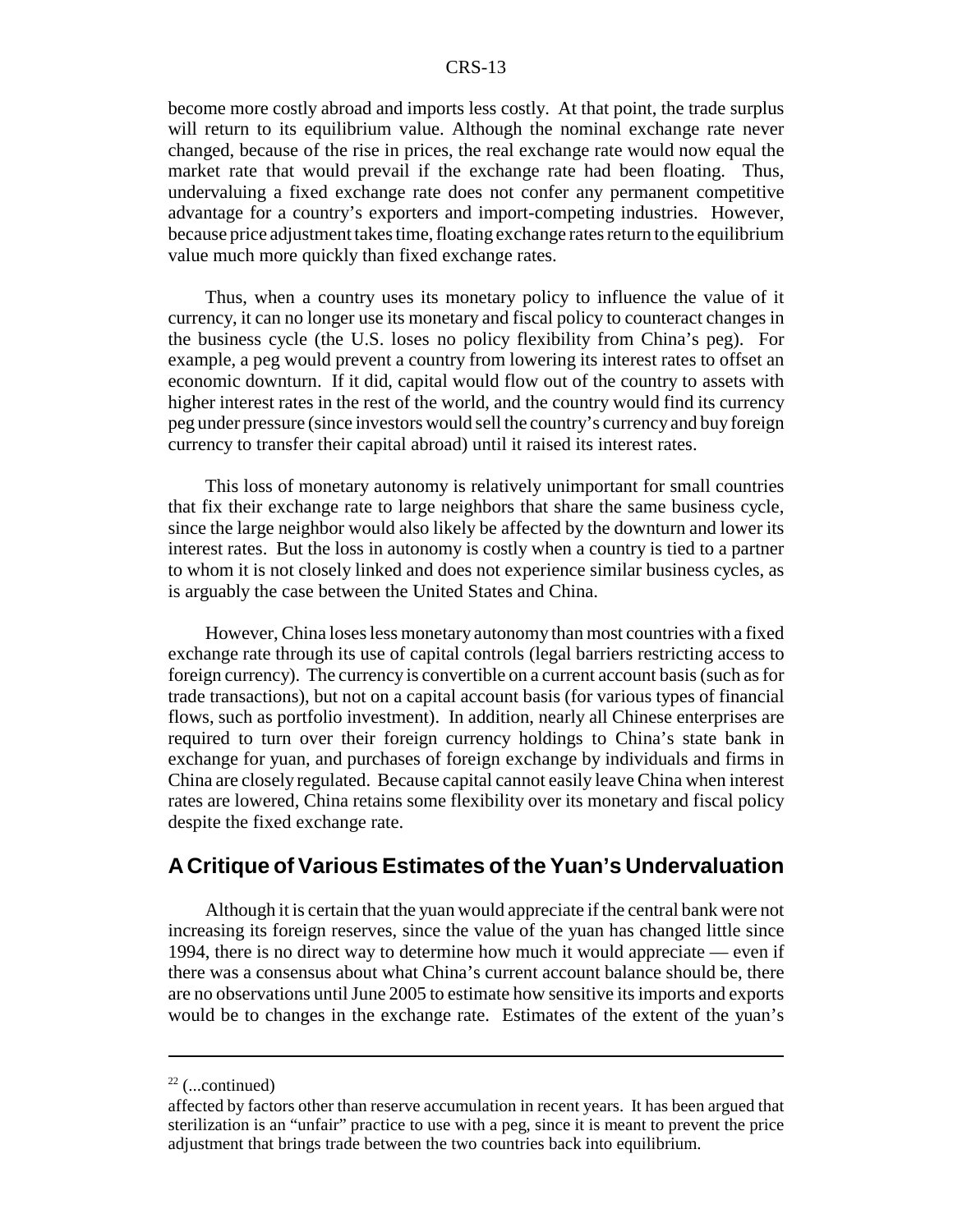undervaluation have been cited in many articles and interviews. This report attempts to evaluate only those estimates in which the author explains how the estimate was derived. It should be noted that many of the estimates were made some time ago, so the yuan may be more or less undervalued at this point than when the estimates were made. The estimates are grouped below into two broad methodological categories: the "fundamental equilibrium exchange rate" method and the "purchasing power parity" method.

**Estimates Based on Fundamental Equilibrium Exchange Rates.** One method for estimating misalignments in exchange rates is referred to as the fundamental equilibrium exchange rate (FEER) method. It is based on the belief that current account balances at the present are temporarily out of line with their "fundamental" value, either because of unsustainable forces in the economy or government intervention. Once an estimate has been made of what the fundamental current account balance should be, one can calculate how much the exchange rate must change in value to achieve that current account adjustment. As will be discussed below, this is not an uncontroversial method. Many economists would reject the notion that current account balances worldwide are misaligned, or that economists can predictably determine how much they must be adjusted to come back into alignment. Thus, the following estimates are only valid if one accepts the assumptions underlying them.

Ernest Preeg, senior fellow at the Manufacturers' Alliance, estimated that the yuan was undervalued by 40% in 2003.<sup>23</sup> While this claim is not based on any formal analysis, he uses several rule-of-thumb estimates to reach this conclusion. His first observation is that the increase in Chinese foreign exchange reserves equaled 100% of the Chinese trade surplus less net foreign direct investment (FDI) flows in the first six months of 2002. He concludes that the entire trade surplus less net foreign direct investment would be zero in the absence of the increase in foreign exchange reserves. His second observation is a rule-of-thumb estimate that a 1% decline in the dollar leads to a \$10 billion decline in the trade deficit in the United States He then observes that the dollar would need to decline by 40% according to that rule of thumb to eliminate the trade deficit since the U.S. trade deficit equaled about \$400 billion in 2002. Since the Chinese trade surplus plus net FDI flows equaled 100% of the increase in foreign exchange reserves, he concludes that if the central bank no longer increased its foreign exchange reserves by letting the yuan float, the surplus less FDI would be zero and the yuan would appreciate by  $40\%$ , based on the U.S. ratio.<sup>24</sup>

<sup>&</sup>lt;sup>23</sup> Ernest H. Preeg, "Exchange Rate Manipulation to Gain an Unfair Competitive Advantage: The Case against Japan and China," in C. Fred Bergsten and John Williamson, eds., *Dollar Overvaluation and the World Economy* (Washington, DC: Institute for International Economics, 2003).

 $24$  In addition to the general criticisms of all studies below, there some specific criticisms of the Preeg estimate. First, Preeg's conversion of the rule of thumb from dollar terms to percentage of the total trade deficit is without justification. His conversion implies that if the U.S. trade deficit were \$1, a 40% decline in the dollar would lower the deficit by \$1. By that logic, if the trade deficit were \$1 trillion, a 40% decline in the dollar would lower the deficit by \$1 trillion. Clearly, a 40% decline in the dollar cannot have such different (continued...)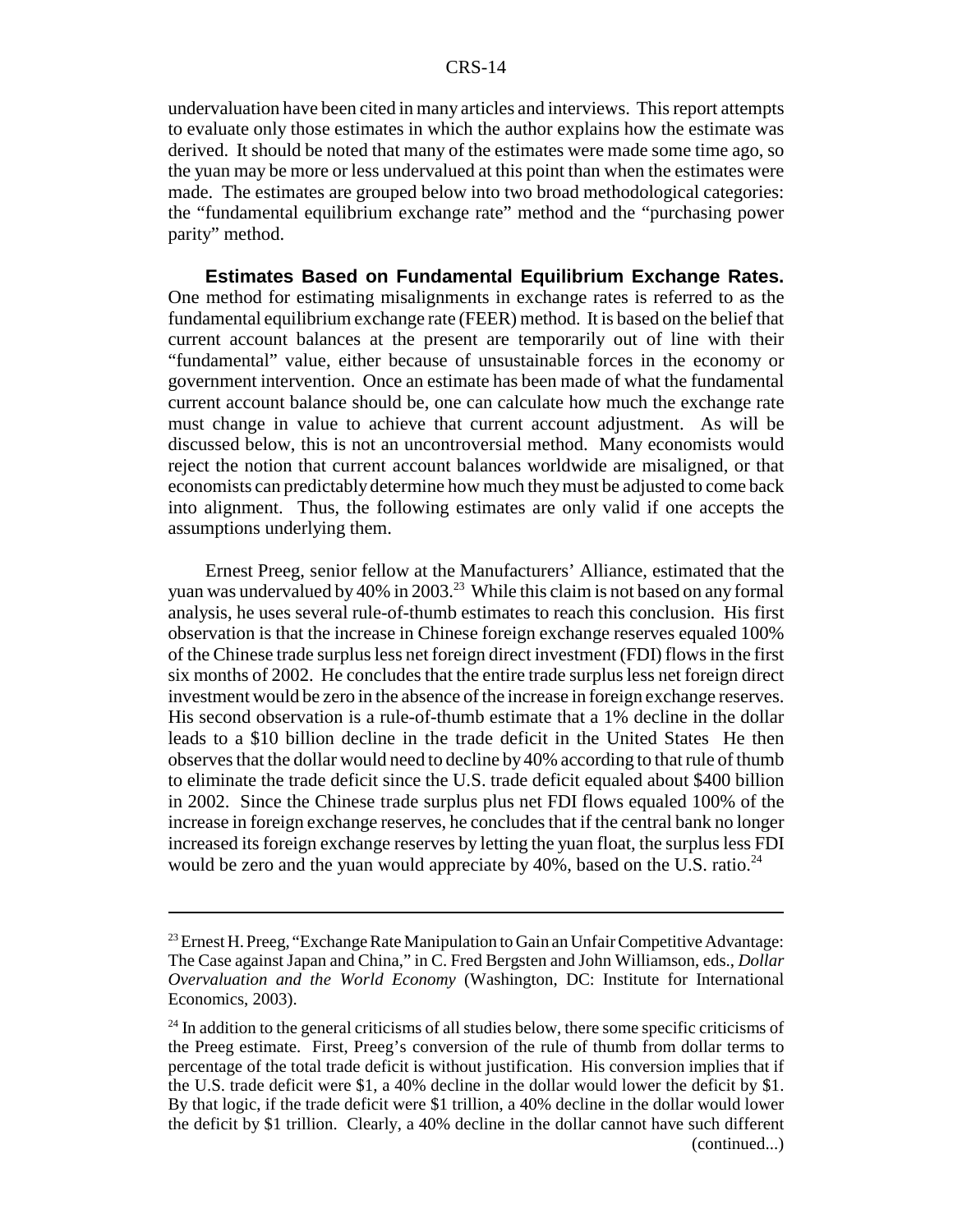The Institute for International Economics (IIE) estimates that the yuan was 15- 25% undervalued in 2003. It argues that the "underlying" current account surplus was 2.5-3% of GDP in 2003, larger than the actual surplus (1.5%) (it does not explain why).<sup>25</sup> It then argues that the surplus should be reduced by \$50 billion (or 4% of GDP) to return to equilibrium, which would leave China with a deficit of 1-1.5% of GDP in equilibrium. It believes that the revaluation required to achieve this reduction in the current account surplus is unusually large because of the extensive use of imports in the production of Chinese exports. IIE Fellow Morris Goldstein testified that

These estimates of [yuan] misalignment can be obtained either by solving a trade model for the appreciation of the RMB that would produce equilibrium in China's overall balance of payments, or by gauging the appreciation of the RMB that make a fair contribution to the reduction in global payment imbalances, especially the reduction of the U.S. current-account deficit to a more sustainable  $level.<sup>26</sup>$ 

Goldman Sachs Economic Research Group has estimated that the yuan was 9.5- 15% undervalued in 2003.27 They argue that the current account less FDI should be zero in equilibrium (which means that China would have a current account deficit equal to FDI), which could be accomplished with a 9.5-15% revaluation. This is based on their elasticity (i.e., the degree to which demand changes due to price changes) estimates that exports would fall 0.2% and imports would rise 0.5% when the exchange rate rose 1%.

Virginie Coudert and Cecile Couharde use the most sophisticated analysis to estimate their parameters. They argue that China has an underlying current account deficit of between 1.5% and 2.8% of GDP. The smaller number comes from a crosscountry regression of the current account balance based on variables such as percapita income, demographics, and the budget deficit; the larger number is an estimate

 $24$  (...continued)

effects on the trade deficit simply because the dollar value of the trade deficit has changed. Second, Preeg applies his estimate based on U.S. data to the Chinese trade surplus without any supporting evidence. Since the United States and China have different economies, trading patterns, trade balances, and exchange rate regimes, there is no reason to think the estimate would be the same for both countries. He also uses overall and bilateral trade balances interchangeably. There is no reason to think that a 40% decline in the dollar would have the same effect on a \$400 billion U.S. overall trade deficit (from which he does not subtract FDI) as a 40% decline in the yuan would have on a \$60 billion bilateral Chinese trade surplus less FDI.

 $25$  According to the data cited elsewhere in this report, the actual surplus in 2002 was 2.9% of GDP and 2.2% in 2003.

<sup>&</sup>lt;sup>26</sup> Morris Goldstein, testimony before the Subcommittee on Domestic and International Monetary Policy, Committee on Financial Services, U.S. House of Representatives, October 1, 2003.

<sup>27</sup> Jim O'Neill and Dominic Wilson, *How China Can Help the World,* Goldman Sachs Global Economics Paper 97, September 17, 2003.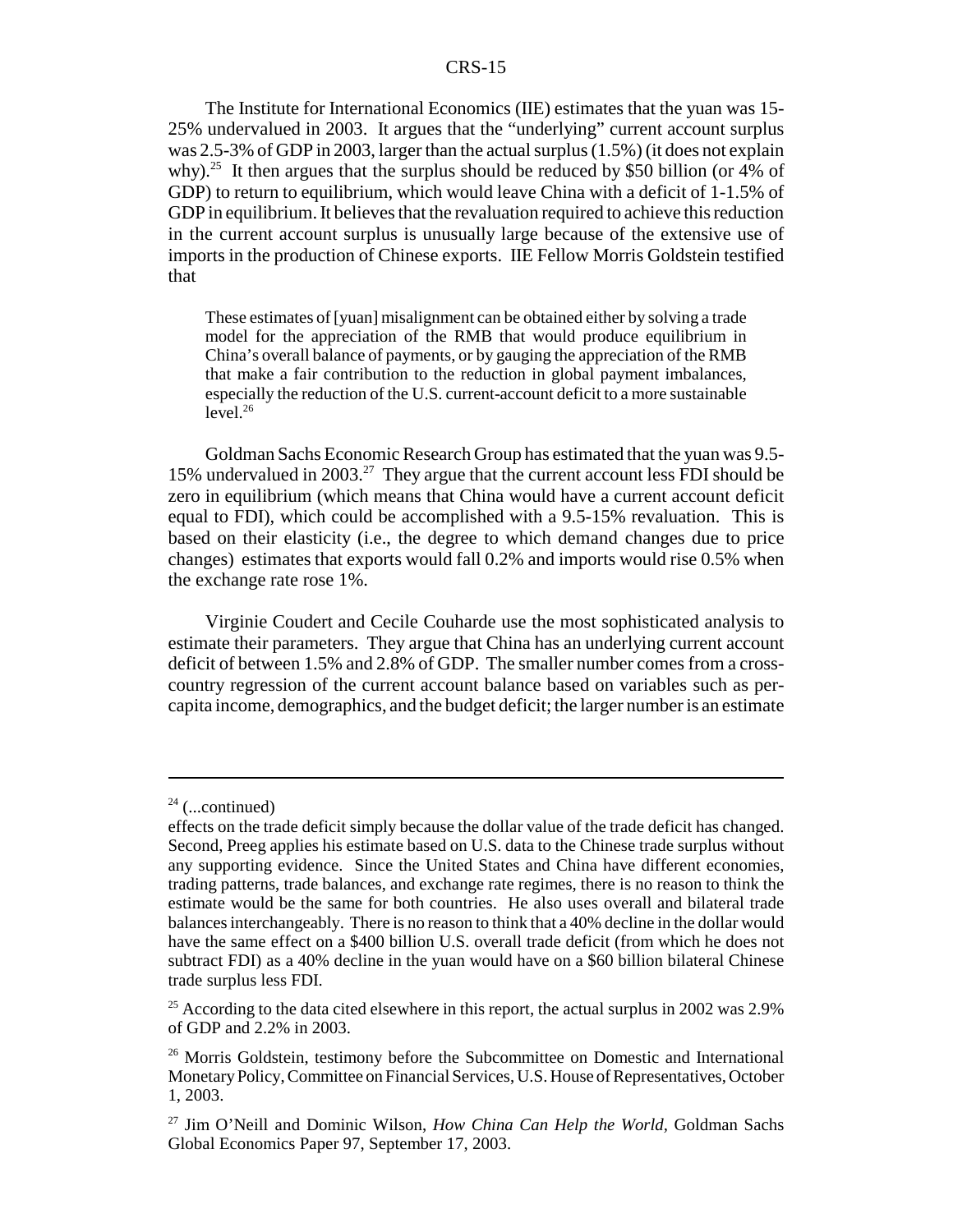of the largest current account deficit that would stabilize China's debt-to-GDP ratio. They estimate that the yuan was  $44\%$ -54% undervalued against the dollar in 2003.<sup>28</sup>

All of these estimates are based on a similar logic, so a few general observations can be made about all of them. First, none of the estimates are the product of theoretically grounded, econometrically estimated economic models. Rather, they are "back of the envelope" estimates based on a few simple "rule of thumb" assumptions. "Rules of thumb" such as the Preeg 10%-\$1 billion estimate or the Goldman Sachs import and export elasticities may not be accurate over time or over large changes in the exchange rate.

The main source of contention in all of the estimates of the yuan's undervaluation is the definition of an "equilibrium" current account balance. All of the estimates are based on the appreciation that would be required for China to attain "equilibrium" in the current account balance. But there is no consensus based on theory or evidence to determine what equilibrium would be; rather, the authors base equilibrium on their own personal opinion, with some using arbitrary assumptions and others more sophisticated ones.<sup>29</sup> Yet this assumption is crucial — Dunaway et al. demonstrate that changing the assumed equilibrium current account balance by 2 percentage points of GDP changes the estimated undervaluation by as much as 25 percentage points.30 Some economists argue that the current account balance would always be close to zero in equilibrium, but this neglects the fact that countries with different saving and investment rates may willingly lend to and borrow from one another for long periods of time.

In fact, the Preeg, IIE, and Goldman Sachs estimates use an assumption of equilibrium less favorable to China than the current account balance. These studies actually call for balance only in official and portfolio borrowing. They still allow for foreign direct investment (FDI) inflows, which means their estimate of China's overall "equilibrium" current account position is actually a deficit. If they had chosen balance (the traditional "equilibrium" measure with a fixed exchange rate) instead of a deficit as their equilibrium benchmark, their estimates of the yuan's undervaluation would have been smaller. Even if portfolio flows are essentially limited by capital controls at present, it is not clear why requiring the Chinese to borrow from the rest of the world is any less unsustainable than the current arrangement where China is lending to the rest of the world. With capital controls and net FDI inflows, increasing foreign reserves is the only way that China can keep its net foreign indebtedness from increasing. And all measures rule out any accumulation of foreign official reserves for reasons other than to influence the exchange rate.

<sup>28</sup> Virginie Coudert and Cecile Couharde, "Real Equilibrium Exchange Rate in China," Centre d'Etudes Prospectives et d'Informations Internationales, working paper 2005-01, January 2005.

 $29$  A thorough attempt to estimate exchange rates using this method can be found in John Williamson, ed., *Estimating Equilibrium Exchange Rates* (Washington, DC: Institute for International Economics, 1994).

<sup>&</sup>lt;sup>30</sup> Steven Dunaway et al., "How Robust are Estimates of Equilibrium Real Exchange Rates: The Case of China," IMF working paper 06/220, October 2006.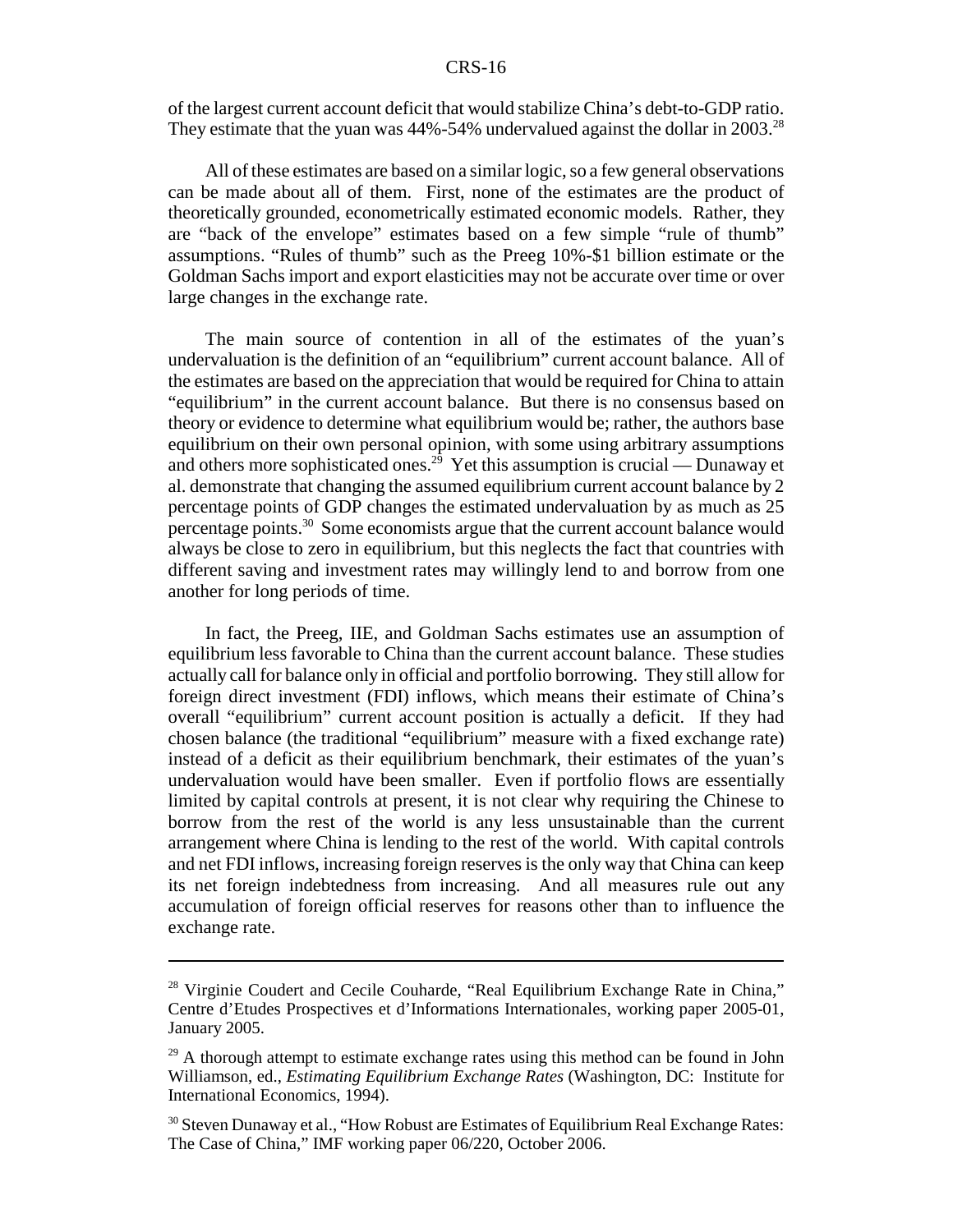It is particularly difficult to determine the equilibrium current account balance in China because of the presence of capital controls. If China were to maintain capital controls after currency reform (if, for example, they revalued the peg rather than let the yuan float), current account balance may be a reasonable assumption. But if capital controls were eliminated, as is typically the case with a floating exchange rate, the economic situation would change entirely — "equilibrium" could now involve persistent borrowing from or lending to the rest of the world by private Chinese citizens, which would result in a corresponding persistent trade deficit or surplus, respectively. If private citizens lent as much to the United States in equilibrium as the Chinese central bank is currently lending (and U.S. lending to China remained unchanged), then the equilibrium market exchange rate would be equal to the current fixed rate, and the trade deficit would remain unchanged. If private capital outflows exceeded the current increase in foreign reserves, the yuan would depreciate. Since China is a country with both a high national saving rate and a high investment rate, it is not clear whether China would be a net borrower (in which case it would run a current account deficit) or lender (current account surplus) if their currency floated and capital controls were abolished. This issue is particularly relevant when the equilibrium exchange rate is defined as "market determined," since capital controls currently prevent portfolio investment flows from being market determined. Bosworth argues that China's high internal saving rate is more than sufficient to finance its investment, so it makes sense for China to offset FDI inflows with official outflows in the form of foreign reserve accumulation rather than run a current account deficit. Therefore, he argues, foreign reserve accumulation should not be considered proof of undervaluation. $31$  Wang argues that, based on estimates derived from other developing economies, China's equilibrium current account surplus may be even larger than the actual surplus, so the yuan is overvalued.<sup>32</sup>

The FEER approach is also based on a belief that the overall U.S. trade deficit is unsustainable, and revaluing the yuan would reduce it. This goes beyond an argument that China has fixed the yuan at an artificially low level, and argues that the dollar, which is market determined against most of its trading partners, is incorrectly valued. For example, the Coudert and Couharde estimate that the yuan is 54% undervalued is based on a corresponding estimate that the dollar was 35% overvalued, the yen 37% undervalued, and the euro 27% undervalued in 2003. If trade and financial markets are rational over the medium run, then the value of the dollar and the size of the trade deficit are never unsustainable — if they were, investors would be unwilling to hold U.S. assets and would sell the dollar, and the trade deficit would decline. There is no widely accepted theoretical approach to determining trade deficit sustainability, and *prima facie* evidence does not suggest the U.S. trade deficit is unsustainable over the next few years — it has lasted several years, it did not prevent the U.S. economy from achieving record growth and low unemployment in the late 1990s, U.S. investment income paid to foreigners is not

<sup>&</sup>lt;sup>31</sup> Barry Bosworth, "Valuing the Renminbi," paper presented at Tokyo Club Research Meeting, February 9-10, 2004.

<sup>32</sup> Tao Wang, "Exchange Rate Dynamics," in Eswar Prasad, ed., "China's Growth and Integration into the World Economy," International Monetary Fund, Occasional Paper 232, 2004, Ch. 4.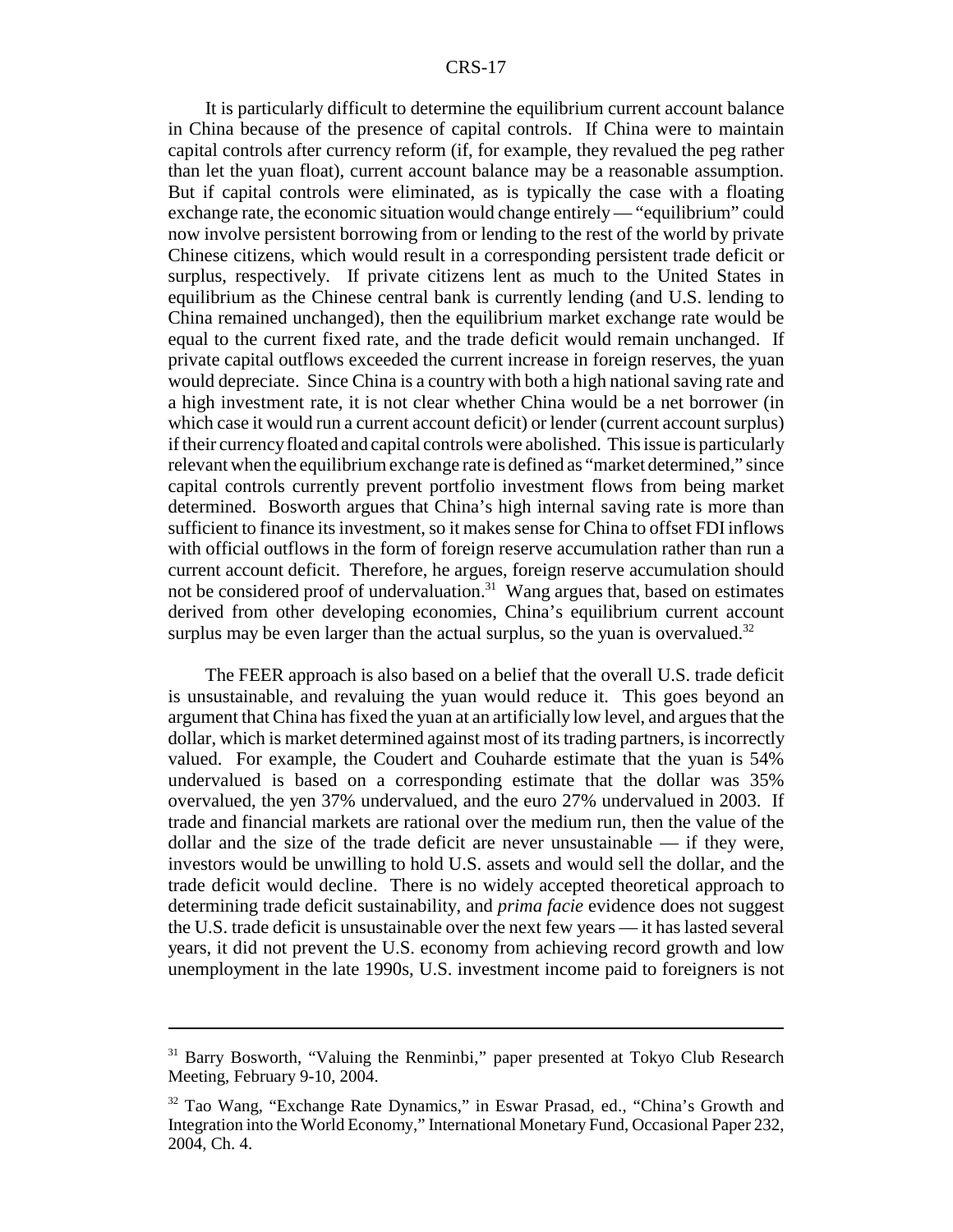large, and there have not been any unusually large or sudden declines in the dollar since the trade deficit emerged.<sup>33</sup>

Further, if the Chinese central bank stopped buying U.S. assets, and hence reduced its bilateral trade deficit with the United States, it is unlikely that the overall U.S. trade deficit would fall by a corresponding amount. Other foreigners would still be free to lend to the United States, which could cause its other bilateral trade deficits to widen. Thus, it is not clear that a "fair share" of a reduction in the U.S. trade deficit can be apportioned to China. And even if China's overall trade surplus were eliminated, it might still run a bilateral trade surplus with the United States. Even countries with overall trade deficits, including the United States, have some trading partners with whom they run surpluses and some with whom they run deficits.

Does international experience suggest what the Chinese current account balance would be in equilibrium? The closest comparison is probably to other East Asian countries, which also grew rapidly and maintained high saving rates in recent decades. The experience of these countries is mixed. From 1980 to 1997, Korea, Malaysia, Philippines, Indonesia, and Thailand typically ran current account deficits, while Hong Kong, Singapore, Taiwan, and Japan (which had already industrialized) typically ran current account surpluses. Since the Asian financial crisis in 1997, all of these countries have run large current account surpluses. This may suggest that the current economic environment is not conducive to developing world borrowing.

As seen in **Table 2**, the same combination of large foreign exchange reserves and a large current account surplus can be seen in several other countries in the region, even though these countries range in their exchange rate regimes from a float (Japan and South Korea) to a currency board (Hong Kong). Compared with its neighbors, China's current account balance does not look unusual.

|             | <b>Foreign Exchange Reserves</b> |          |                       | <b>Current Account Surplus</b> |  |
|-------------|----------------------------------|----------|-----------------------|--------------------------------|--|
|             | <b>Billions of \$</b>            | % of GDP | <b>Billions of \$</b> | % of GDP                       |  |
| Japan       | 895.3                            | 20.5%    | 185.8                 | 4.3%                           |  |
| China       | 1,066.3                          | 39.8%    | 207.9                 | 7.8%                           |  |
| Taiwan      | 266.2                            | 75.2%    | 21.3                  | 6.0%                           |  |
| South Korea | 237.0                            | 26.4%    | 3.4                   | 0.4%                           |  |
| Hong Kong   | 134.0                            | 71.7%    | 18.6                  | 9.9%                           |  |

#### **Table 2. Foreign Exchange Reserves and Current Account Balance in Selected Asian Countries, 2006**

**Source:** Economist Intelligence Unit estimates.

<sup>&</sup>lt;sup>33</sup> Sensible rules of thumb for long-term sustainability, such as estimating the current account deficit that would keep U.S. assets a constant share of foreign investment portfolios, need not hold in the short run. For instance, after a change in fundamentals, current account deficits may persist for several years as the United States transitions to a new steady state.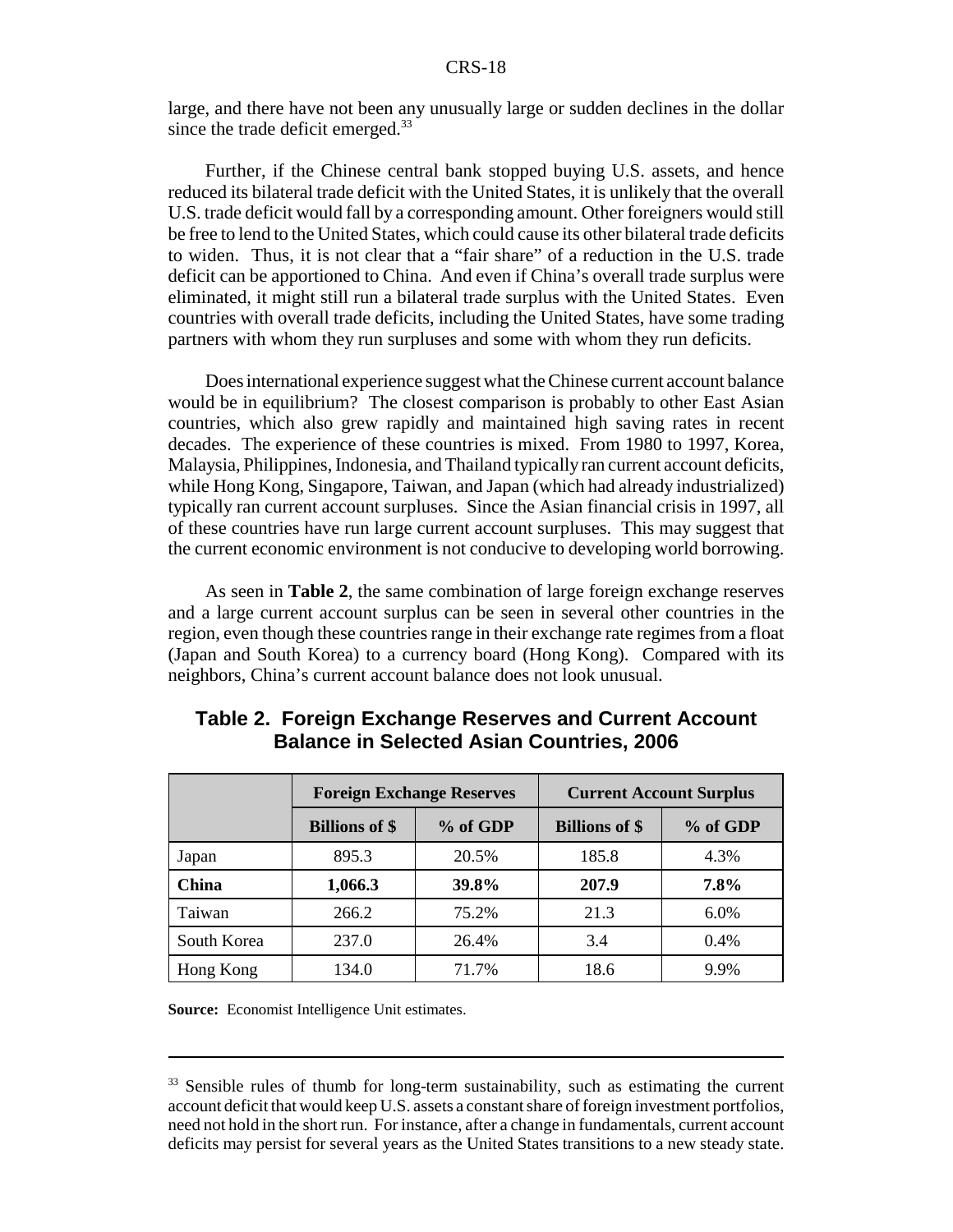**Estimates Based on Purchasing Power Parity.** There are other estimates of the yuan's undervaluation based on the theory of purchasing power parity (PPP) — the theory that the same good should have the same price in two different countries. If it did not, then arbitrageurs could buy it in the cheaper country and sell it in the more expensive country until the price disparity disappeared.

One of the simplest estimates based on PPP is the *Economist* magazine's Big Mac Index, which estimated that China's currency was undervalued by 56% in February 2007.<sup>34</sup> The *Economist* portrays the Big Mac Index as a "light hearted guide" to exchange rates, and there are important drawbacks to relying too heavily on it. The Big Mac Index compares the price of a McDonald's Big Mac in China and the United States. Since a Big Mac in China was 56% cheaper than in the United States, the index concludes that the yuan is undervalued by that much. But purchasing power parity only applies to tradeable goods, and a Big Mac is not tradeable. In fact, Li Ong estimates that 94% of the value of a Big Mac comes not from the hamburger itself, but the services associated with the hamburger.<sup>35</sup> These include the wages of employees serving the Big Mac and the rent of the restaurant in which it is eaten, both of which are determined by local factors. Since the hamburger itself is the only tradeable portion of the Big Mac, only a small fraction of the Big Mac's value should be determined by purchasing power parity. As a result, a Big Mac in New York City is more expensive than a Big Mac purchased in the U.S. rural south. Taken literally, the Big Mac Index would imply that a dollar in the rural south is undervalued compared to a dollar in New York City.

While PPP is a simple idea that is powerful in theory, it has been proven to be unreliable in reality: prices are consistently lower in developing countries than industrialized countries. Some economists have tried to estimate what the yuan's value would be by attempting to control for predictable divergences from PPP. Still, these estimates should be considered with caution — even when sophisticated modifications have been made, PPP has been shown to help predict exchange rates only over the long run. Estimates based on PPP would identify any country's currency as overvalued or undervalued.

Economist Jeffrey Frankel argues that income level can be regressed on the exchange rate using a cross-sample of countries to find a predictable relationship between a country's income level and its equilibrium exchange rate based on PPP. By this measure, he estimates that China's exchange rate was undervalued by 36% in  $2000$ <sup>36</sup> He speculates that, if anything, the undervaluation has increased since then. Coudert and Couharde make a similar calculation for 2003 and estimate the yuan to be undervalued by 41%-51%, depending on what countries are included in

<sup>34 &</sup>quot;The Big Mac Index," *Economist*, February 1, 2007.

<sup>35</sup> Li Ong, "Burgernomics: The Economics of the Big Mac Standard," *Journal of International Money and Finance*, vol. 16, no. 6 (December 1997), p. 865.

<sup>&</sup>lt;sup>36</sup> Bosworth points out that, by this measure, the Indian rupee is even more undervalued, yet few people make that argument. Bosworth, *Op Cit.*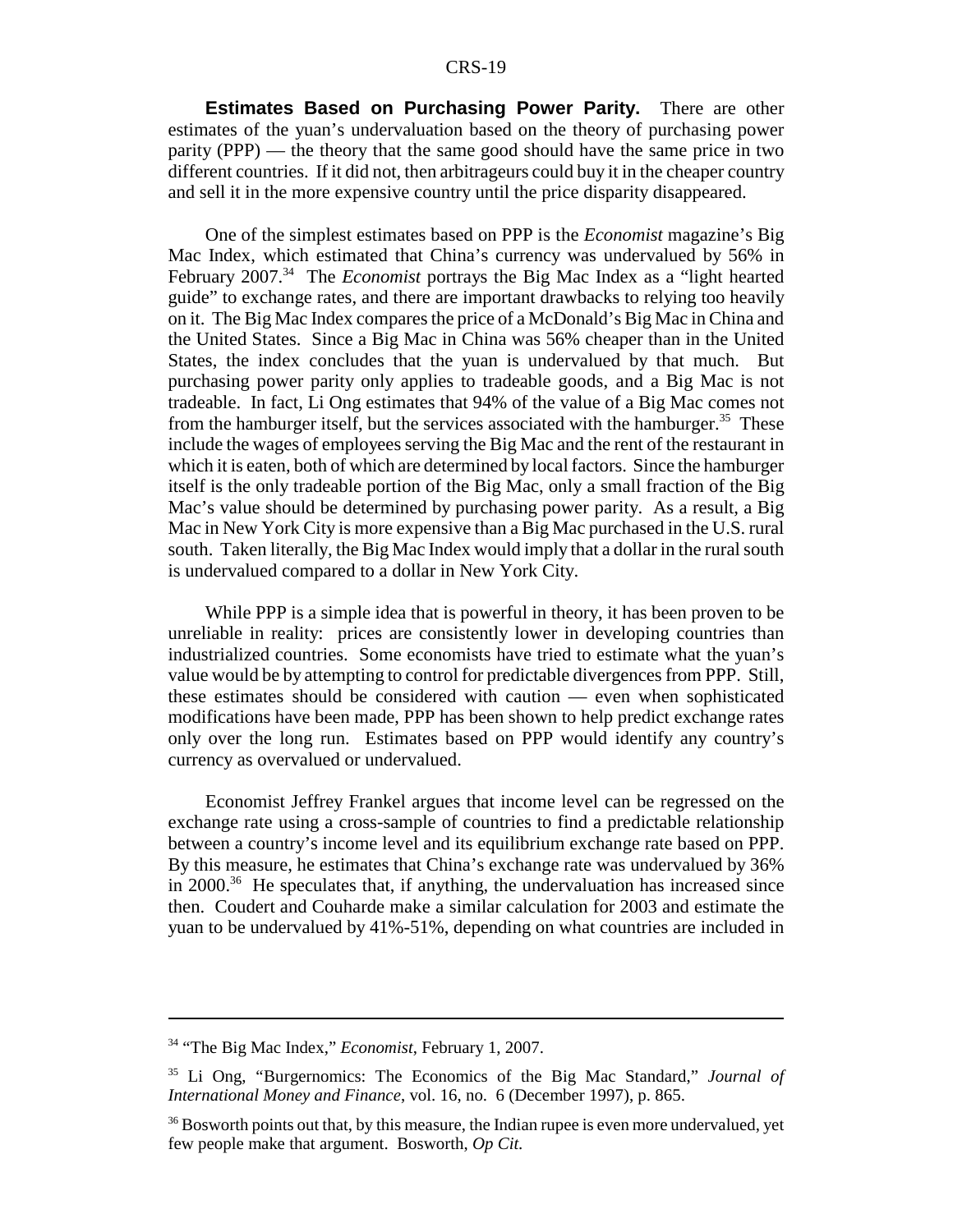their sample.<sup>37</sup> Frankel acknowledges a number of caveats to this analysis. First, PPP only holds over the long run, at best, and financial flows can cause even marketdetermined exchange rates to significantly diverge from PPP for several years. Second, the regression does not control for other factors and only explains 57% of the variation in the data. Third, he argues that any adjustment in the exchange rate should be gradual so as not to be economically disruptive. He also warns that "It is not even true that an appreciation of the renminbi against the dollar would have an immediately noticeable effect on the overall U.S. trade deficit or employment..."<sup>38</sup>

There should be some theoretical rationale for linking income levels to exchange rate values; otherwise, the results may represent nothing more than spurious correlation. One rationale is called the "Balassa-Samuelson" effect: as countries get richer, their exchange rates are predicted to appreciate because productivity growth will be more rapid for tradeable goods than non-tradeable goods. Since these differences in productivity growth cannot easily be measured directly, income levels can be used as a proxy. But if the proxy is not an accurate one, then neither will be the results. Another proxy is the ratio of the consumer price index to the producer price index. When Coudert and Couharde used this proxy over time with a smaller sample, they estimated that the yuan was 18% undervalued in 2003. Benassy-Quere et al. regressed this proxy and net foreign assets on a panel of the G20 countries and found the yuan to be undervalued by  $47\%$  in  $2003.^{39}$  Wang also uses this proxy (for China only), as well as net foreign assets and openness to trade, in a regression, and finds evidence that the yuan was only modestly undervalued in 2003.40 However, the authors cautioned that the price index proxy could be inaccurate for China since many consumer prices are not market determined. In addition, they observed that restrictions on the mobility of labor and capital in China may interfere with the Balassa-Samuelson effect.<sup>41</sup>

Cheung et al. are able to replicate others' results that the yuan is significantly undervalued, but point out that these estimates do not meet generally accepted standards of statistical inference. Specifically, the undervaluation estimates are not statistically significant, which means that the results are not robust enough to be sure that the yuan is undervalued at all. Moreover, when they adjust their specification to take into account serial correlation (the fact that this year's exchange rate is

<sup>37</sup> Coudert and Couharde, *Op Cit.*

<sup>&</sup>lt;sup>38</sup> Jeffrey Frankel, "On the Renminbi: The Choice Between Adjustment Under a Fixed Exchange Rate and Adjustment Under a Flexible Exchange Rate," National Bureau of Economic Research, working paper 11274, April 2005, p. 3.

<sup>39</sup> A. Benassy-Quere et al., "Burden Sharing and Exchange-Rate Misalignments with the Group of 20," Centre d'Etudes Prospectives et d'Informations Internationales, working paper 2004-13, September 2004. They find the dollar to be overvalued by 14% overall in 2001.

<sup>40</sup> Wang, *Op Cit*.

<sup>&</sup>lt;sup>41</sup> For a survey of valuation estimates and an overview of methodological considerations, see Steven Dunaway and Xiangming Li, "Estimating China's "Equilibrium" Real Exchange Rate," International Monetary Fund, working paper 05/202, October 2005.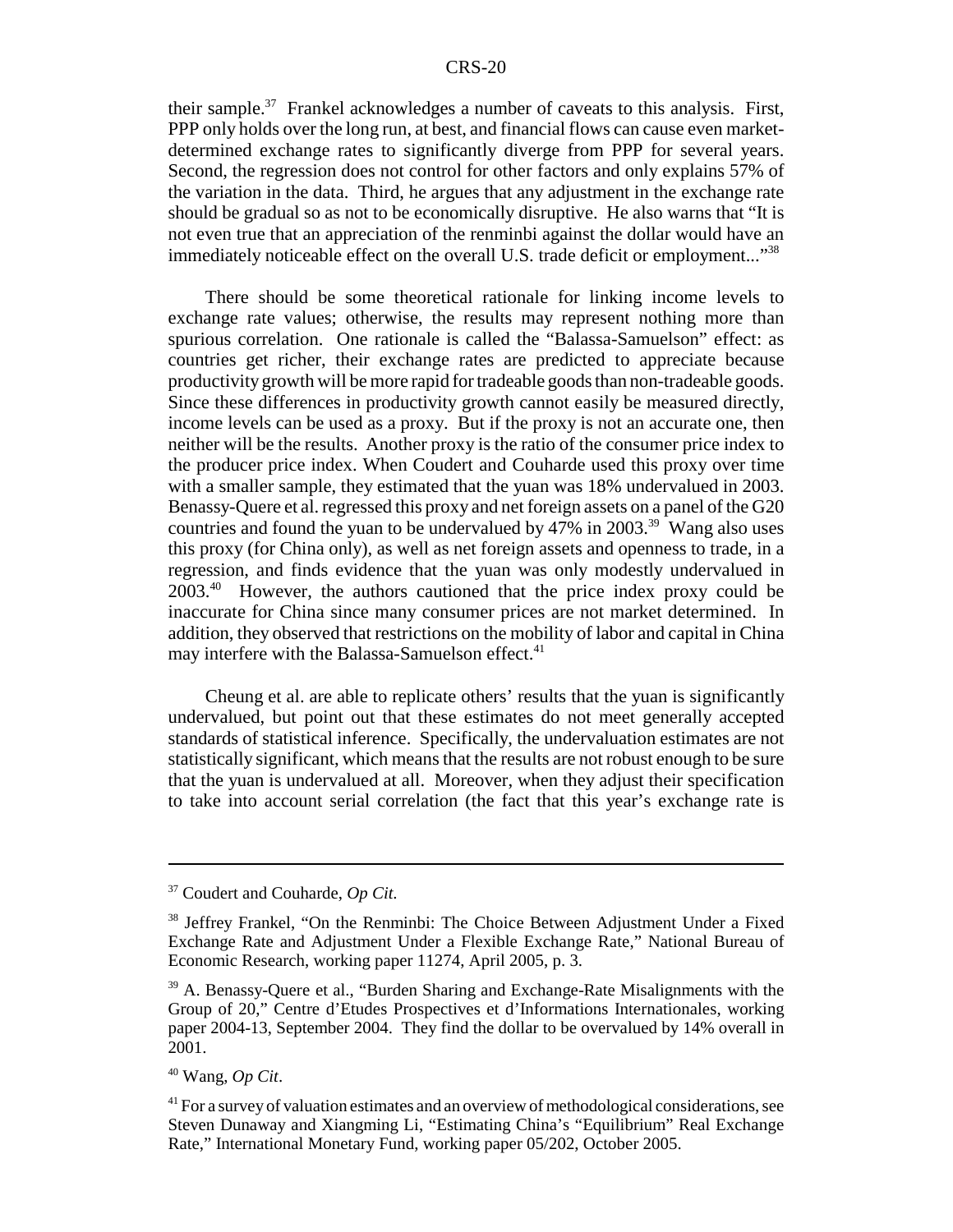influenced by last year's), the estimated undervaluation becomes much smaller.<sup>42</sup> Dunaway et al. demonstrate that when additional explanatory variables are added to the PPP model, such as openness to trade, the estimated undervaluation becomes much smaller. They also show that the estimate changes greatly when seemingly insignificant changes are made to the model, such as changing the time period or omitting one country from the sample.<sup>43</sup>

**Treasury Department Assessment of Economic Models.** The Treasury Department's December 2006 report on exchange rates discusses the use of economic models and methodology to estimate a currency's "misalignment" or what the fair market rate exchange rate should be. The report noted that there is no single model that accurately explains exchange rate movements, that such models rarely, if ever, incorporate financial market flows, and that their conclusions can vary considerably, based on the variables used. However, Treasury stated that examining such models can produce useful information in understanding exchange rate movements if they: focus only on serious misalignments; use real effective, not bilateral, exchange rates; utilize several different models, recognizing that no one model will provide precise answers; focus only on protracted misalignments where currency adjustments are not taking place; supplement judgments about misalignment with analysis of empirical data, indicators, policies and institutional factors; and verify whether there are any market-based reasons for a currency's misalignment. Treasury points out that most models (including the two classes analyzed above) estimate equilibrium exchange rates in terms of trade flows, while in reality trade flows are swamped by financial flows.<sup>44</sup>

### **Trends and Factors in the U.S.-China Trade Deficit**

Critics of China's currency peg often point to the large and growing U.S.-China trade imbalance as proof that the yuan is significantly undervalued and constitutes an attempt to gain an unfair competitive advantage over the United States in trade. However, bilateral trade balances reflect structural causes as well as exchange rate effects. There are a number of other factors at work that are also important to consider when analyzing the bilateral trade deficit.

First, although China had (according to U.S. statistics) had a \$233 billion merchandise trade surplus with the United States in 2006, its overall trade surplus was \$178 billion (Chinese data), indicating that China had a trade deficit of \$55 billion in its trade with the world excluding the United States; it had a \$100 billion

<sup>&</sup>lt;sup>42</sup> Yin-Wong Cheung, Menzie Chinn, and Eiji Fujii, "The Overvaluation of Renminbi Undervaluation," National Bureau of Economic Research, working paper 12850, January 2007.

<sup>&</sup>lt;sup>43</sup> Steven Dunaway et al, "How Robust are Estimates of Equilibrium Real Exchange Rates: The Case of China," IMF working paper 06/220, October 2006.

<sup>44</sup> U.S. Treasury Department, *Report on International Economic and Exchange Rate Policies*, December 2006, Appendix II.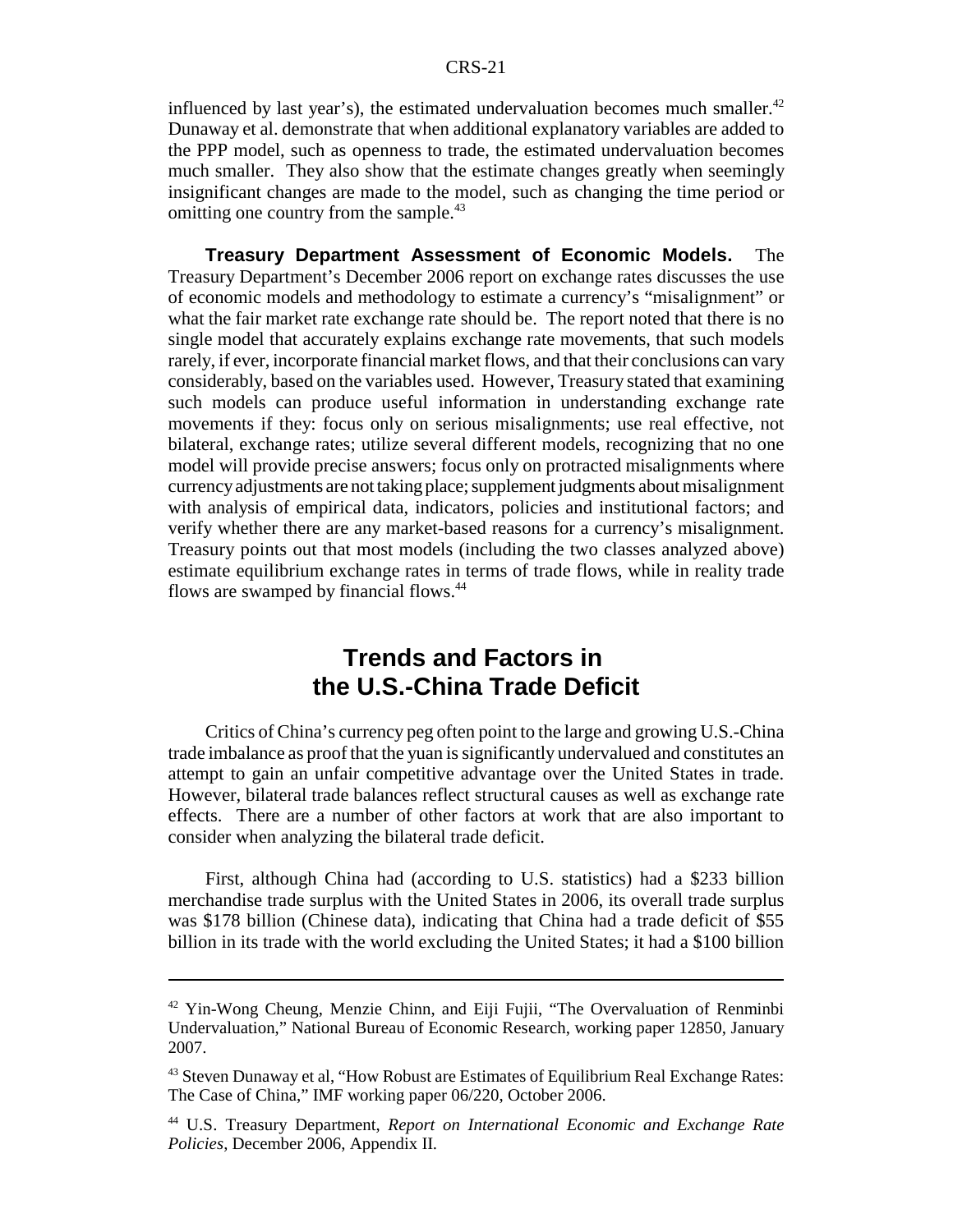deficit in 2005 (see **Table 3**).<sup>45</sup> If the yuan is undervalued against the dollar, it should also be undervalued against the other currencies, yet China runs trade deficits against some of those countries. For example, according to Chinese data, it had a \$66.4 billion trade deficit with Taiwan and a \$45.3 billion deficit with South Korea.

|                                                                         | 2002    | 2003    | 2004     | 2005    | 2006    |
|-------------------------------------------------------------------------|---------|---------|----------|---------|---------|
| China's merchandise trade balance<br>(Chinese data)                     | 30.4    | 25.6    | 32.0     | 101.9   | 177.6   |
| China's merchandise trade balance<br>with the United States (U.S. data) | 103.1   | 124.0   | 162.0    | 201.6   | 232.2   |
| China merchandise trade balance<br>with the rest of the world           | $-72.7$ | $-98.4$ | $-130.0$ | $-99.7$ | $-54.6$ |

#### **Table 3. China's Merchandise Trade Balance: 2002-2006**  $(+surnlus/deficit)$

**Sources:** Global Trade Atlas.

**Note:** Trade balance with the rest of the world equals Chinese data on global trade balance minus U.S. data on imports from China

Second, the sharp rise in the U.S. trade deficit with China diverts attention from the fact that, while U.S. imports from China have been rising rapidly, U.S. exports to China have been increasing sharply as well. **Table 4** lists U.S. exports to its top 10 major export markets in 2006. These data indicate that U.S. exports to China have risen significantly faster than both total U.S. exports to the world and any other top 10 U.S. trading partners. In 2006, total U.S. exports rose by 14.7%, while those to China rose by 32.0%. From 2001 to 2006, total U.S. exports to China rose by 187.5%. China ranked as the  $4<sup>th</sup>$  largest export market in 2006 and it will likely replace Japan as 3rd in 2007.

Third, productivity gains in Chinese exporting firms have increased rapidly in the past few years, a boost to exports that is unrelated to the fixed exchange rate. For example, Chinese export prices have fallen by a cumulative 27% since 1995 in Chinese prices.

<sup>&</sup>lt;sup>45</sup> U.S. and Chinese data on their bilateral trade differ substantially, due mainly to how each side counts Chinese exports and imports that are transshipped through Hong Kong. China counts most of its exports that go to Hong Kong but are later re-exported to the United States as Chinese exports to Hong Kong. As a result, Chinese statistics state that it had a \$144.3 billion trade surplus with the United States in 2006. The United States counts imports from Hong Kong that originated from China as imports from China, but it often fails to attribute exports to China that pass through Hong Kong as exports to China. As a result, the United States and China cannot agree on the actual size of the U.S.-China trade imbalance. See Robert Feenstra et al., "The U.S.-China Bilateral Trade Balance: Its Size and Determinants," NBER Working Paper 6598 (June 1998).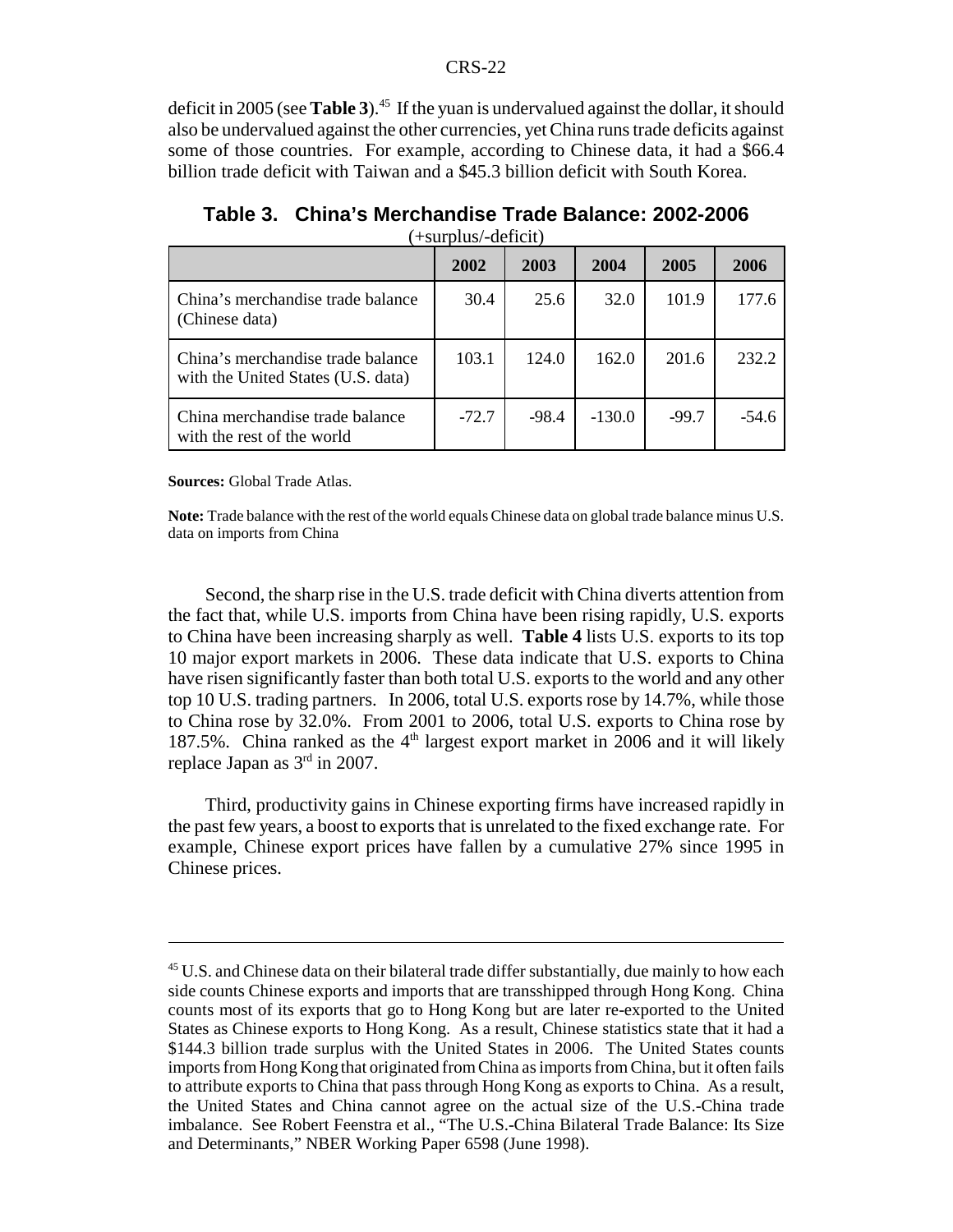|                   | 2001<br>(\$billions) | 2006<br>(\$billions) | <b>Percent Change</b><br>2005-2006 | <b>Percent Change</b><br>2001-2006 |
|-------------------|----------------------|----------------------|------------------------------------|------------------------------------|
| Canada            | 163.7                | 230.3                | 8.9                                | 40.7                               |
| Mexico            | 101.5                | 134.2                | 11.8                               | 32.2                               |
| Japan             | 57.6                 | 59.6                 | 7.7                                | 3.5                                |
| China             | 19.2                 | 55.2                 | 32.0                               | 187.5                              |
| United<br>Kingdom | 40.8                 | 45.4                 | 17.5                               | 11.3                               |
| Germany           | 30.1                 | 41.3                 | 21.0                               | 37.2                               |
| South Korea       | 22.2                 | 32.5                 | 32.5                               | 46.4                               |
| Netherlands       | 19.5                 | 31.1                 | 17.4                               | 59.5                               |
| Singapore         | 17.7                 | 24.7                 | 19.6                               | 39.5                               |
| France            | 19.9                 | 24.2                 | 8.1                                | 21.6                               |
| World             | 731.0                | 1,037.3              | 14.7                               | 41.9                               |

#### **Table 4. U.S. Merchandise Exports to Major Trading Partners in 2001 and 2006**

**Source:** USITC DataWeb.

**Note:** Ranked by top 10 U.S. export markets in 2006.

Finally, there is strong evidence to suggest that a significant share of the growing level of imports (and hence U.S. trade deficit) from China is coming from export-oriented multinational companies, especially from East Asia, that have moved their production facilities to China to take advantage of China's abundant low-cost labor (among other factors). Chinese data indicate that the share of China's exports produced by foreign-invested enterprises (FIEs) in China has risen dramatically over the past several years. As indicated in **Table 5**, in 1986, only 1.9% of China's exports were from FIEs, but by 1996, this share had risen to 40.7%, and by 2006 it had risen to 58.2% A similar pattern can be seen with imports: FIEs accounted for only 5.6% of China's imports in 1986, rose to 47.9% by 2000, and to 59.7% in 2006. FIEs import raw materials and components (much of which come from East Asia) for assembly in China, after which point, much of the final product is exported. As a result, China tends to run trade deficits with East Asian countries and trade surpluses with countries with high consumer demand, such as the United States. These factors have led many analysts to conclude that much of the increase in U.S. imports (and hence, the rising U.S. trade deficit with China) is a result of China becoming a production platform for many foreign companies (who are the largest beneficiaries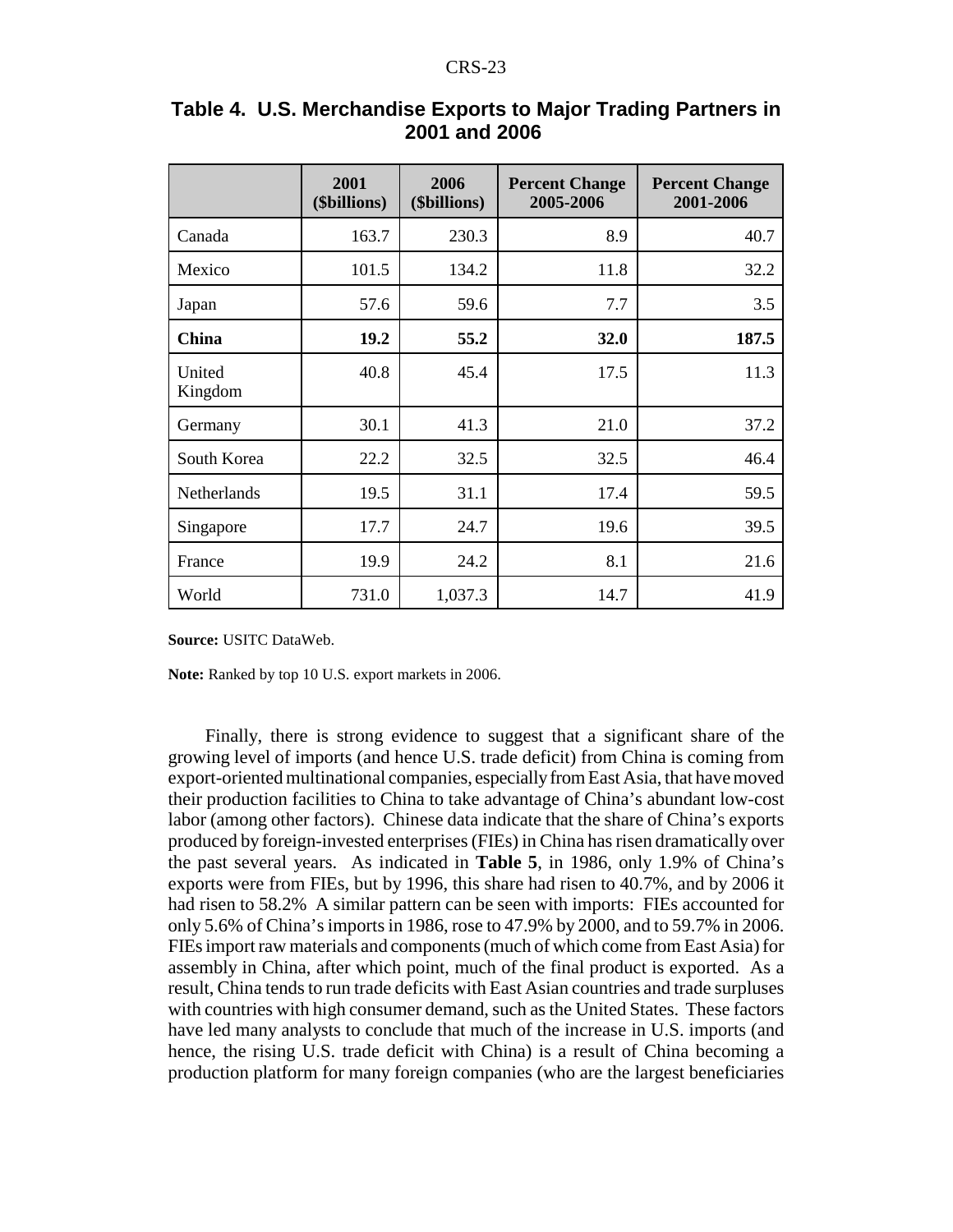from this arrangement), rather than unfair Chinese trade policies.<sup>46</sup> The rising importance of FIEs may represent a fundamental change in trade between China and the United States that could affect the bilateral trade deficit independently of the exchange rate regime.

|      | FDI in<br>China |             | <b>Exports by FIE</b>                                           |             | <b>Imports by FIEs</b>                                          |                                                         |
|------|-----------------|-------------|-----------------------------------------------------------------|-------------|-----------------------------------------------------------------|---------------------------------------------------------|
| Year | \$ billions     | \$ billions | As a $%$ of<br><b>Total</b><br><b>Chinese</b><br><b>Exports</b> | \$ billions | As a $%$ of<br><b>Total</b><br><b>Chinese</b><br><b>Imports</b> | <b>Deficit</b><br>with<br><b>China</b><br>(\$ billions) |
| 1986 | 1.9             | \$0.6       | 1.9%                                                            | \$2.4       | 5.6%                                                            | $-1.7$                                                  |
| 1990 | 3.5             | 7.8         | 12.6                                                            | 12.3        | 23.1                                                            | $-10.4$                                                 |
| 1995 | 37.5            | 46.9        | 31.5                                                            | 62.9        | 47.7                                                            | $-33.8$                                                 |
| 2000 | 40.7            | 119.4       | 47.9                                                            | 117.2       | 52.1                                                            | $-83.8$                                                 |
| 2001 | 46.9            | 133.2       | 50.0                                                            | 125.8       | 51.6                                                            | $-83.1$                                                 |
| 2002 | 52.7            | 169.9       | 52.2                                                            | 160.3       | 54.3                                                            | $-103.1$                                                |
| 2003 | 53.5            | 240.3       | 54.8                                                            | 231.9       | 56.0                                                            | $-124.0$                                                |
| 2004 | 60.6            | 338.2       | 57.0                                                            | 305.6       | 58.0                                                            | $-162.0$                                                |
| 2005 | 60.3            | 444.2       | 58.3                                                            | 387.5       | 57.7                                                            | $-201.6$                                                |
| 2006 | 63.0            | 563.8       | 58.2                                                            | 472.6       | 59.7                                                            | $-232.2$                                                |

### **Table 5. Exports and Imports by Foreign-Invested Enterprises in China: 1986-2006**

**Source:** China's Customs Statistics and U.S. International Trade Commission *Dataweb*.

The sharp rise in the share of China's trade by FIEs appears to be strongly linked to the rapid growth in foreign direct investment (FDI) in China, which grew from \$1.9 billion in 1986 to \$63.0 billion in 2006, much of which went to export-oriented manufacturing, a large share of which was exported to the United States. **Table 5** indicates that the U.S. trade deficit with China began to increase rapidly beginning in the early 1990s; a significant rise in FDI and exports by FIEs in China occurred at roughly the same time. By comparing exports and imports in Table 5, one can see

<sup>&</sup>lt;sup>46</sup> One analyst has estimated that the domestic value-added content of Chinese exports to the United States by foreign-invested firms in China to be about 20%, while 80% comes from the value of imported parts that come into China for assembly. As a result, an appreciation of China's currency would likely have only a minor effect on China's exports to the United States (since the cost of imported inputs would fall as a result). See Testimony of Professor Lawrence J. Lau before the Congressional-Executive Commission on China, *Is China Playing by the Rules? Free Trade, Fair Trade, and WTO Compliance*, hearing, September 24, 2003.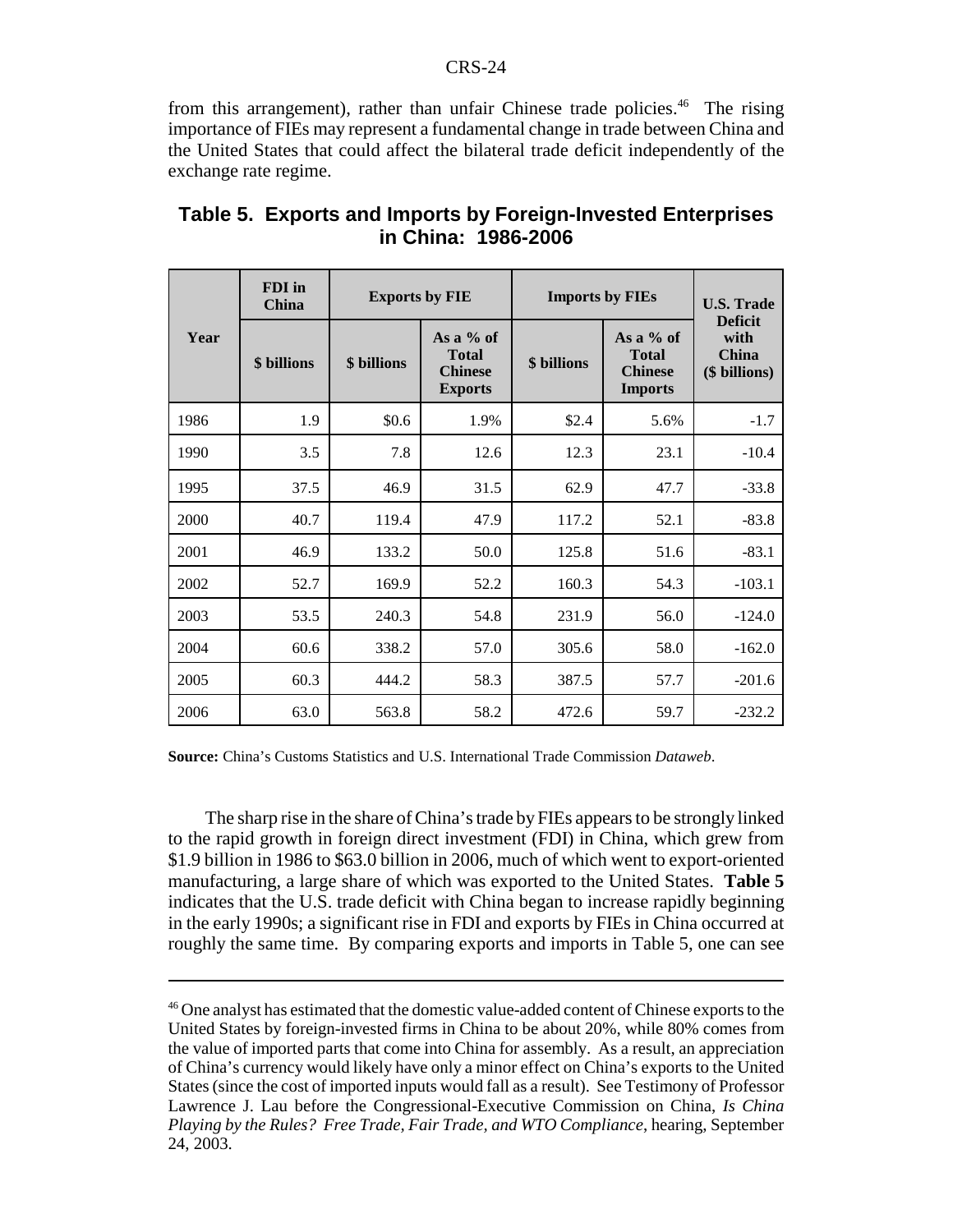that FIEs have little effect on China's overall trade balance, since the FIEs import roughly 88% as much as they export.

**Table 6** provides an illustration of how foreign multinational companies have shifted a significant level of production from other (mainly) East Asian countries to China in one industry. The table lists data on U.S. imports of computer equipment and parts from its major suppliers for 2000-2006. In 2000, Japan was the largest foreign supplier of U.S. computer equipment (with a 19.6% share of total shipments), while China ranked  $4<sup>th</sup>$  (with a 12.1% share). In just six years, Japan's ranking fell to  $4<sup>th</sup>$ , the value of its shipments dropped by over half, and its share of shipments declined to 7.5% (2006). China was by far the largest foreign supplier of computer equipment in 2006 with a 47.8% share of total U.S. imports. While U.S. imports of computer equipment from China rose by 382% over the past six years, the total value of U.S. imports from the world of these commodities rose by only 22%. Many analysts contend that a large share of the increase in Chinese computer production has come from foreign computer companies that have manufacturing facilities in China.

### **Table 6. Major Foreign Suppliers of U.S. Computer Equipment Imports: 2000-2006**

(\$ in billions)

|           | 2000 | 2001 | 2002 | 2003 | 2004 | 2005 | 2006 | 2000-2006<br>% change |
|-----------|------|------|------|------|------|------|------|-----------------------|
| Total     | 68.5 | 59.0 | 62.3 | 64.0 | 73.9 | 78.4 | 83.8 | 22.3%                 |
| China     | 8.3  | 8.2  | 12.0 | 18.7 | 29.5 | 35.5 | 40.0 | 381.9                 |
| Malaysia  | 4.9  | 5.0  | 7.1  | 8.0  | 8.7  | 9.9  | 11.1 | 126.5                 |
| Mexico    | 6.9  | 8.5  | 7.9  | 7.0  | 7.4  | 6.7  | 6.6  | $-4.3$                |
| Japan     | 13.4 | 9.5  | 8.1  | 6.3  | 6.3  | 6.1  | 6.3  | $-53.0$               |
| Singapore | 8.7  | 7.1  | 7.1  | 6.9  | 6.6  | 5.9  | 5.6  | $-35.6$               |

**Source:** U.S. International Trade Commission Trade Data Web.

**Note:** Ranked according to top 6 suppliers in 2006.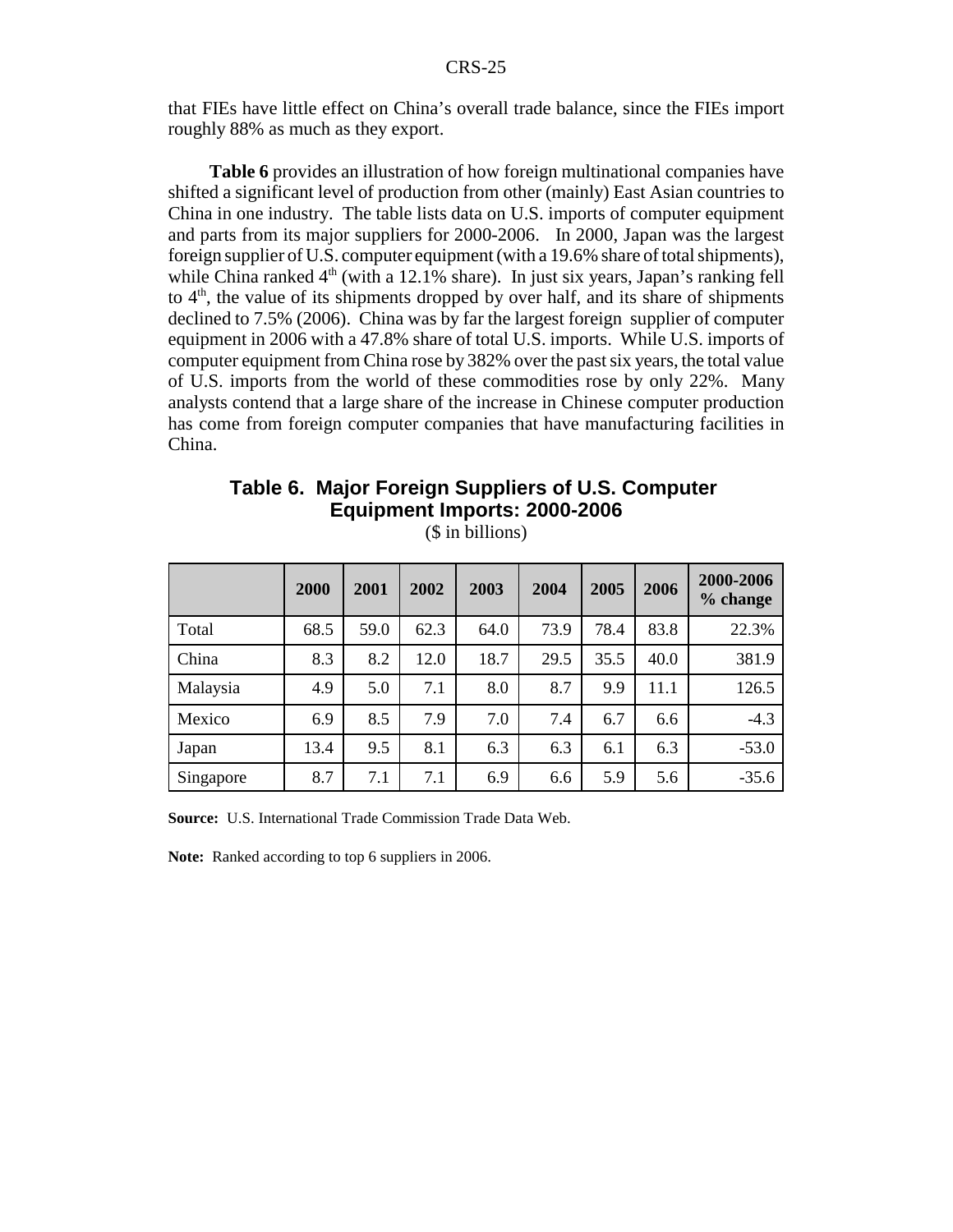### **Economic Consequences of China's Currency Policy**

If the yuan is undervalued against the dollar, as many critics charge, then there are benefits and costs of this policy for the economies of both China and the United States.

#### **Implications for China's Economy**

If the yuan is undervalued, then Chinese exports to the United States are likely cheaper than they would be if the currency were freely traded, providing a boost to China's export industries (which employ millions of workers and are a major source of China's productivity gains). An undervalued currency also increases the attractiveness of China as a destination for foreign investment in export-oriented production facilities, much of which comes from U.S. firms. Foreign investment is an important source of technology transfers, which contribute to economic development. However, an undervalued currency makes imports more expensive, hurting Chinese consumers and Chinese firms that import parts, machinery, and raw materials. Such a policy, in effect, benefits Chinese exporting firms (many of which are owned by foreign multinational corporations) at the expense of non-exporting Chinese firms, especially those that rely on imported goods. This may impede the most efficient allocation of resources in the Chinese economy in the long run.

In the short run, a revaluation of the yuan could reduce aggregate spending in China by raising imports and reducing exports. Whether this would be desirable depends on the current state of the Chinese economy. Some observers argue that the Chinese economy is currently overheating, and revaluation would help place it on a more sustainable path and prevent inflation from rising. Others argue that there is a large pool of underemployed labor in rural China that the undervalued yuan is helping to absorb. In this view, revaluation could be economically and socially disruptive.

Many economists note that China's currency policy essentially denies the government the ability to use monetary policy (such as interest rates) to promote stable economic growth (e.g., fighting inflation). Secondly, they contend that the currency policy has skewed the economy into becoming overly dependent on fixed investment and net exports for economic growth, which, in the long run can not be sustained. Thirdly, they maintain that China's currency policy may actually be undermining the financial viability of the banking system by expanding the level of easy credit, which has made the banks more prone to extend loans to risky and/or speculative ventures, and thus may increase the level of bank-held non-performing loans. In addition, the policy has contributed to an inflow of "hot money" into shortterm speculative ventures (such as real estate and the stock market) by investors hoping to cash in on future appreciation of the currency. Banks are restricted from using interest rate policies to better regulate investment decisions because raising interest rates beyond a certain level could increase flows of foreign capital into the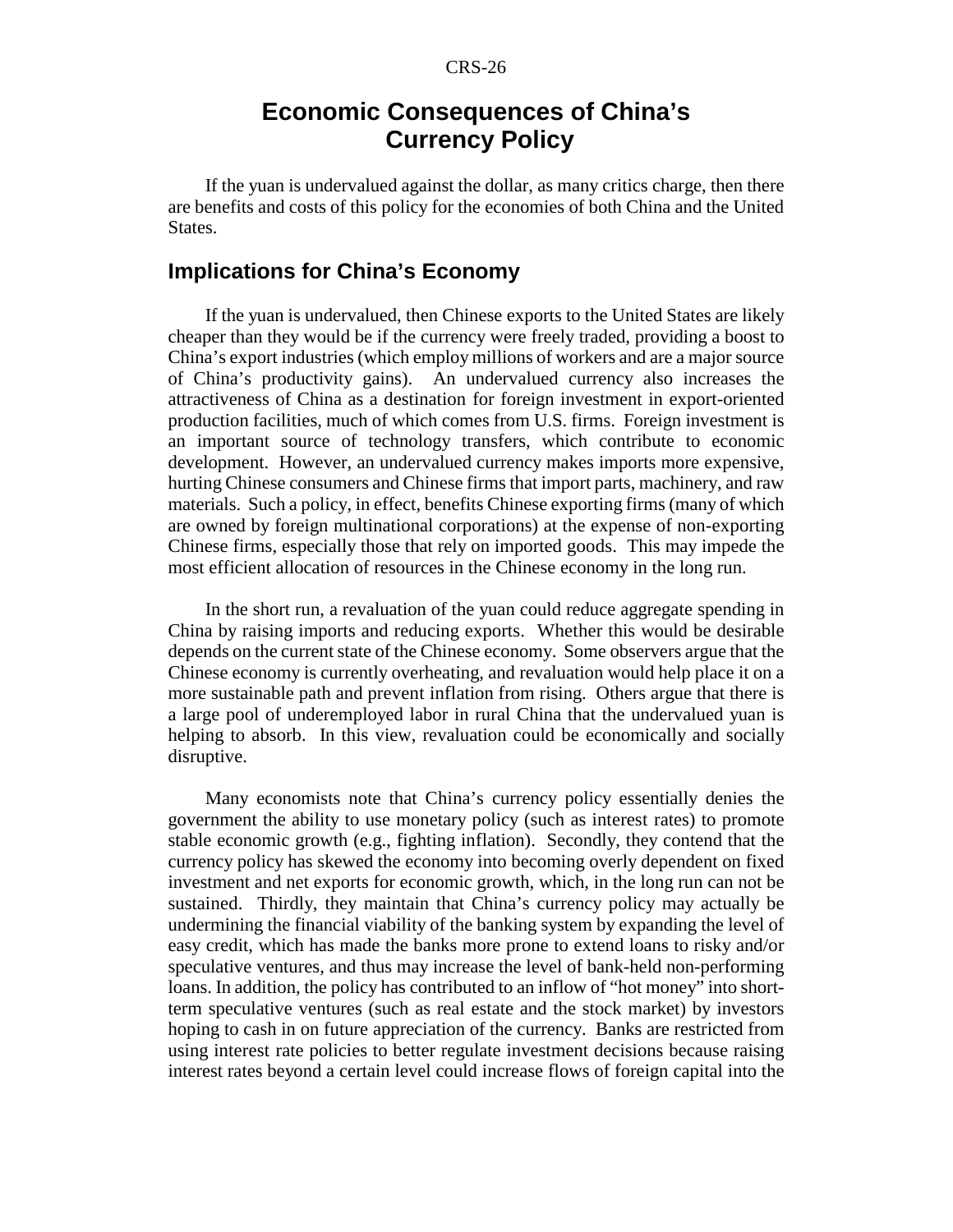country. Keeping interest rates low in a booming economy may prevent the most efficient allocation of capital and could lead to overproduction in some sectors.<sup>47</sup>

The accumulation of large foreign exchange reserves by China may make it easier for Chinese officials to move more quickly toward adopting a fully convertible currency (if the government feels the reserves could defend the currency against speculative pressures). However, the accumulation of large foreign exchange reserves also entails opportunity costs for China: such funds could be used to fund China's massive development needs (such as infrastructure improvements and pollution control), improvements to China's education system and social safety net, and recapitalization of financially shaky banks. These alternatives may have higher rates of return to the economy than U.S. Treasuries or Chinese bonds held by banks to sterilize the effects of exchange rate intervention.<sup>48</sup>

### **Implications for the U.S. Economy**

**Effect on Exporters and Import-Competitors.** When a foreign reserve accumulation causes the yuan to be less expensive than it would be if it were determined by market forces, it causes Chinese exports to the United States to be relatively inexpensive and U.S. exports to China to be relatively expensive. As a result, U.S. exports and the production of U.S. goods and services that compete with Chinese imports fall, in the short run.<sup> $49$ </sup> Many of the affected firms are in the manufacturing sector, as will be discussed below. This causes the U.S. trade deficit to rise and reduces aggregate demand in the short run, all else equal.

China has become the United States's second largest supplier of imports (2006 data). A large share of China's exports to the United States are labor-intensive consumer goods, such as toys and games, textiles and apparel, shoes, and consumer electronics. Many of these products do not compete directly with U.S. domestic

 $47$  For the most part, the Chinese government has tried to use administrative action to slow credit and investment growth with mixed success.

<sup>&</sup>lt;sup>48</sup> This generally refers to those reserves that are sterilized (such as through the issuance of government bonds and the expansion of bank reserve requirements). According to the IMF, in 2005, about half of China's new foreign exchange reserves were sterilized, while the rest were added to the money supply.

<sup>&</sup>lt;sup>49</sup> Putting exchange rate issues aside, most economists maintain that trade is a win-win situation for the economy as a whole, but produces losers within the economy. This view derives from the principle of comparative advantage, which states that trade shifts production to the goods a country is relatively talented at producing from goods it is relatively less talented at producing. As trade expands, production of goods with a comparative disadvantage will decline in the United States, to the detriment of workers and investors in those sectors (offset by higher employment and profits in sectors with a comparative advantage). Economists generally argue that free trade should be pursued because the gains from trade are large enough that the losers from trade can be compensated by the winners, and the winners will still be better off. Critics argue that the losses from free trade are not acceptable as long as the political system fails to compensate the losers fairly. See CRS Report RL32059, *Trade, Trade Barriers, and Trade Deficits: Implications for U.S. Welfare*, by Craig Elwell.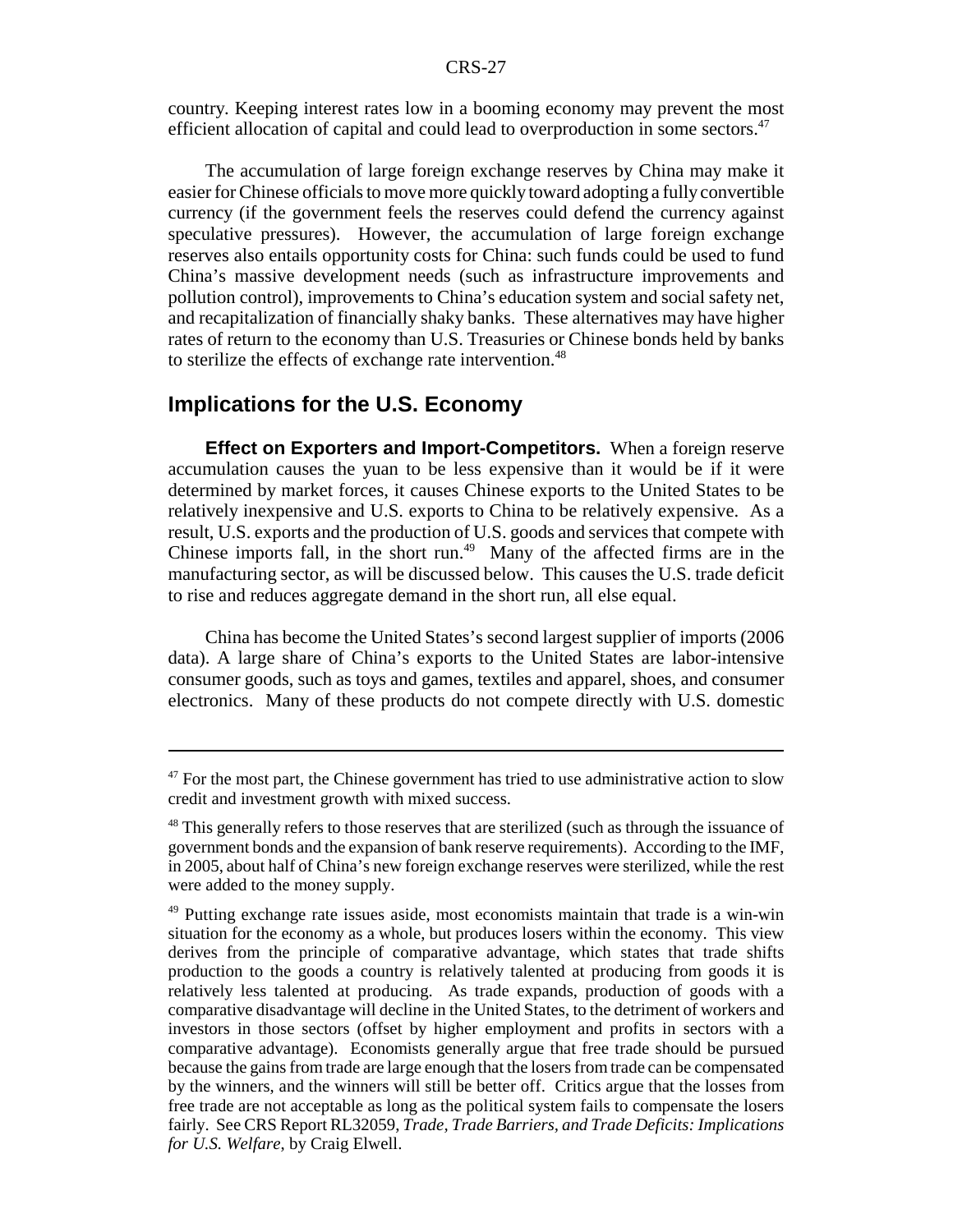producers — the manufacture of many such products shifted overseas several years ago. However, there are a number of U.S. industries (many of which are small and medium-sized firms), including makers of machine tools, hardware, plastics, furniture, and tool and die that are expressing concern over the growing competitive challenge posed by China.<sup>50</sup> An undervalued Chinese currency may contribute to a reduction in the output of such industries.

On the other hand, U.S. producers also import capital equipment and inputs to final products from China. For example, U.S. computer firms use a significant level of imported computer parts in their production, and China was the largest foreign supplier of computer equipment to the United States in 2006. An undervalued yuan lowers the price of these U.S. products, increasing their output and competitiveness in world markets. And many imports from China are produced by U.S.-invested enterprises (as discussed above), which benefit from an undervalued exchange rate.

**Effect on U.S. Borrowers.** An undervalued yuan also has an effect on U.S. borrowers. When the United States runs a current account deficit with China, an equivalent amount of capital flows from China to the United States, as can be seen in the U.S. balance of payments accounts. This occurs because the Chinese central bank or private Chinese citizens are investing in U.S. assets, which allows more U.S. capital investment in plant and equipment to take place than would otherwise occur. Capital investment increases because the greater demand for U.S. assets puts downward pressure on U.S. interest rates, and firms are now willing to make investments that were previously unprofitable. This increases aggregate spending in the short run, all else equal, and also increases the size of the economy in the long run by increasing the capital stock.

Private firms are not the only beneficiaries of the lower interest rates caused by the capital inflow (trade deficit) from China. Interest-sensitive household spending, on goods such as consumer durables and housing, is also higher than it would be if capital from China did not flow into the United States. In addition, a large proportion of the U.S. assets bought by the Chinese, particularly by the central bank, are U.S. Treasury securities, which fund U.S. federal budget deficits. According to the U.S. Treasury Department, China held \$416.2 billion in U.S. Treasury securities (as of February 2007), making it the second largest foreign holder of such securities (after Japan).<sup>51</sup> From June 2006 to February 2007, China's Treasury security holdings increased by nearly \$44 billion. If the U.S. trade deficit with China were eliminated, Chinese capital would no longer flow into this country on net, and the U.S. government would have to find other buyers of its U.S. Treasuries at higher interest rates. This would increase the government's interest payments, increasing the budget deficit, all else equal.

<sup>&</sup>lt;sup>50</sup> Testimony of Franklin J. Vargo, National Association of Manufacturers, before the House Committee on Financial Services, Subcommittee on Domestic and International Monetary, Trade, and Technology Policy hearing, *China's Exchange Rate Regime and Its Effects on the U.S. Economy*, October 1, 2003.

<sup>51</sup> Chinese Treasury security holdings constitute about 19.4% of total foreign holdings of such securities.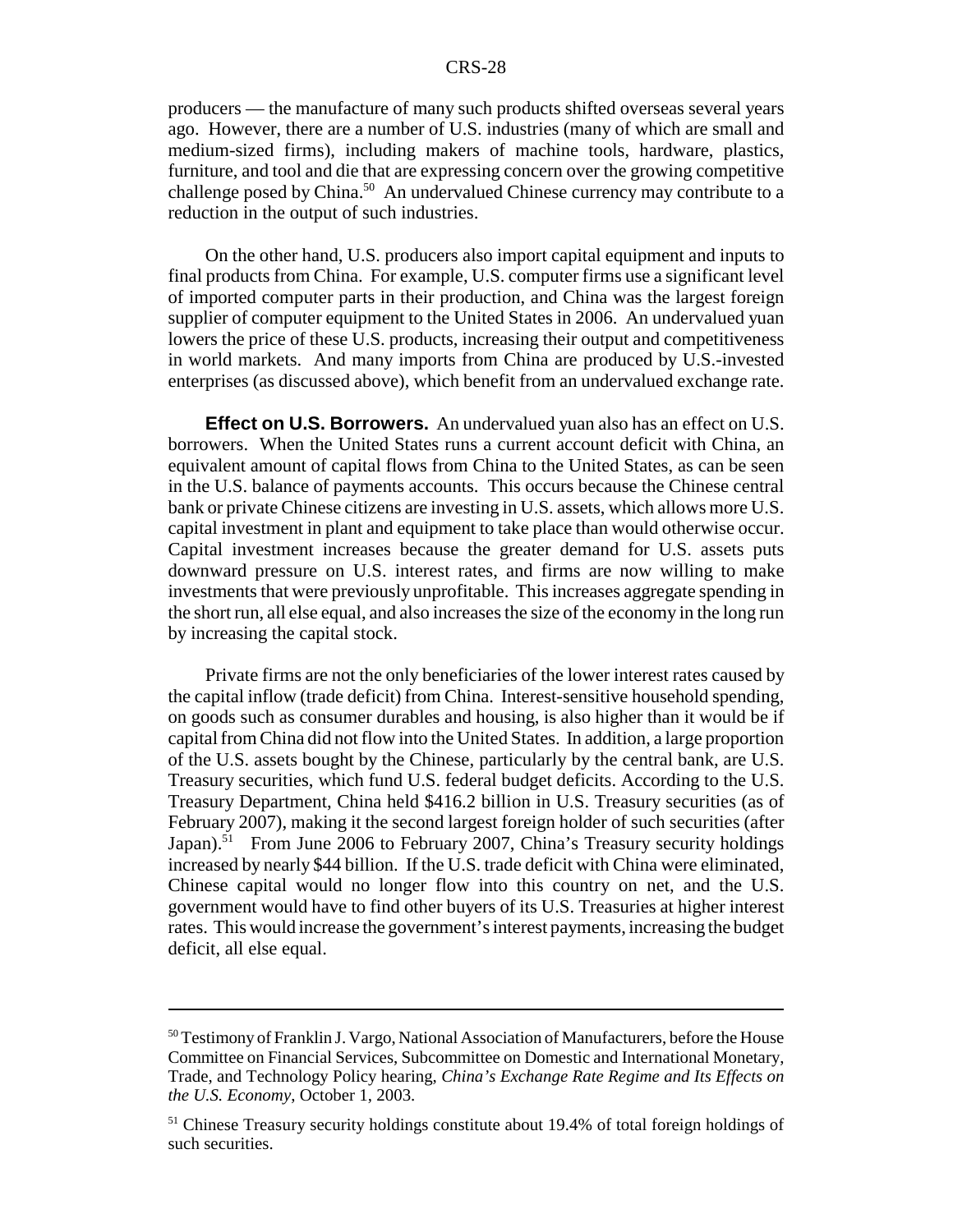**Effect on U.S. Consumers.** A society's economic well-being is usually measured not by how much it can produce, but how much it can consume. An undervalued yuan that lowers the price of imports from China allows the United States to increase its consumption of both imported and domestically produced goods through an improvement in the terms-of-trade. The terms-of-trade measures the terms on which U.S. labor and capital can be exchanged for foreign labor and capital. Since changes in aggregate spending are only temporary, from a long-term perspective the lasting effect of an undervalued yuan is to increase the purchasing power of U.S. consumers.<sup>52</sup>

**U.S.-China Trade and Manufacturing Jobs.** Critics of China's currency policy argue that the low value of the yuan has had a significant effect on the U.S. manufacturing sector, where 2.7 million factory jobs have been lost since July 2000. While job losses in the U.S. manufacturing sector have been significant in recent years, there is no clear link between job losses and imports from China. First, only some manufacturers export to China or compete with Chinese imports. Second, the economic recession and subsequent "jobless recovery" that ended in August 2003 reduced employment across the entire economy. Since then, manufacturing output has reached an all-time high; manufacturing employment has fallen over this time because of productivity growth, not a decline in output. Third, the growing trade deficit has not been limited to China; the overall trade deficit is still increasing.

Finally, there is a long-run trend that is moving U.S. production away from manufacturing and toward the service sector.<sup>53</sup> U.S. employment in manufacturing as a share of total nonagricultural employment has fallen from 31.8% in 1960 to 22.4% in 1980, to 10.7% in 2005, to 10.5% in 2006.54 This trend is much larger than the Chinese currency issue, and is caused by changing technology (which requires fewer workers to produce the same number of goods) and comparative advantage. With enhanced globalization, comparative advantage predicts the United States will produce knowledge- and technology-intensive goods that it is best at producing for trade with countries, such as China, who are better at producing labor-intensive goods. Since the production of some manufactured goods is labor-intensive and some services cannot be traded, trade leads to more manufacturing abroad, and less

<sup>&</sup>lt;sup>52</sup> Some commentators have compared the undervalued exchange rate to a Chinese tariff on U.S. imports. One major difference between a tariff and the peg is that a tariff does not result in any benefit to U.S. consumers, as the peg does. A more appropriate comparison might be an export subsidy, which benefits consumers who purchase the subsidized product at a lower cost, but may harm some domestic firms that must compete against the subsidized product.

<sup>53</sup> See CRS Report RL32350, *Deindustrialization of the U.S. Economy*, by Craig Elwell. A thorough analysis of the trend can also be found in Robert Rowthorn and Ramana Rasmaswamy, *Deindustrialization: Its Causes and Implications*, Economic Issues 10 (Washington, DC: International Monetary Fund, 1997).

<sup>54</sup> Council of Economic Advisers, *2007 Economic Report of the President*.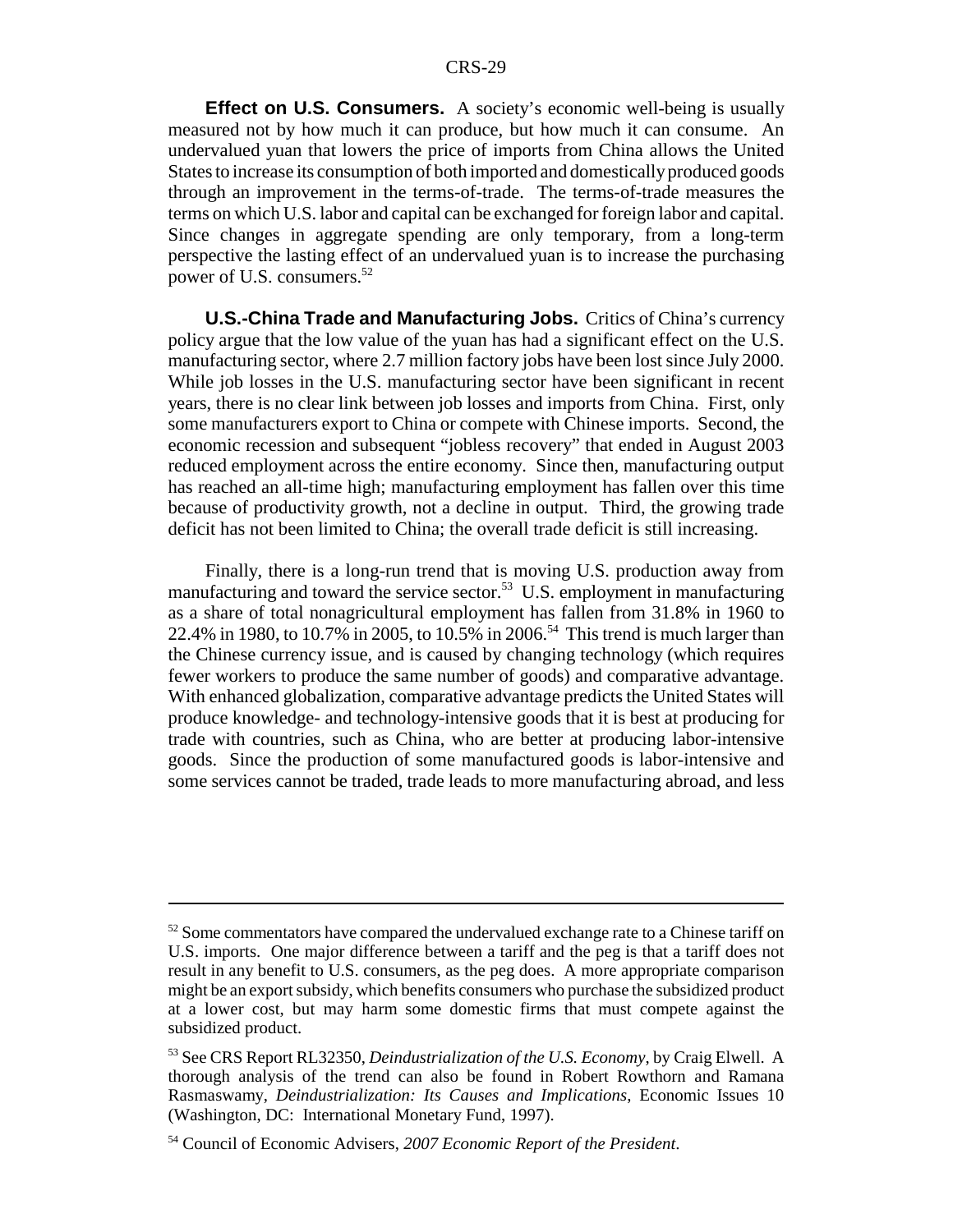in the United States.<sup>55</sup> Over time, it is likely that the trend shifting manufacturing abroad will continue regardless of China's currency policy.

The decline in manufacturing employment is not unique to the United States. According to a study by Alliance Capital Management, employment in manufacturing among the world's 20 largest economies declined by 22 million jobs between 1995 and 2002. At the same time, the study estimated that total manufacturing production among these economies increased by more than 30% (due largely to increases in productivity). As indicated in **Table 7**, while the number of manufacturing jobs in the United States declined by 1.9 million (or 11.3%) during this period, they declined in many other industrial countries as well, including Japan (2.3 million or 16.1%), Germany (476,000 or 10.1%), the United Kingdom (446,000 or 10.3%), and South Korea (555,000 or 11.6%). The study further estimated employment in manufacturing in China during this period declined by 15 million workers (from 96 million workers in 1995 to 83 million in 2002), a 15.3% reduction.56 In the United States and United Kingdom, the employment decline began in 1999; in the other countries in Table 6, the decline began earlier. In 2004, the industrialized countries experienced a loss of 865,000 more manufacturing jobs, and a cumulative 6.3 million manufacturing job losses over the previous five years.<sup>57</sup>

<sup>&</sup>lt;sup>55</sup> Lower wages alone do not give China a price advantage relative to the United States. U.S. workers are much more productive than Chinese workers, and this primarily accounts for their higher wages. Lower unit labor costs (wages divided by productivity) determine which country has a price advantage. In labor-intensive industries, China is likely to have lower unit labor costs; in knowledge-intensive industries, the United States is likely to have lower unit labor costs.

<sup>56</sup> Alliance Capital, Management L.P., Alliance Bernstein, U.S. Weekly Economic Update, *Manufacturing Payrolls Declining Globally: The Untold Story*, by Joseph Carson, October 10, 2003. Note that the study attributes most of the job reductions in China in the manufacturing sector to increased productivity in China. However, it is likely that the Chinese government's restructuring of inefficient state-owned enterprises, and consequent large-scale layoffs by such firms, was also a major factor.

<sup>57</sup> Alliance Capital, Management L.P., Alliance Bernstein, U.S. Weekly Economic Update, *Manufacturing Jobs Still Declining in Industrialized Economies*, by Joseph Carson, February 18, 2005.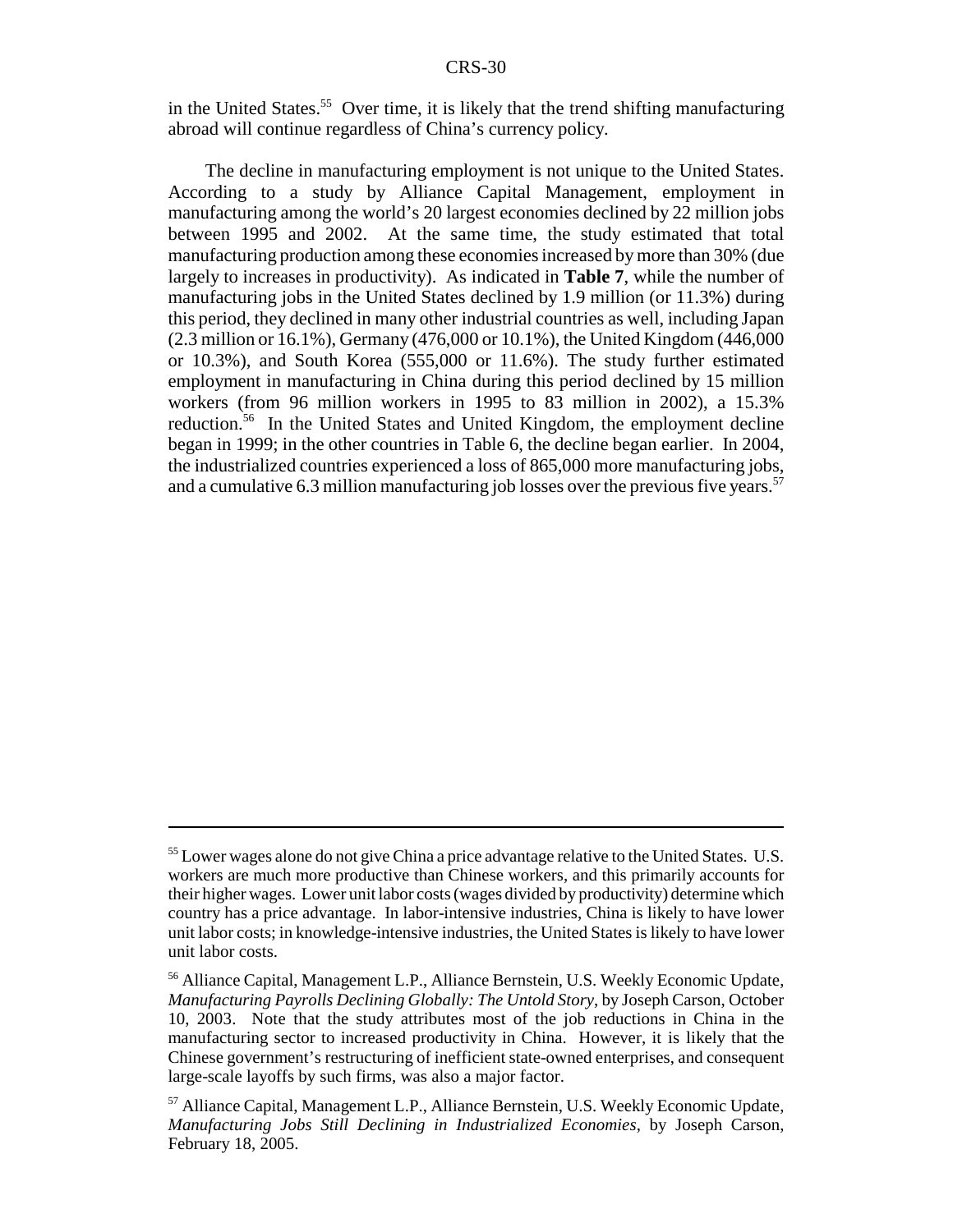#### **Table 7. Manufacturing Employment in Selected Countries: 1995 and 2002**

|                      | <b>Manufacturing Employment</b><br>(thousands) |        | <b>Change in Manufacturing</b><br><b>Employment: 1995/2002</b> |                                 |  |
|----------------------|------------------------------------------------|--------|----------------------------------------------------------------|---------------------------------|--|
|                      | 1995                                           | 2002   | <b>Total Change</b><br>(thousands)                             | <b>Percent</b><br><b>Change</b> |  |
| <b>United States</b> | 17,251                                         | 15,304 | $-1,947$                                                       | $-11.3$                         |  |
| Japan                | 14,570                                         | 12,230 | $-2,340$                                                       | $-16.1$                         |  |
| Germany              | 8,439                                          | 7,963  | $-476$                                                         | $-10.1$                         |  |
| United Kingdom       | 4,402                                          | 3,956  | $-446$                                                         | $-10.3$                         |  |
| South Korea          | 4,796                                          | 4,241  | $-555$                                                         | $-11.6$                         |  |
| China                | 98,030                                         | 83,080 | $-14,950$                                                      | $-15.3$                         |  |

(in thousands and percent change)

**Source:** Alliance Capital Management L.P., Alliance Bernstein, *Manufacturing Payrolls Declining Globally: The Untold Story*, U.S. Weekly Economic Update, October 10, 2003.

The sharp increases in U.S. imports of manufactured products from China over the past several years do not necessarily correlate with subsequent production and job losses in the manufacturing sector. Alan Greenspan, former Chairman of the Federal Reserve, testified in 2005 that "I am aware of no credible evidence that ... a marked increase in the exchange value of the Chinese renminbi relative to the dollar would significantly increase manufacturing activity and jobs in the United States."<sup>58</sup> A study by the Federal Reserve Bank of Chicago estimated that import penetration by Chinese manufactured products (i.e., the ratio of imported manufactured Chinese goods to total manufactured goods consumed domestically) was only 2.7% in 2001.<sup>59</sup> The study acknowledged that, while China on average is a small-to-moderate player in most manufacturing sector markets in the United States, it has shown a high growth in import penetration over the past few years, growing by nearly 60% between 1997-2001 (from 1.7% to 2.7%). However, the study concluded that "the bulk of the current U.S. manufacturing weakness cannot be attributed to rising imports and outsourcing," but rather is largely the result of the economic slowdown in the United States and among several major U.S. export markets.<sup>60</sup>

<sup>58</sup> Testimony of Chairman Alan Greenspan before the Senate Finance Committee, June 23, 2005.

<sup>59</sup> Federal Reserve Bank of Chicago, *Chicago Fed Letter*, November 2003.

 $60$  According to the study, U.S. manufactured domestic exports declined by 7.5% in 2001 and by 5.6% in 2002.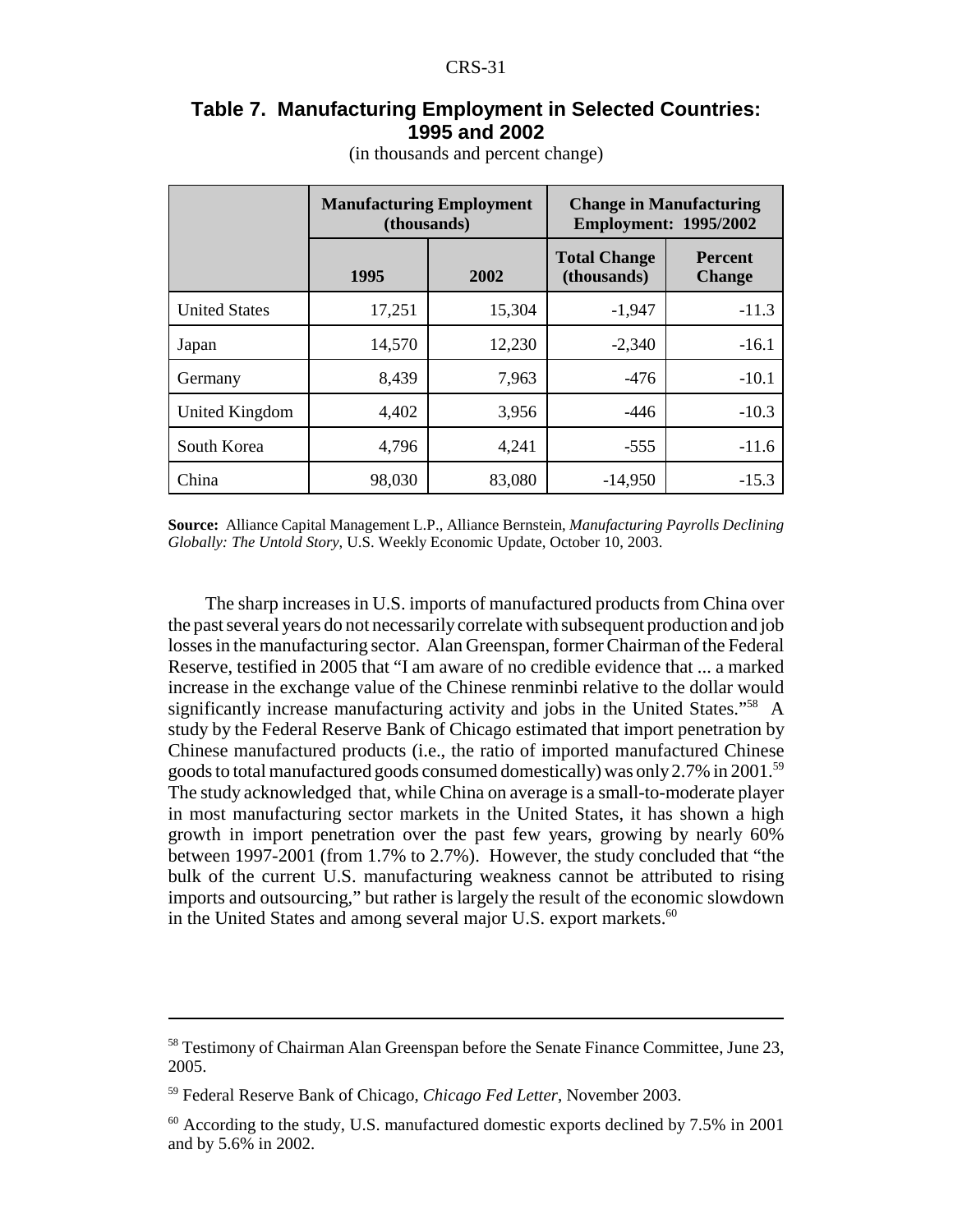**Net Effect on the U.S. Economy.** In the medium run, an undervalued yuan neither increases nor decreases aggregate demand in the United States. Rather, it leads to a compositional shift in U.S. production, away from U.S. exporters and import-competing firms toward the firms that benefit from the lower interest rates caused by Chinese capital inflows. In particular, capital-intensive firms and firms that produce consumer durables would be expected to benefit from lower interest rates. Thus, it is expected to have no medium- or long-run effect on aggregate U.S. employment or unemployment. As evidence, one can consider that while the trade deficit with China (and overall) has widened, the overall unemployment rate has fallen from 6.3% in 2003 to 4.5% in February 2007. However, the gains and losses in employment and production caused by the trade deficit will not be dispersed evenly across regions and sectors of the economy: on balance, some areas will gain while others will lose.

Although the compositional shift in output has no negative effect on aggregate U.S. output and employment in the long-run, there may be adverse short-run consequences. If output in the trade sector falls more quickly than the output of U.S. recipients of Chinese capital rises, aggregate spending and employment could temporarily fall. If this occurs, then there is likely to be a decline in the inflation rate as well (which could be beneficial or harmful, depending if inflation is high or low at the time). A fall in aggregate spending is more likely to be a concern if the economy is already sluggish than if it is at full employment. Otherwise, it is likely that government macroeconomic policy adjustment and market forces can quickly compensate for any decline of output in the trade sector by expanding other elements of aggregate demand.

By shifting the composition of U.S. output to a higher capital base, the size of the economy would be larger in the long run as a result of the capital inflow/trade deficit. U.S. citizens would not enjoy the returns to Chinese-owned capital in the United States. U.S. workers employing that Chinese-owned capital would enjoy higher productivity, however, and correspondingly higher wages.

**The U.S.-China Trade Deficit in the Context of the Overall U.S. Trade Deficit.** While China is a large trading partner, it accounted for only about 15.5% of U.S. imports in 2006 and 26.0% of the sum of the bilateral trade deficits. Over a span of several years, a country with a floating exchange rate can run an ongoing overall trade deficit for only one reason: a domestic imbalance between saving and investment. This has been the case for the United States over the past two decades, where saving as a share of gross domestic product (GDP) has been in gradual decline.<sup>61</sup> On the one hand, the United States has high rates of productivity growth and strong economic fundamentals that are conducive to high rates of capital investment. On the other hand, it has a chronically low household saving rate, and recently a negative government saving rate as a result of the budget deficit. As long as Americans save little, foreigners will use their saving to finance profitable

<sup>61</sup> See Congressional Budget Office, *Causes and Consequences of the Trade Deficit*, March 2000.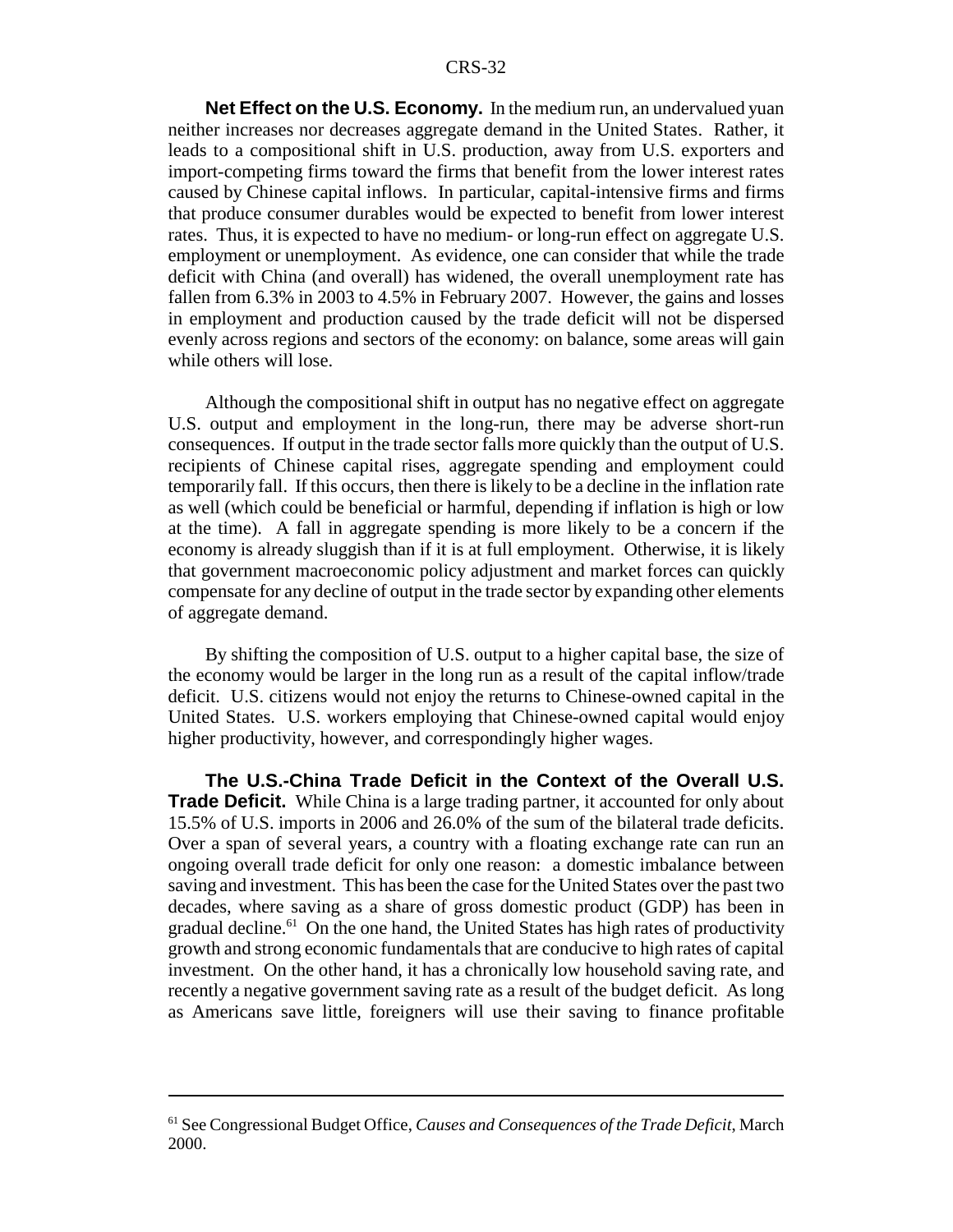investment opportunities in the United States; the trade deficit is the result.<sup>62</sup> The returns to foreign-owned capital will flow to foreigners instead of Americans, but the returns to U.S. labor utilizing foreign-owned capital will flow to U.S. labor.

 China's situation is very different. As **Table 8** shows, China's gross national saving as a percent of GDP (51.3%) is nearly five times greater than the U.S. level  $(13.5\%)$ <sup>63</sup> Conversely, the rate of private consumption as a percent of GDP is significantly higher in the United States (70%) than it is in China (36.8%). China maintains a higher rate of gross fixed investment as a percent of GDP than does the United States (42.8% versus 20.0%). Finally, China's gross national saving as a percent of its gross national investment is equal to 118% versus 68% in the United States. Thus, the United States must borrow from abroad to fund its investment needs while China has excess saving that it can invest overseas. The net result of these differences can be seen in the data on current account balances as a percent of GDP: 7.7% for China compared with -6.5% for the United States. These data imply that both China and the United States would need to make fundamental changes to their saving/investment patterns to reduce the overall U.S. trade deficit and China's overall trade surplus in the long run.

#### **Table 8. Comparisons of Savings, Investment, and Consumption as a Percent of GDP Between the United States and China, 2006**

|                                                               | China | <b>United States</b> |
|---------------------------------------------------------------|-------|----------------------|
| Gross savings as a % of GDP                                   | 51.3  |                      |
| Private consumption as a % of GDP                             | 36.8  | 70.0                 |
| Gross fixed investment as a % of GDP                          | 42.8  | 20.C                 |
| Gross national savings as a % of gross<br>national investment | 117.8 | 67.5                 |
| Current account balance as a % of GDP                         | 7.7   |                      |

**Source:** BEA and EIU.

 $63$  The rate of U.S. saving is among the lowest by industrialized nations. China on the other hand has one of the world's highest saving rates. China's extraordinarily high saving rate is largely the result of China's undeveloped health care system, pension system, and social safety net. For example, many Chinese individuals believe they will need to draw on personal savings to pay for health care if they or a family member had a serious illness. In addition, an underdeveloped financial system prevents most people from being able to borrow money for large purchases (such as a car or home), forcing people to rely on savings.

 $62$  Nations that fail to save enough to meet their investment needs must obtain savings from other countries with high savings rates. By obtaining resources from foreign investors for its investment needs, the United States is able to enjoy a higher rate of consumption than it would if investment were funded by domestic savings alone (although many analysts warn that America's low savings rate could be risky to the U.S. economy in the long run). The inflow of foreign capital to the United States is equivalent to the United States borrowing from the rest of the world. The only way the United States can borrow from the rest of the world is by importing more than it exports (running a trade deficit).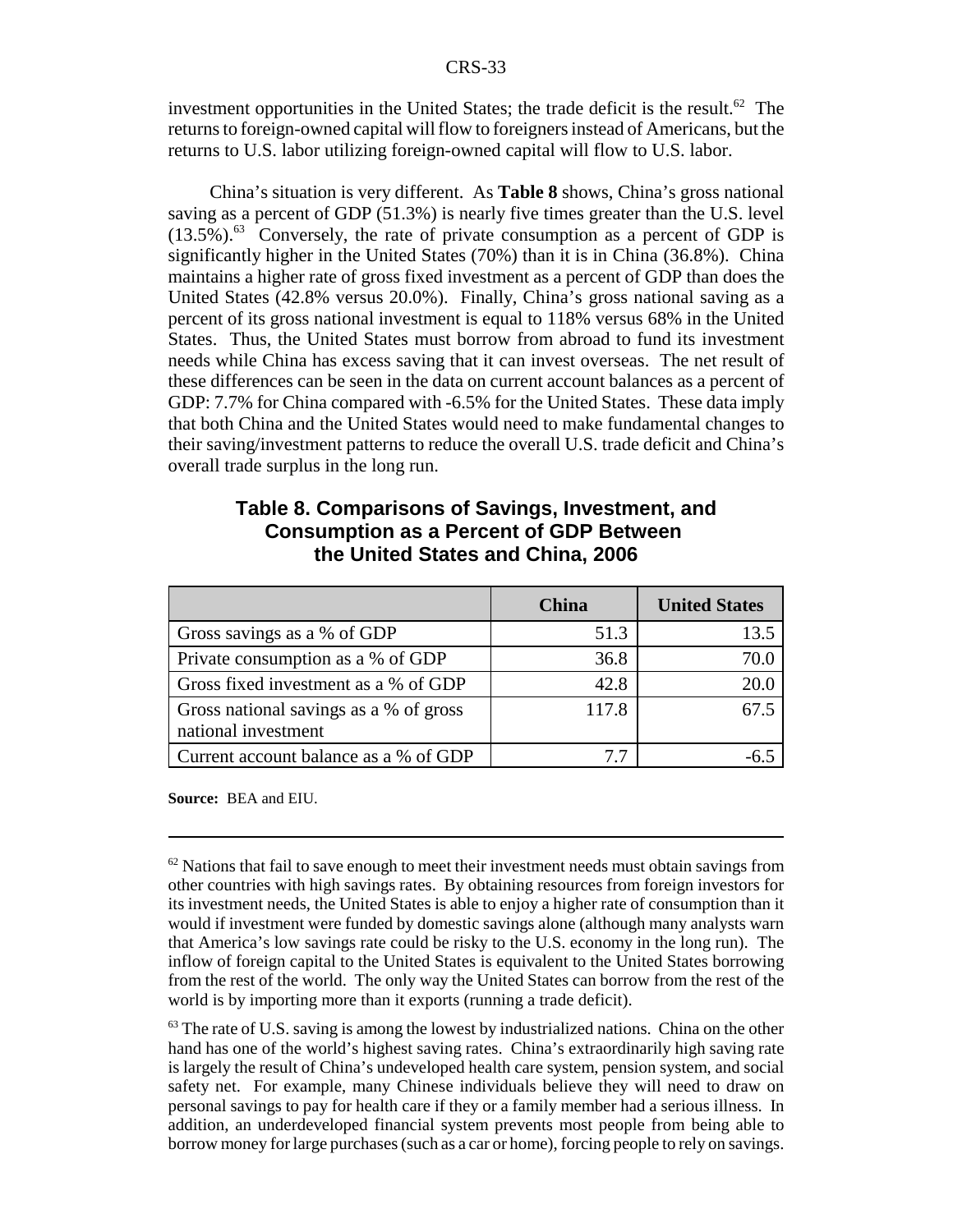Some analysts contend that China is moving in this direction, based on a number of statements by high level officials that China plans to boost consumer spending. The Treasury Department's November 2005 report on *International Economic and Exchange Rate Policies* stated that a key factor in Treasury's decision not to designate China as a country that manipulates its currency was "China's commitment to put greater emphasis on sustainable domestic sources of growth, including by modernizing the financial sector...." However, others contend that it will take several years for China to switch its reliance on exports and domestic investment to consumption for much of its GDP growth.

Economists generally are more concerned with the overall trade deficit than bilateral trade balances. Because of comparative advantage, it is natural that a country will have some trading partners from which it imports more, and some trading partners to which it exports more. For example, the United States has a trade deficit with Austria and a trade surplus with the Netherlands even though both countries use the euro, which floats against the dollar. Of concern to the United States from an economic perspective is that its low saving rate makes it so reliant on foreigners to finance its investment opportunities, and not the fact that much of the capital comes from China.<sup>64</sup> If the United States did not borrow heavily from China, it would still have to borrow from other countries.<sup>65</sup>

### **Policy Options for Dealing with China's Currency Policy**

The United States could utilize a number of options to try to put more pressure on China to make further reforms to its exchange rate policy if U.S. policymakers desired. Options for currency reform include making the yuan fully convertible, allowing the currency to appreciate by a certain amount (immediately or gradually), lessening China's intervention in currency markets, widening the band in which the currency is allowed to fluctuate, and furthering reforms to the financial sector to enable greater currency flexibility.<sup>66</sup>

Options to induce China to reform its exchange rate regime include the following:

<sup>&</sup>lt;sup>64</sup> From a foreign policy perspective, some U.S. policymakers have expressed concern over the high level of U.S. government debt owed to the Chinese government.

<sup>65</sup> For more information, see CRS Report RL30534, *America's Growing Current Account Deficit: Its Cause and What It Means for the Economy*, by Marc Labonte and Gail Makinen.

<sup>66</sup> Morris Goldstein and Nicholas Lardy (Institute for International Economics) have proposed a two-stage solution. During the first stage, the yuan would be appreciated by 15%-25%, the currency band expanded to between 5% and 7%, and the yuan would be pegged to a basket of major foreign currencies (the dollar, the yen, and the euro). In the second stage, China would, once it reformed its financial sector, adopt a managed floating exchange system. See "Two-Stage Currency Reform for China," *Wall Street Journal*, September 12, 2003.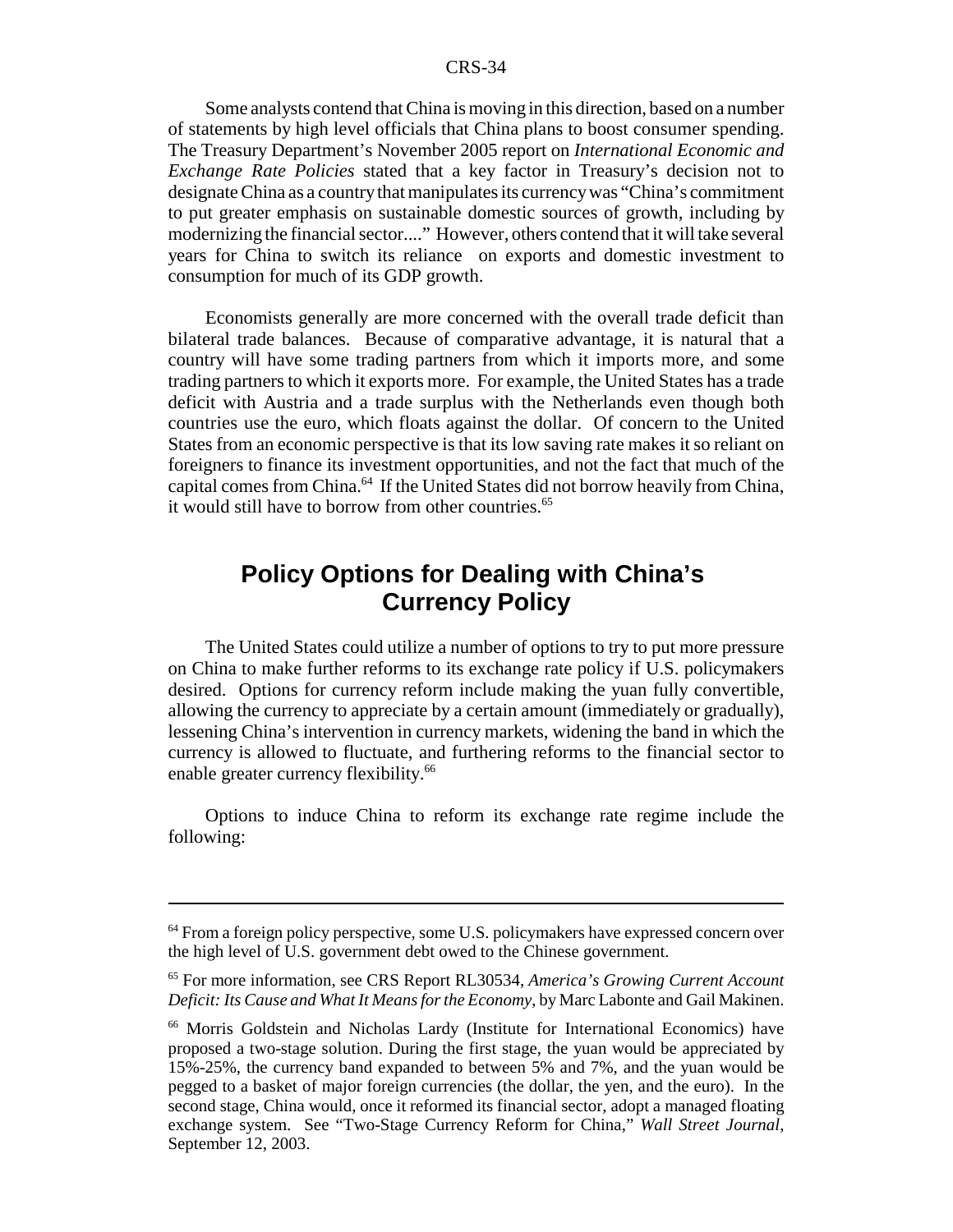**Tighten Requirements on Treasury Department's Report on Currency.** Several Members of Congress have expressed frustration over the Treasury Department's failure to designate China as a currency manipulator (since 1994) in its semi-annual exchange rate policies report. They contend that such a designation would itself increase pressure on China to reform its currency.<sup>67</sup> According to the Treasury Departments's November 2005 currency report: "Reaching judgments about countries' currency practices and their relationships to the terms of the Act for the purpose of designation is inherently complex, and there is no formulaic procedure that accomplishes this objective." H.R. 782  $(110<sup>th</sup>$ Congress would require Treasury to report if there is "fundamental misalignment" or exchange-rate manipulation by any trading partner. S. 2467 (109<sup>th</sup> Congress) would have required the Treasury Department to identify "fundamentally misaligned currencies" that adversely affect the U.S. economy.<sup>68</sup>

**Intensify Diplomatic Efforts.** The U.S. government could attempt to persuade China through direct negotiations to change or reform its exchange rate policy. President Bush and Administration officials have contended that China's currency policy is bad for China's economy, as well as that of its trading partners and world growth as a whole. The United States has attempted to assist China in reforming its financial sector to provide a foundation for further currency reforms. In addition, the United States has sought to utilize high level talks, such as the Strategic Economic Dialogue and the U.S.-China Trade Promotion Coordinating Committee to encourage (and assist) China to adopt policies to promote greater domestic consumption and lessen its dependence on exports and fixed investment.

In recognition of its growing importance as a major world economy, China (since 2004) has been invited to attend G-7 (group of seven largest economies) finance meetings.<sup>69</sup> China's currency policy has been a major topic in these discussions, and the United States has sought to use the forum to bring pressure on China to quicken steps to make the currency more flexible. A February 10, 2007 joint statement of G-7 finance ministers and central bank governors stated that "In emerging economies with large and growing current account surpluses, especially China, it is desirable that their effective exchange rates move so that necessary adjustments will occur."70 The United States could attempt to build a greater consensus within the G-7 (especially with Japan) to put more pressure on China to

 $67$  From a practical perspective, such a designation would require Treasury to negotiate with China to end such practices, something Treasury is already doing.

<sup>&</sup>lt;sup>68</sup> In both bills, fundamental misalignment is defined as a material sustained disparity between the observed levels of an effective exchange rate for a currency and the corresponding levels of an effective exchange rate for that currency that would be consistent with fundamental macroeconomic conditions based on generally accepted economic rationale.

<sup>69</sup> G7 members include the United States, Japan, Canada, the United Kingdom, France, Germany, and Italy.

<sup>70</sup> Treasury Department Press Release, February 10, 2007.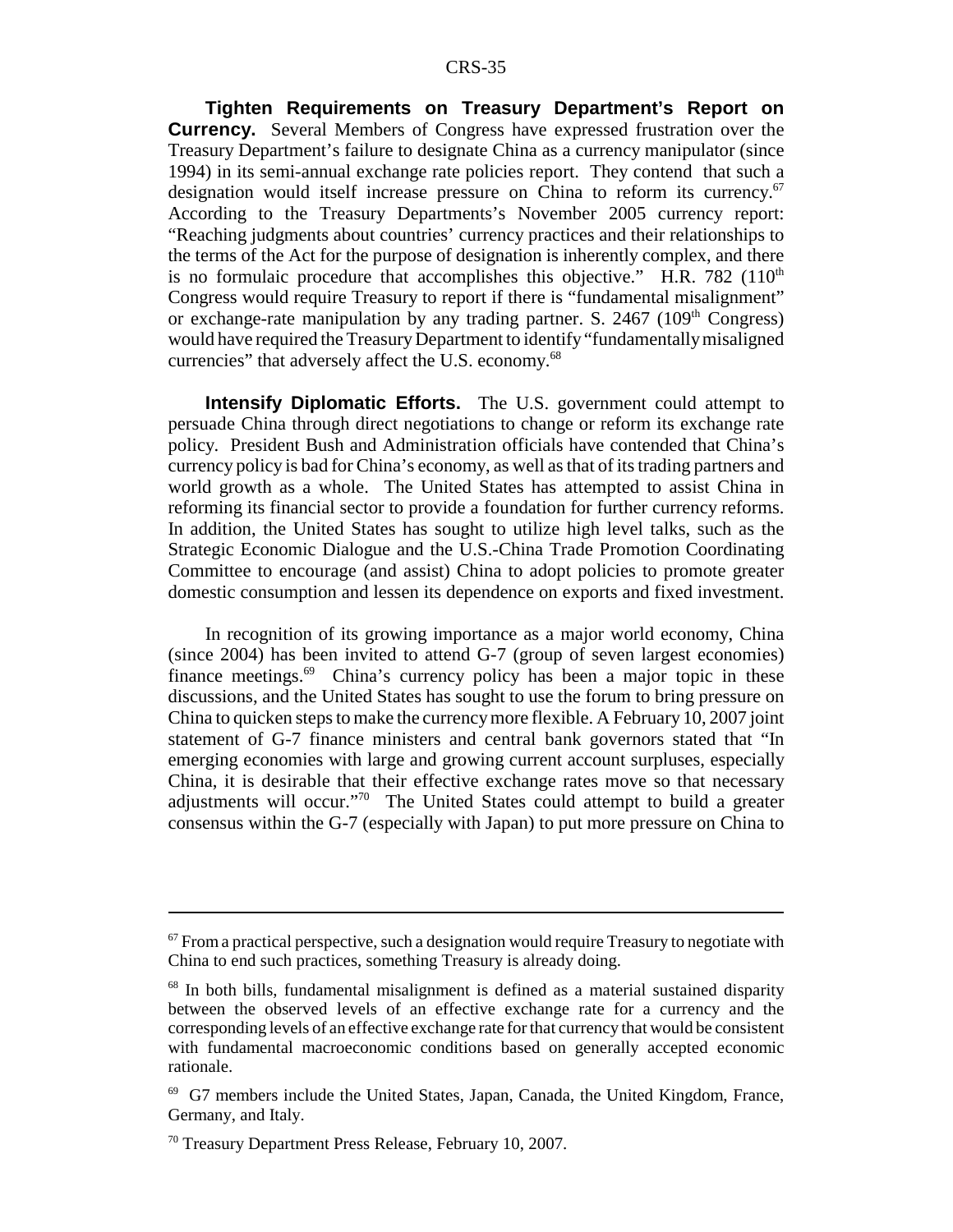reform its currency policy, including by linking China's possible future membership in the G-7 to such reforms. $71$ 

Alternatively, the United States could attempt to persuade China to participate in talks with other East Asian economies (that are viewed as intervening in currency markets) in order to reach a consensus on exchange rate policy.<sup>72</sup> Proponents of this approach argue that, because of China's size, other East Asian countries are afraid that their exports would be uncompetitive if they made any unilateral change in their currency's value that was not matched by a similar change by China. Finally, the United States could press the International Monetary Fund to become more active in working with China to help it understand the long-term economic risks of overrelying on exports and domestic investment for much of its growth, and promote the development of policy tools that lead to more balanced economic growth (such as more domestic consumption).<sup>73</sup> A key factor in any negotiations would be to convince China that liberalization of its exchange rate system would serve China's long term economic interests and not lead to economic instability.

**Utilize Section 301.** The U.S. government could attempt to pressure China by threatening to impose unilateral trade sanctions. For example, it could threaten to initiate a *Section 301* case, a provision in U.S. trade law that gives the U.S. Trade Representative authority to respond to foreign trade barriers, including violations of U.S. rights under a trade agreement, and unreasonable or discriminatory practices that burden or restrict U.S. commerce.<sup>74</sup> If the United States contended that China's currency peg violated WTO rules (see below), it would then have to bring a dispute settlement proceeding before the WTO. If the United States contended that China's currency policy were not covered under WTO agreements and burdened or restricted U.S. trade, it could then proceed under the Section 301 mechanism. This would involve negotiations with China to remove the trade barrier within a specified time period, and potentially, the imposition of trade sanctions against China (such as higher tariffs on Chinese goods imported into the United States) if the issue could not be resolved. Some Members have supported legislation (such as S, 295 in the  $109<sup>th</sup>$ Congress) which would impose additional tariffs of 27.5% on imports from China if it did not appreciate its currency to fair market levels However, China might respond with sanctions against U.S. products, or it could bring a case against the

 $71$  Press reports indicate that Japan has been reluctant to put pressure on China over its currency system in the G-7, in part because of criticism Japan has received over its own currency policies.

<sup>&</sup>lt;sup>72</sup> Some analysts argue that China's currency policy has induced other East Asian economies, particularly Japan, Taiwan, and South Korea to intervene in currency markets to keep their currencies weak (in order to compete with Chinese exports). Thus, the United States could seek to reach a broad consensus with all the major economies in East Asia to halt or limit currency interventions.

<sup>73</sup> For more information on this option, see CRS Report RL33322, *China, the United States, and the IMF: Negotiating Exchange Rate Adjustment*, by Jonathan E. Sanford.

<sup>74</sup> Section 301 to 309 of the 1974 Trade Act, as amended. For additional information, see CRS Report 98-454, *Section 301 of the Trade Act of 1974, as Amended: Its Operation and Issues Involving Its Use by the United States,* by Wayne Morrison.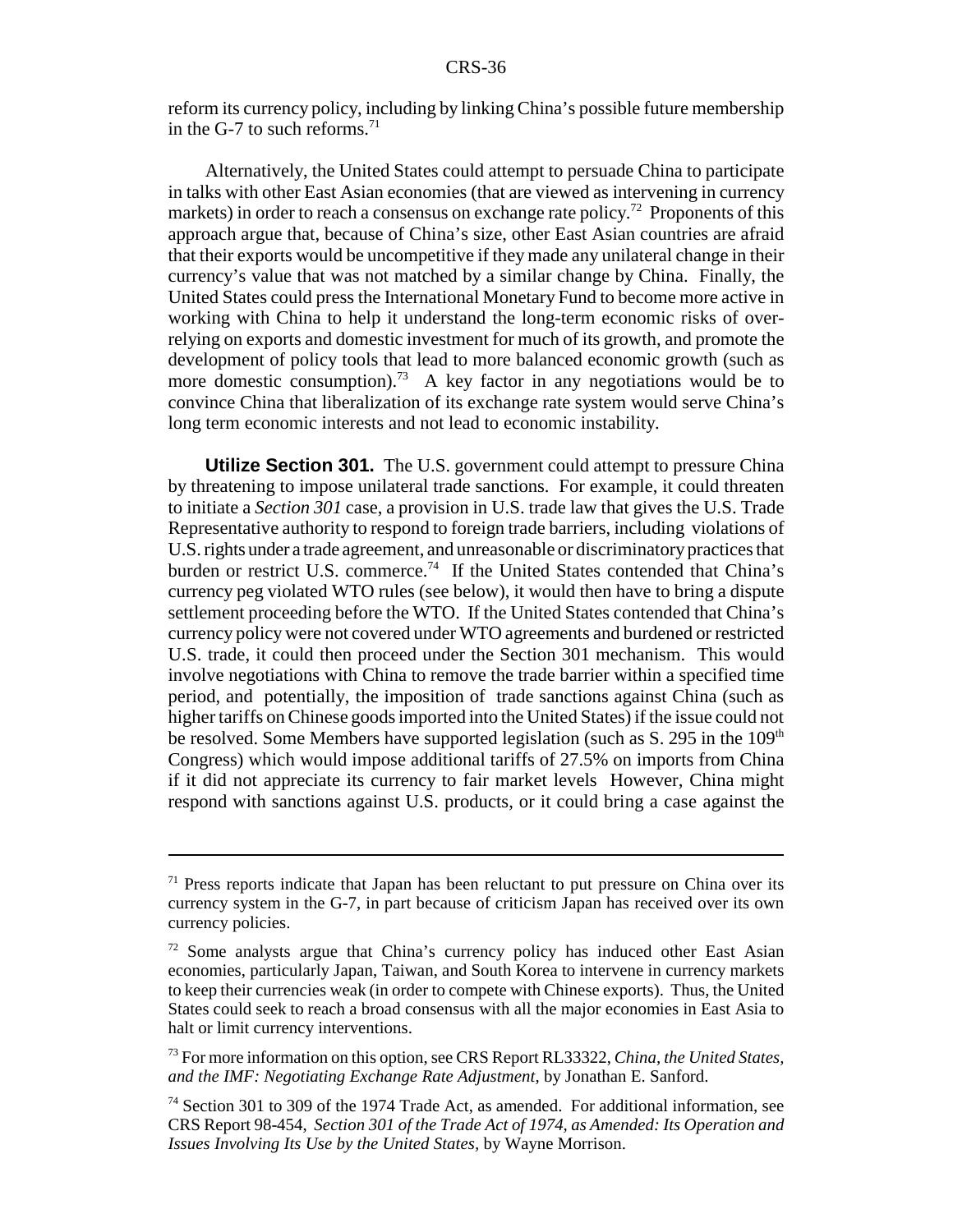United States in the WTO, arguing that U.S. sanctions against China violated WTO trade rules.

**Utilize the Dispute Resolution Mechanism in the WTO.** Some critics have charged that China's currency policy violates WTO rules.<sup>75</sup> The United States could file a case before the WTO's Dispute Settlement Body (DSB) against China's currency peg.76 If the DSB ruled in favor of the United States, it would direct China to modify its currency policy so that it complies with WTO rules. If China refused to comply, the DSB would likely authorize the United States to impose trade sanctions against China. The advantage of using the WTO to resolve the issue is that it involves a multilateral, rather than unilateral, approach, although there is no guarantee that the WTO would rule in favor of the United States.<sup>77</sup>

In 2004, the Bush Administration rejected two Section 301 petitions on China's exchange rate policy: one by the the China Currency Coalition (a group of U.S. industrial, service, agricultural, and labor organizations) and one filed by 30 Members of Congress. Both petitions sought to have the United States bring a case before the WTO against China in the hope that the WTO would rule that China's currency peg violated WTO rules. The Bush Administration has expressed doubts that the United States could win such a case in the WTO and contends that such an approach would be "more damaging than helpful at this time."<sup>78</sup> H.R. 321 (110<sup>th</sup>) Congress) calls on the United States to file a WTO case against China over its currency policy and to work within the WTO to modify and clarify rules regarding currency manipulation for trade advantage to reflect modern day monetary policy not envisioned at the time current rules were adopted in 1947.

**Utilize Special Safeguard Measures.** Another option might be to utilize U.S. trade remedy laws relating to special provisions that were part of China's accession to the WTO. For example, the United States could invoke safeguard provisions (under Sections 421-423 of the 1974 Trade Act, as amended) to impose restrictions on imported Chinese products that have increased in such quantities that they have caused, or threaten to cause, market disruption to U.S. domestic

 $75$  For example, some analysts contend that China's currency policy violates Article XV of the General Agreement on Tariffs and Trade (GATT) agreement dealing with exchange arrangements and the WTO Agreements on Subsidies and Countervailing Measures. Other critics charge the peg violates Article XXIII of the GATT dealing with nullification or impairment of the benefits of a trade agreement.

 $^{76}$  Dispute resolution in the WTO is carried out under the Dispute Resolution Understanding (DSU). See CRS Report RS20088, *Dispute Settlement in the World Trade Organization*, by Jeanne J. Grimmett.

 $77$  Many trade analysts argue that countries are more likely to comply with rulings by multilateral organizations to which they are parties (and whose rules they have agreed to comply with) than accede to the wishes of another country under the threat of unilateral sanctions.

<sup>78</sup> USTR press release, November 12, 2004.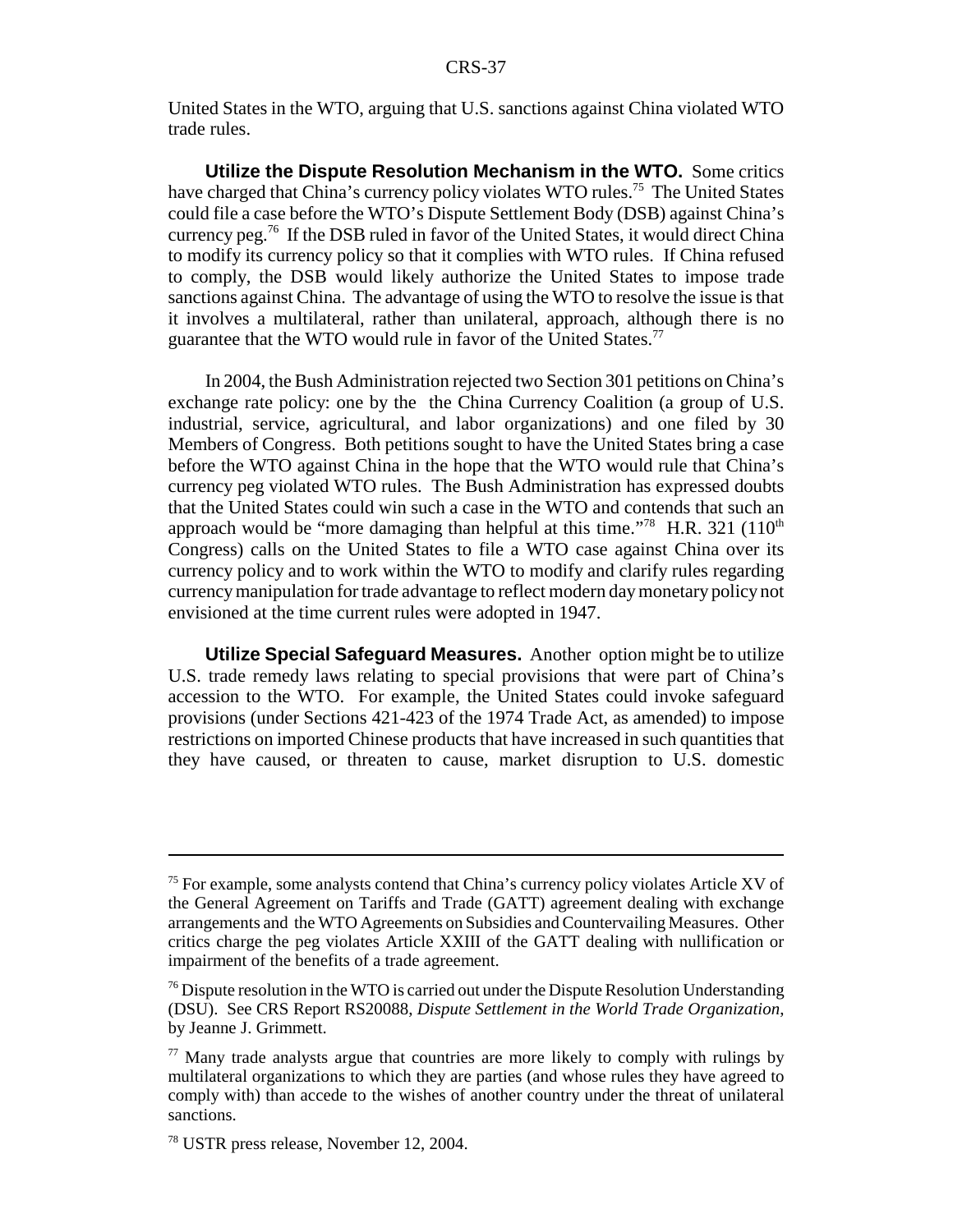producers.<sup>79</sup> This option could be used to provide temporary relief for U.S. domestic firms that have been negatively affected by a surge in Chinese exports to the United States (regardless of its cause).<sup>80</sup> The sharp increase in textile and apparel imports from China over the past few years led the Bush Administration on a number of occasions to invoke the special China textile and apparel safeguard to restrict imports. Eventually, the Administration sought and obtained (in November 2005) an agreement with China to limit the level of certain textile and apparel exports to the United States through the end of 2008. Broadly speaking, any imposed U.S. trade restrictions of Chinese goods would likely reduce overall U.S. economic welfare, because the reduction in the welfare of U.S. consumers (as import prices rise) would likely exceed the increase in welfare of U.S. producers.

**Apply U.S. Countervailing Trade Laws to Non-Market Economies.** U.S. countervailing laws allow U.S. parties to seek relief (in the form of higher duties) from imported products that have been subsidized by foreign governments. Many analysts contend that current U.S. law either prevents it from applying countervailing laws to non-market economies or is unclear as to whether the law can be applied to a non-market economy, such as China.<sup>81</sup> In the  $110<sup>th</sup>$  Congress, H.R. 782 and S. 364 would apply U.S. countervailing laws to non-market economies and would also specify that currency misalignment or manipulation be actionable under those laws. Several Members contend that such legislation would be consistent with WTO rules (which allows countries to utilize countervailing duty procedures). However, critics contend that it would be difficult to determinate the subsidy level conveyed by China's currency, and possible U.S. countervailing measures applied against China over its currency could be challenged in the WTO.

**Impose Sanctions.** Some critics have argued that the United States should impose trade sanctions against China until it changes its currency policy. For example, a bill that saw action in the  $109<sup>th</sup>$  Congress, S.Amdt. 309 (Schumer) to S. 600, would impose a 27.5% tariff (which, according to the sponsors, represents the average of various estimates of the yuan's undervaluation) on Chinese goods if China failed to substantially appreciate its currency to market levels. Proponents of legislation threatening to tariffs contend that such threats were instrumental in moving China to reform and appreciate its currency policy in July 2005 and hence should be further utilized to press China for action. Opponents of such legislation contend that imposing sanctions against China would violate WTO rules, and that

<sup>79</sup> See CRS Report RS20570, *Trade Remedies and the U.S.-China Bilateral WTO Accession Agreement*, by William H. Cooper.

<sup>80</sup> The U.S. International Trade Commission is in charge of making market disruption determinations under the safeguard provisions for most products (with the exception of textiles and apparel, which are handled by the Committee for the Implementation of the Textile Agreements, an inter-agency committee chaired by the U.S. Commerce Department). Import relief is subject to presidential approval.

 $81$  However, on March 30, 2007, the Commerce Department issued a preliminary ruling to apply duties against certain glossy paper products from China, the first time U.S. countervailing laws have been applied to a non-market economy. See CRS Report RL33550, *Trade Remedy Legislation: Applying Countervailing Action to Nonmarket Economy Countries*, by Vivian C. Jones.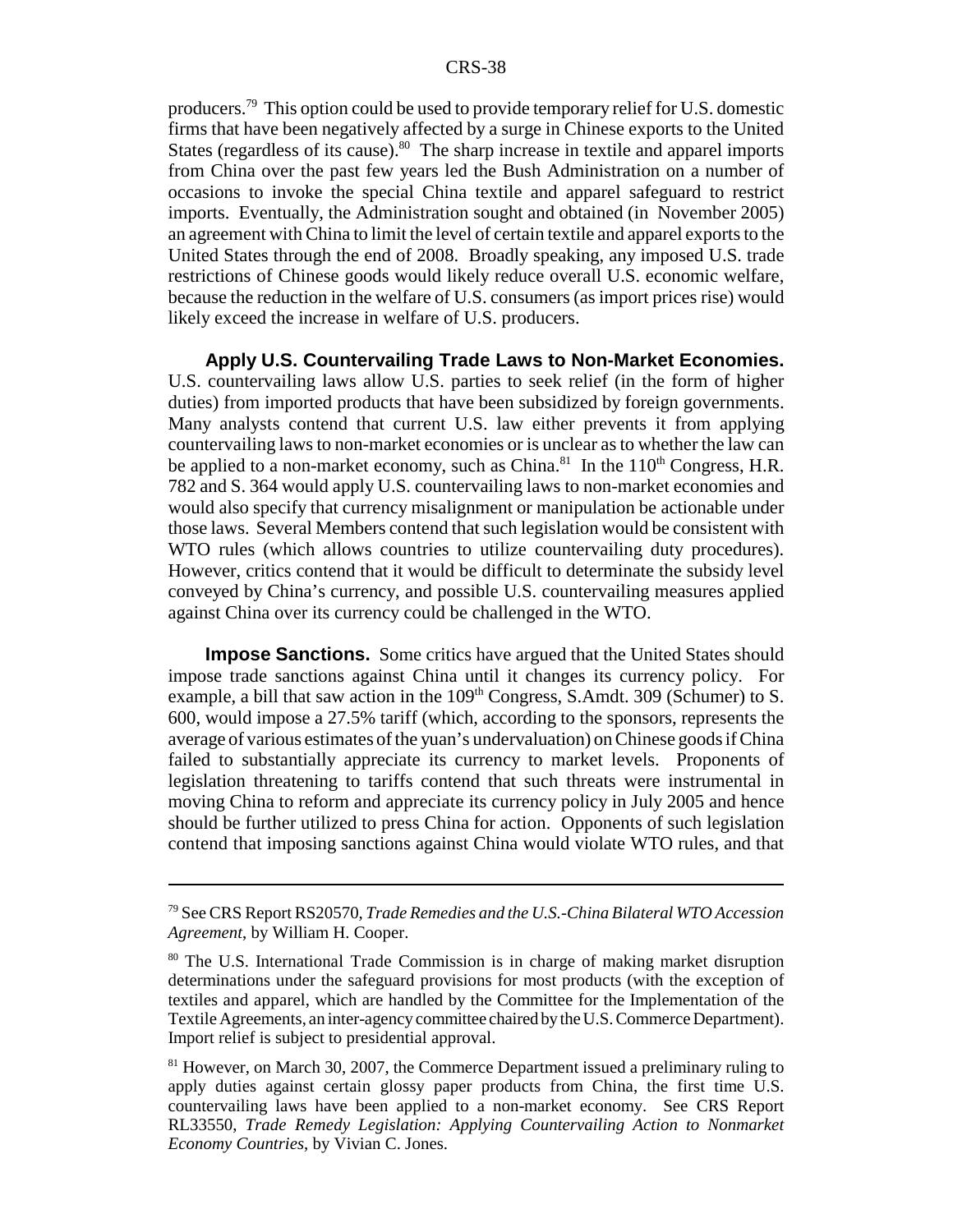threats of sanctions may over-politicize the issue and undermine U.S. efforts for further currency reforms. $82$ 

### **Other Bilateral Commercial Considerations**

A number of policy analysts have argued against pushing China too hard on its currency policy, either because it would not serve U.S. economic interests, or because U.S. pressure would likely be ineffective as long as the Chinese government believed changing the peg would damage China's economy.83 Such analysts argue that U.S. policymakers should address China's currency policy as part of a more comprehensive U.S. trade strategy to persuade China to accelerate economic and trade reforms and to address a wide range of U.S. complaints over China's trade practices. Many U.S. firms and policymakers have expressed disappointment with China's record on WTO implementation. Major WTO-related issues of concern to the United States include market access, inadequate protection of U.S. intellectual property rights (IPR), industrial policies that promote domestic content over imports, and indirect subsidization of Chinese state-owned enterprises by China's banking system.

Many analysts contend that an intensified effort toward inducing China to fully comply with its WTO commitments could result in substantial new trade and investment opportunities for U.S. firms, and hence could help reduce trade tensions between the two countries. In addition, because China's WTO commitments are clear and binding, and there is a legal process within the WTO to seek compliance with trade agreements, the United States is in a stronger position to get China to liberalize its economy and open its markets than it would be if it tried to push China to reform its currency regime (where multilateral rules and options on the issue are less clear). Finally, supporters of this policy argue that China's leaders are more likely to respond to pressures to adhere to international rules of conduct than to perceived direct U.S. pressure.

### **Changes to the Current Currency Policy and Potential Outcomes**

If the Chinese were to allow their currency to float, its value would be determined by private actors in the market based on the supply and demand for Chinese goods and assets relative to U.S. goods and assets. If the relative demand for the Chinese currency has increased since the exchange rate was fixed in 1994, then the floating currency would appreciate.<sup>84</sup> This would boost U.S. exports and the

<sup>&</sup>lt;sup>82</sup> Chinese officials might put off making further currency reforms out of concern that doing so would be viewed by as caving into U.S. pressure.

 $83$  It is also possible that if China made changes to its exchange rate policy (such as allowing the yuan to appreciate) in order to ease political pressure from the United States, it would expect something in return, such as U.S. pressure on China to ease on other trade issues.

<sup>&</sup>lt;sup>84</sup> Another problem for China if the yuan appreciated, whether through floating or a revaluation, is that it would reduce the value of their U.S. assets. Since China held \$350 (continued...)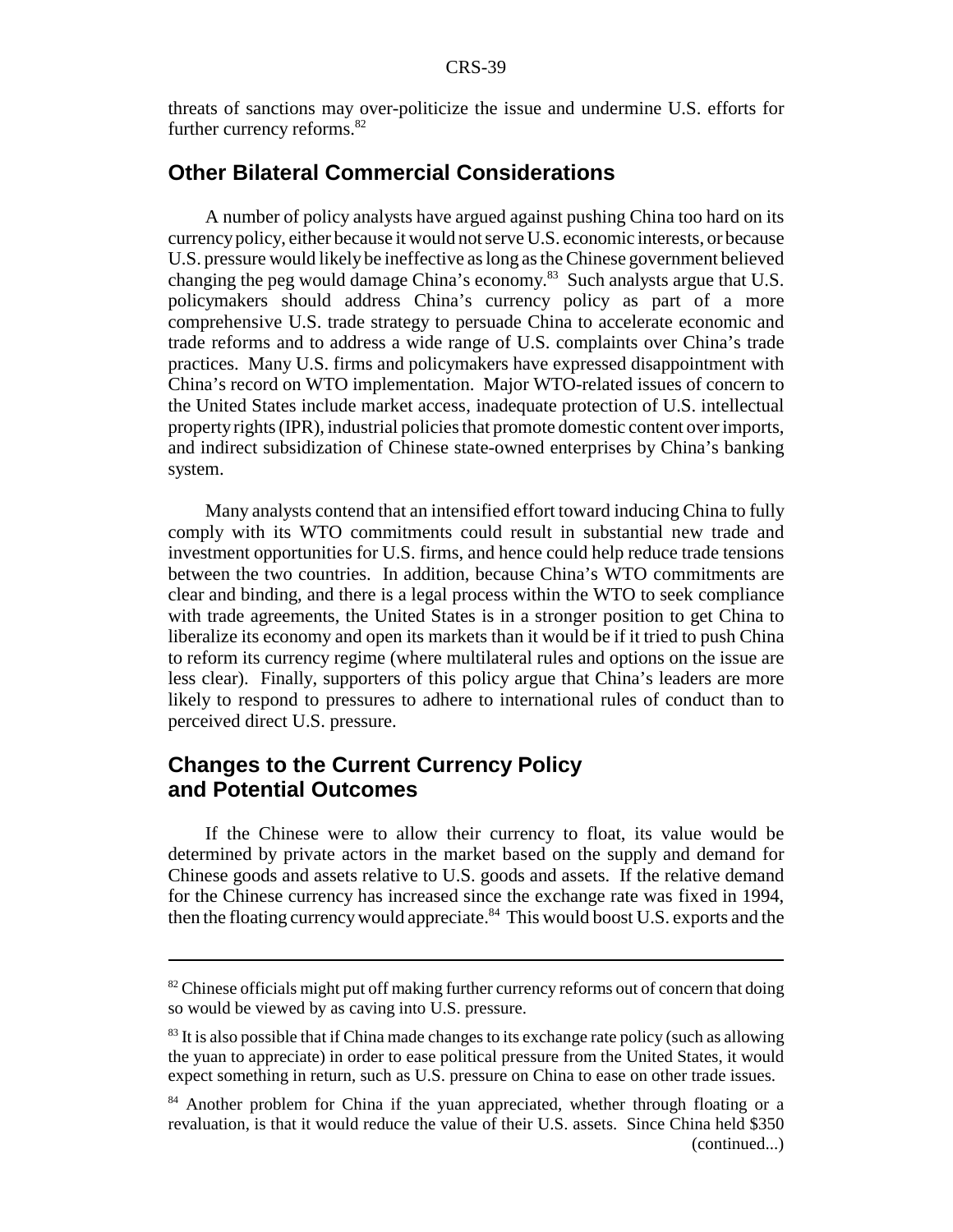output of U.S. producers who compete with the Chinese. The U.S. bilateral trade deficit would likely decline (but not necessarily disappear). At the same time, the Chinese central bank would no longer purchase U.S. assets to maintain the peg. U.S. borrowers, including the federal government, would now need to find new lenders to finance their borrowing, and interest rates in the United States would rise. This would reduce spending on interest-sensitive purchases, such as capital investment, housing (residential investment), and consumer durables. The reduction in investment spending would reduce the long-run size of the U.S. economy. If the relative demand for Chinese goods and assets were to fall at some point in the future, the floating exchange rate would depreciate, and the effects would be reversed. Floating exchange rates fluctuate in value frequently and significantly.<sup>85</sup>

A move to a floating exchange rate is typically accompanied by the elimination of capital controls that limit a country's private citizens from freely purchasing and selling foreign currency. Capital controls exist in China today, and arguably one of the major reasons China opposes a floating exchange rate is because it fears that the removal of capital controls would lead to a large private capital outflow from China. This might occur because Chinese citizens fear that their deposits in the potentially insolvent state banking system are unsafe. If the capital outflow were large enough, it could cause the floating exchange rate to depreciate rather than appreciate.<sup>86</sup> If this occurred, the output of U.S. exporters and import-competing firms would be reduced below the level prevailing under the current exchange rate regime, and the U.S. bilateral trade deficit would expand. In other words, the United States would still borrow heavily from China, but it would now be private citizens buying U.S. assets instead of the Chinese central bank. China could attempt to float its exchange rate while maintaining its capital controls, at least temporarily. This solution would eliminate the possibility that the currency would depreciate because of a private

 $84$  (...continued)

billion of U.S. Treasury securities at the end of 2006 and \$190 billion of U.S. agency debt in June 2005 — much of it in the central bank — these capital losses could potentially be very large. Unlike a private bank, a central bank does not have to worry about insolvency as a result of capital losses since they control their liabilities (currency), but it could potentially have negative fiscal or inflationary ramifications. See "A License to Lose Money," *The Economist*, April 30, 2005, p. 74.

<sup>&</sup>lt;sup>85</sup> Some economists argue that short-term movements in floating exchange rates cannot always be explained by economic fundamentals. If this were the case, then the floating exchange rate could become inexplicably overvalued (undervalued) at times, reducing (increasing) the output of U.S. exporters and U.S. firms that compete with Chinese imports. These economists often favor fixed or managed exchange rates to prevent these unexplainable fluctuations, which they argue are detrimental to U.S. economic well-being. Other economists argue that movements in floating exchange rates are rational, and therefore lead to economically efficient outcomes. They doubt that governments are better equipped to identify currency imbalances than market professionals.

<sup>&</sup>lt;sup>86</sup> This argument is made in Morris Goldstein and Nicholas Lardy, "A Modest Proposal for China's Renminbi,"*Financial Times*, August 26, 2003. Alternatively, if Chinese citizens proved unconcerned about keeping their wealth in Chinese assets, the removal of capital controls could lead to a greater inflow of foreign capital since foreigners would be less concerned about being unable to access their Chinese investments. This would cause the exchange rate to appreciate.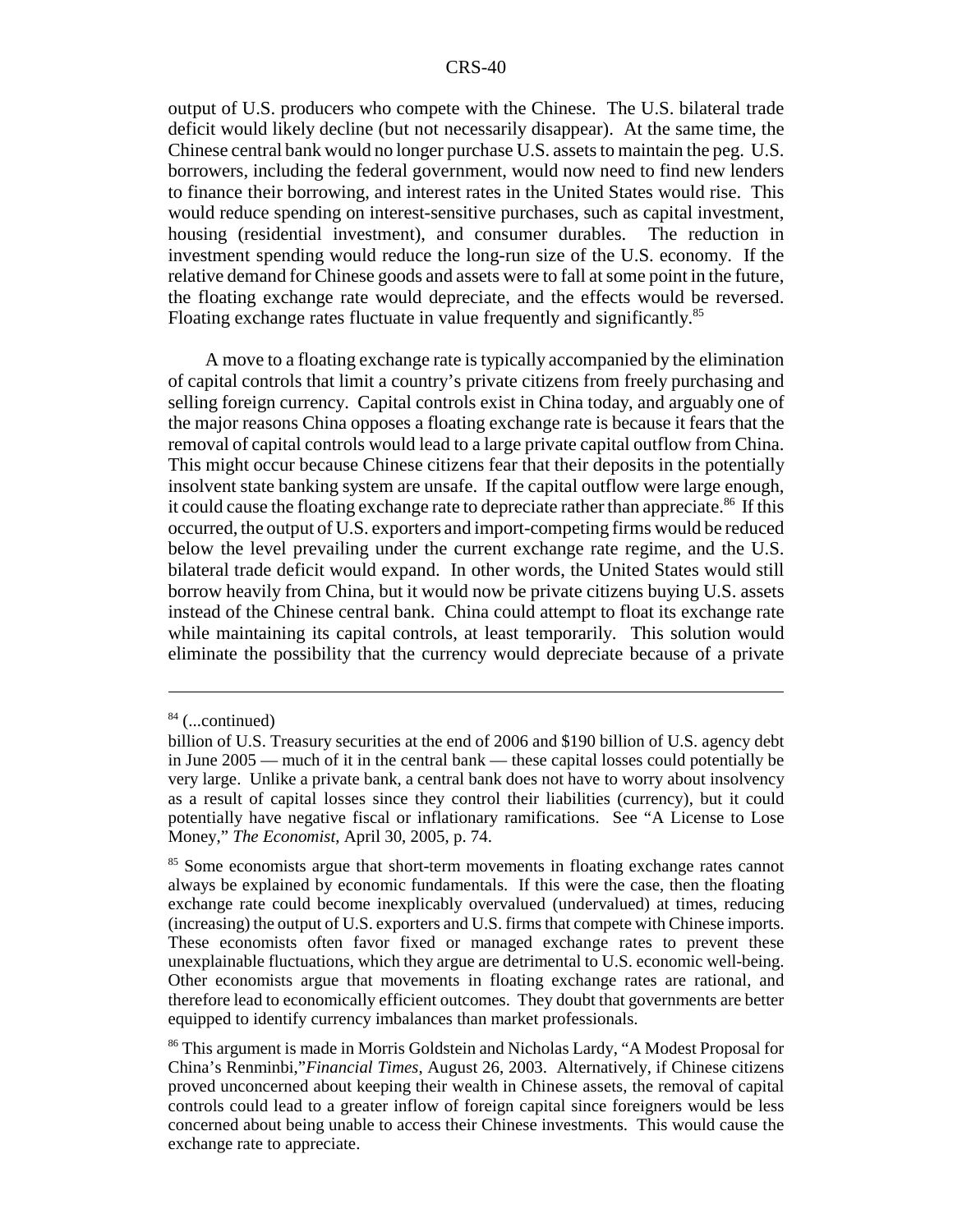capital outflow. While this would be unusual, it might be possible. It would likely make it more difficult to impose effective capital controls, however, since the fluctuating currency would offer a much greater profit incentive for evasion.

Another option is to maintain the status quo. Although the nominal exchange rate may change little in this case, over time the real rate would adjust as inflation rates in the two countries diverged. As the central bank exchanged newly printed yuan for U.S. assets, prices in China would rise along with the money supply until the real exchange rate was brought back into line with the market rate. This would cause the U.S. bilateral trade deficit to decline and expand the output of U.S. exporters and import-competing firms. This real exchange rate adjustment would only occur over time, however, and pressures on the U.S. trade sector would persist in the meantime.

None of the solutions guarantee that the bilateral trade deficit will be eliminated. China is a country with a high saving rate, and the United States is a country with a low saving rate; it is natural that their overall trade balances would be in surplus and deficit, respectively. At the bilateral level, it is not unusual for two countries to run persistently imbalanced trade, even with a floating exchange rate. If China can continue its combination of low-cost labor and rapid productivity gains, which have been reducing export prices in yuan terms, its exports to the United States are likely to continue to grow regardless of the exchange rate regime.

### **Conclusion**

The current debate among U.S. policymakers over China's currency policy has been strongly linked to concerns over the growing U.S. trade deficit with China, the sharp decline in U.S. manufacturing employment over the past few years, and the rise of China as a major economic power. Most economists agree that China's currency would likely appreciate against the dollar if allowed to float (barring any disruptive financial crisis). If it did appreciate, there is considerable debate over the net effects this policy would have on the U.S. economy since it may benefit some U.S. economic sectors and harm other sectors, as well as consumers. The trade deficit with China has not prevented the United States from reaching full employment. In addition, U.S. trade with China is only one of a number of factors affecting manufacturing employment, including increased productivity growth, employment shifts to the service sector, and the overall trade deficit. It is also not clear to what extent production in certain industrial sectors has shifted to China from the United States, as opposed to shifting to China from other low-wage countries, such as Mexico, Thailand, and Indonesia. $87$  The extensive involvement of foreign multilateral

 $87$  Even in cases where jobs have shifted from the United States to China, there are still questions as to the net impact to the United States. If the United States is no longer internationally competitive in certain industries, it may be more economically efficient to allow market forces to direct resources away from those industries and toward economic activities where the United States has a greater comparative advantage. The challenge for policymakers is how to help displaced workers get the training they need to find well-paying (continued...)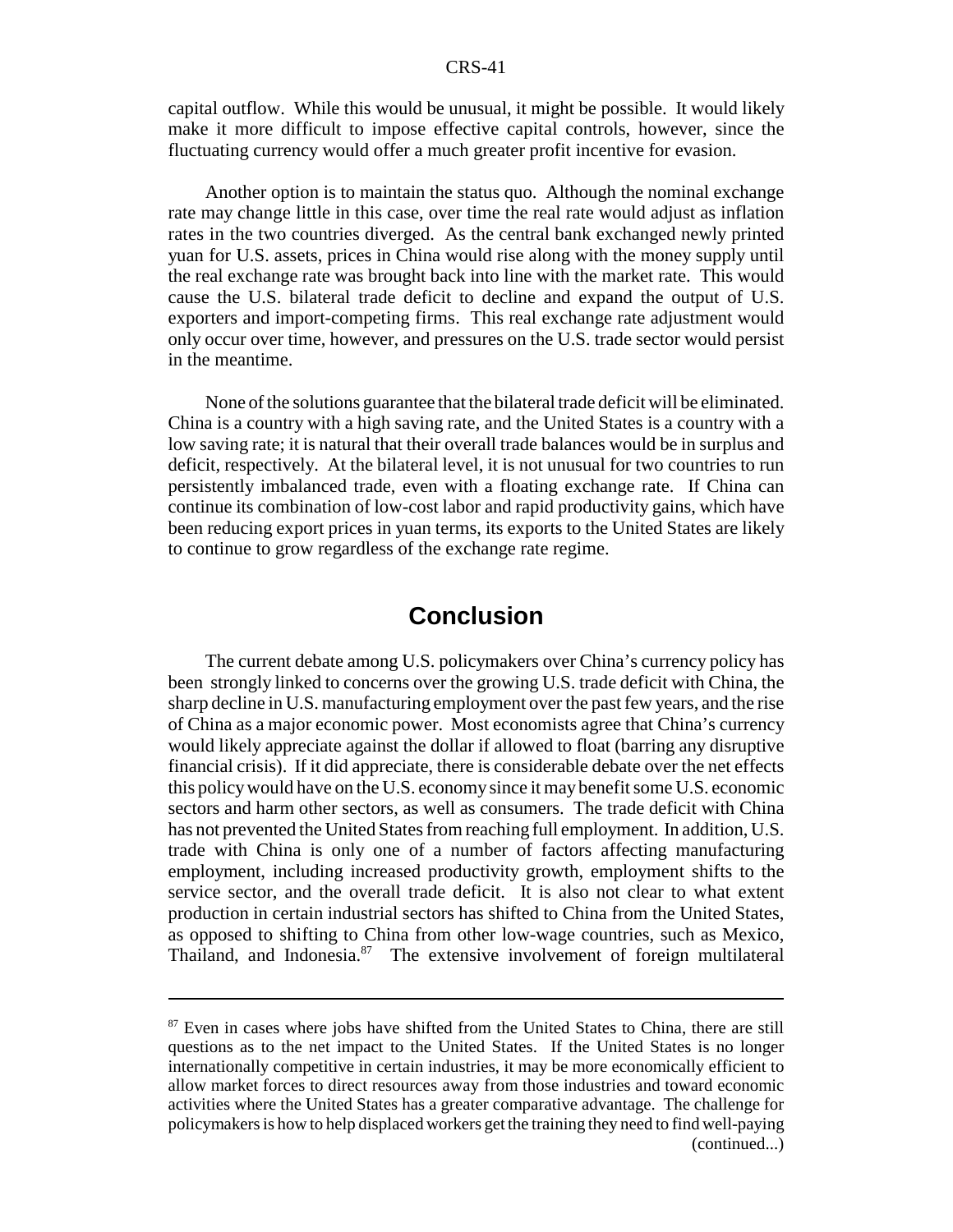corporations in China's manufactured exports further complicates the issue of who really benefits from China's trade, as well as the implications of a rising U.S. trade deficit with China (since a large share of U.S. imports are coming from foreign firms, including U.S. firms, that have shifted production from one country to China). Thus, there is considerable debate over what policy options would promote U.S. economic interests since changes to the current system would produce both winners and losers in the United States (as well as in China).

Chinese officials have stated they plan to make the currency more flexible in the near term and to eventually adopt a floating currency in the long run, but they insist that reforms should be gradual in order to avoid disruptions to the economy. For example, they claim they need to first implement further reforms to the banking system and to reduce the level of non-performing loans. Yet the present currency policy may be undermining these efforts by expanding the money supply (as a result of contributing to foreign reserves). An rising money supply promotes easy credit policies by the banks — the source of existing non-performing loans in the first place. Efforts to limit bank loans in booming sectors of the economy have mainly been the result of government administrative directives rather than market forces, which may undermine the ability to establish a market-based financial system where monetary policy is used to halt inflation and bank loans are extended to ventures that offer the highest rate of return. In addition, China's currency policy constitutes a de facto subsidy, which, while benefitting some export industries, undermines other sectors, and prevents the most efficient distribution of resources in the economy.

While U.S. officials acknowledge China's concerns over exchange rate reforms, they contend that China's exchange rate reforms are overly cautious. They further contend that China's currency policy is preventing adjustments in global trade imbalances, especially in the United States, and that this could eventually undermine world economic growth. This would hurt China's economy, given its dependence on exports. Both U.S. and Chinese officials publicly agree that China needs to undertake major economic reforms to boost domestic consumption and to obtain more even growth, and that the United States must do more to boost its level of domestic saving. China officials have stated their intention to boost economic development in the hinterland and expand spending on social security, health care, and education. However, this will likely take many years to implement.

 $87$  (...continued)

jobs that are comparable to or better than the jobs they lost.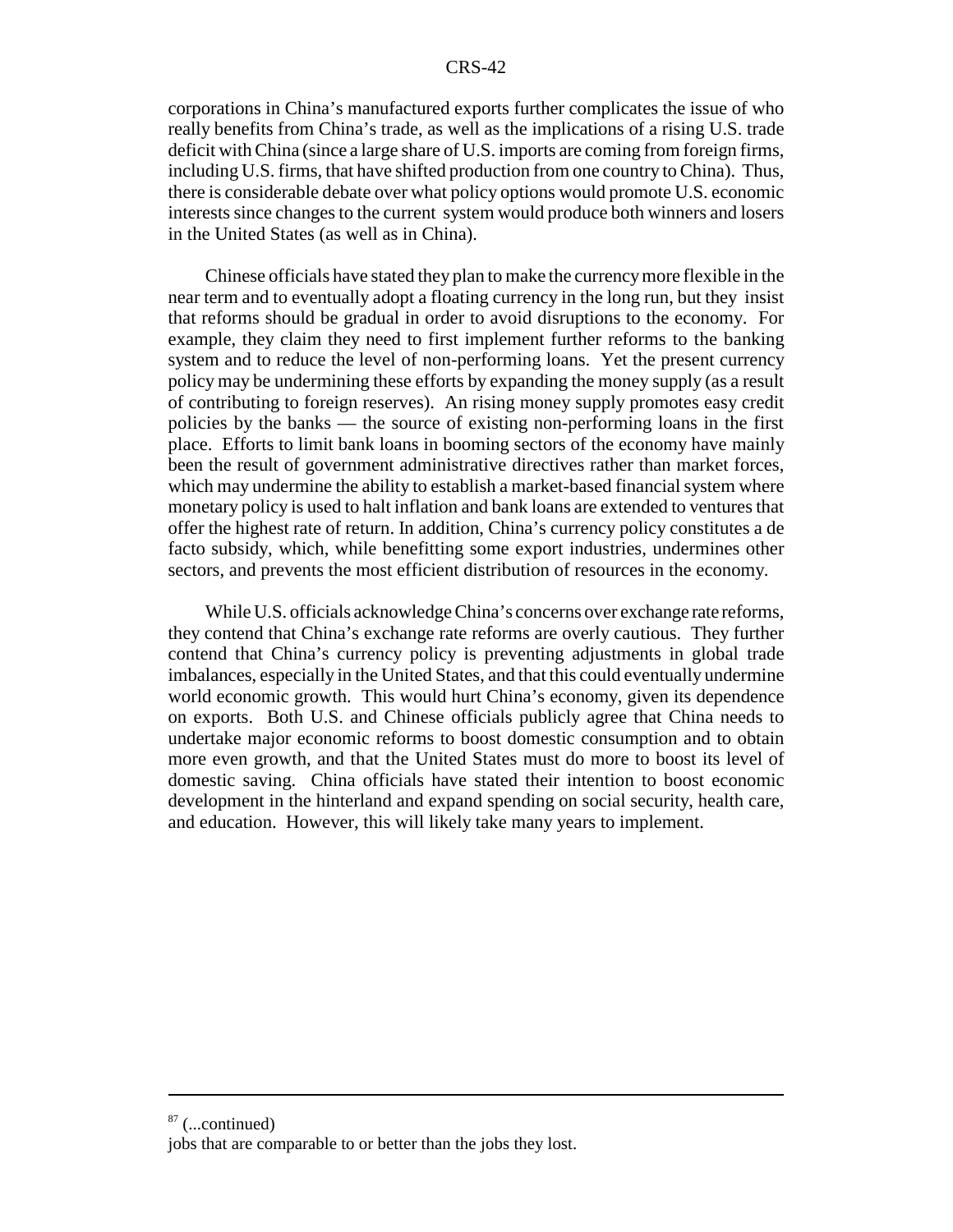### **Appendix I. Congressional Legislation in the 110th Congress**

Currency legislation in the  $110<sup>th</sup>$  Congress on China's currency policy include the following:

- ! H.R. 321 (English) would require the Treasury Department to determine if China has manipulated its currency and to estimate the rate of that manipulation (if such a determination were made), which then would require the imposition of additional tariffs on Chinese products (equal to the estimated rate of manipulation). The bill also calls on the United States to file a WTO case against China over its currency policy and to work within the WTO to modify and clarify rules regarding currency manipulation.
- ! H.R. 782 (Tim Ryan) S. 796 (Bunning) would apply U.S. countervailing laws (dealing with government subsidies) to products imported from non-market economies (such as China) and would establish an alternative methodology for estimating the amount of government subsidy benefit provided if information is not available on the amount of subsidies given to various industries in that country. The bills also make exchange rate misalignment actionable under U.S. countervailing law, require the Treasury Department to determine whether a currency is misaligned in its semi-annual reports to Congress on exchange rates, prohibit the Department of Defense from purchasing certain products imported from China if it is determined that China's currency misalignment has disrupted U.S. defense industries, and would include currency misalignment as a factor in determining (China-specific) safeguard measures on imports of Chinese products that cause market disruption.
- S. 364 (Rockefeller) would apply U.S. countervailing laws on non-market economies and would make exchange rate manipulation actionable under such laws.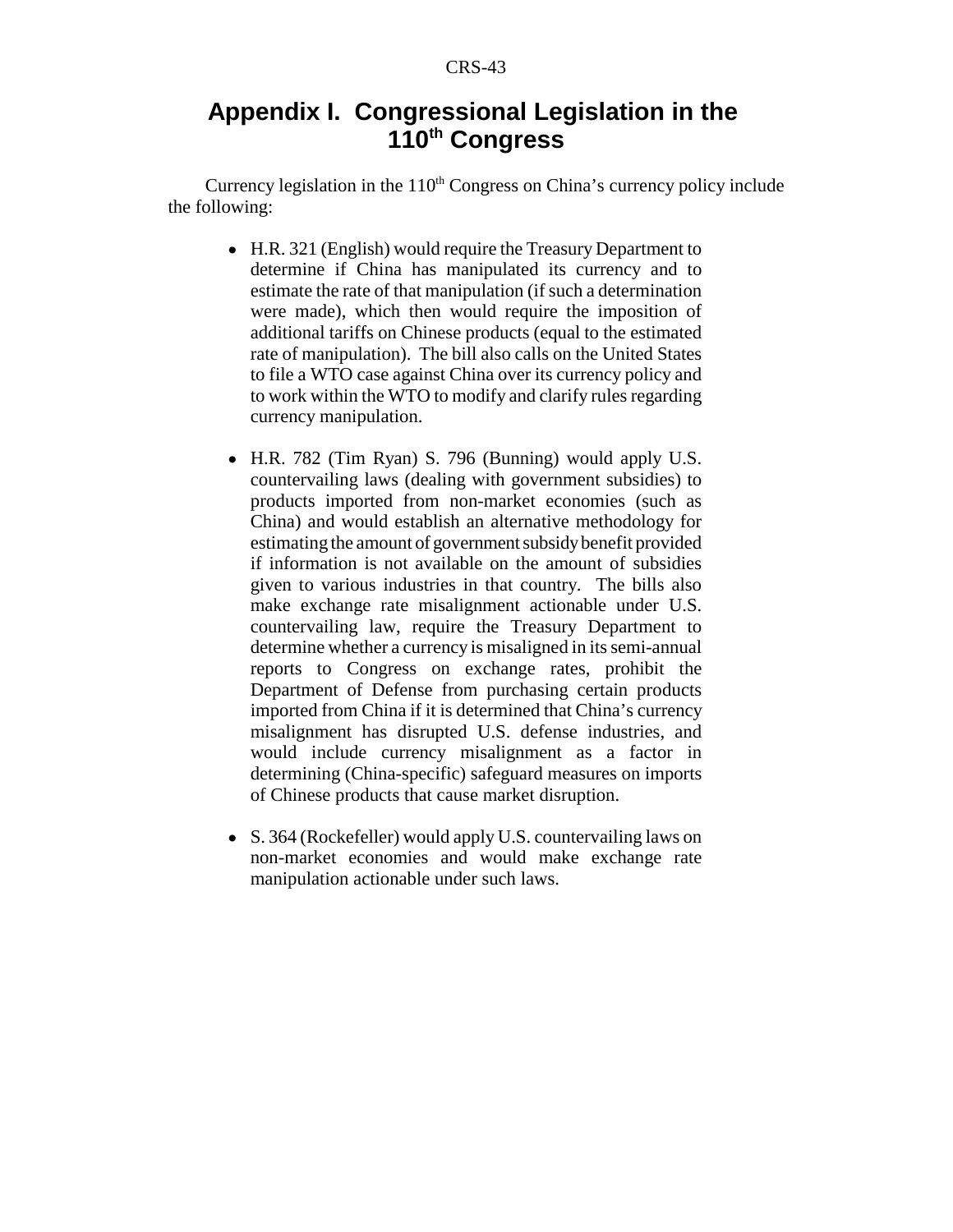### Appendix II. Legislation in the 109<sup>th</sup> Congress

Several bills were introduced in the 109<sup>th</sup> Congress to deal with foreign exchange rate policies. The listed bills provide an overview of the multiple proposals on the issue and may be re-introduced in the  $110<sup>th</sup>$  Congress.

### **Bills That Saw Legislative Action**

- S.Amdt. 309 (Schumer) to S. 600 would impose a 27.5% tariff on Chinese goods if China failed to substantially appreciate its currency to market levels. On April 6, 2005, the Senate failed (by a vote of 33 to 67) to reject the amendment, In response to the vote, the Senate leadership moved to allow a vote on S. 295 (which has same language as S.Amdt. 309) no later than July 27, 2005, as long as the sponsors of the amendment agreed not to sponsor similar amendments for the duration of the 109<sup>th</sup> Congress. However, on June 30, 2005, Senator Schumer and other sponsors of S. 295 agreed to delay consideration of the bill after they received a briefing from Administration officials and were told that China was expected to make significant progress on reforming its currency over the next few months. Disappointment over China's July 2005 currency reforms led Senator Schumer to push for consideration of S. 295 (under the previous compromise). On November 16, 2005, the Senate agreed to consider the bill no later than March 31, 2006. On March 28, 2006, Senators Schumer and Graham stated that they would move to delay taking up S. 295 in the Senate, based on their assessment during a trip to China that the Chinese government was serious about reforming its currency policy. However, on September 14, 2006, Senator Schumer stated that he was disappointed with China's movement to date on currency flexibility, and requested the Senate to take up S. 295. On September 28, 2006, Senators Schumer and Graham announced that they had been persuaded by President Bush not to pursue a vote on S. 295 in order to give Secretary of Treasury Henry Paulson more time to negotiate with China on its currency policy.
- H.R. 3283 (English) would (among other things) apply U.S. countervailing laws (dealing with foreign government subsidies) to non-market economies (such as China); and require the Treasury Department to define "currency manipulation," describe actions that would be considered to constitute manipulation, and report on China's new currency regime. The bill passed (255 to 168) on July 27, 2005. A similar bill was introduced in the Senate, S. 1421 (Collins).

### **Other Bills**

• S. 2467 (Grassley) would require the Treasury Department to engage the International Monetary Fund and other countries to resolve major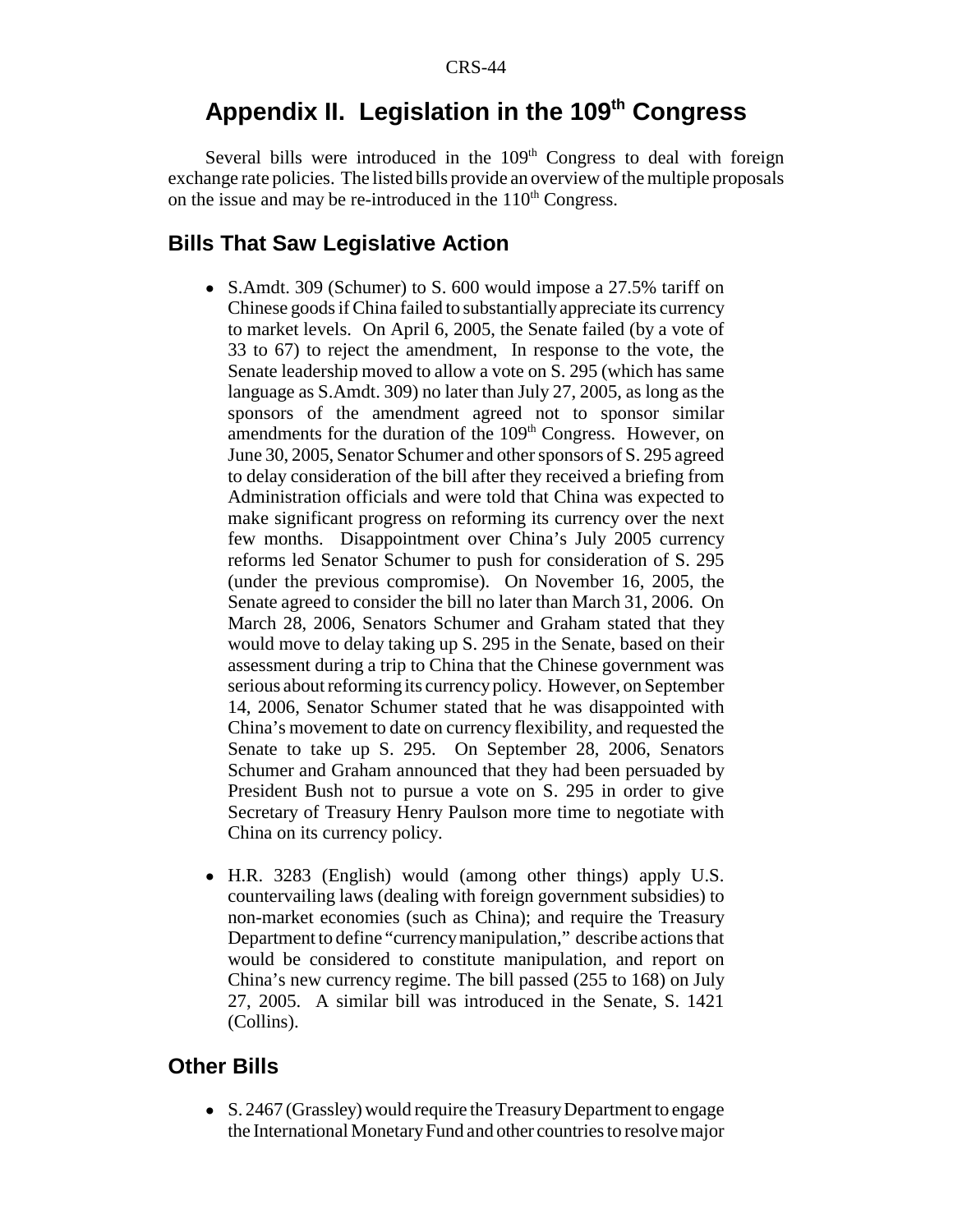currency imbalances with the dollar and would take specific action against countries that refuse to promote the fair valuation of their currency; require the Secretary of Treasury to identify "fundamentally misaligned currencies" that adversely affect the U.S. economy; and require the USTR's office to work more closely with Congress in identifying and resolving the most serious trade and investment barriers faced by U.S. firms.

- S. 2317 (Baucus) would require the USTR to identify trade enforcement priorities and to take action with respect to priority foreign country trade practices. It also includes a sense of Congress that the President should instruct the United States Executive Director to the International Monetary Fund to request the Managing Director of the Fund to use more aggressively the Fund's power to request consultations with any member country regarding that country's exchange rate policies.
- S. 14 (Stabenow) and H.R. 1575 (Myrick) direct the Secretary of the Treasury to negotiate with China to accept a market-based system of currency valuation, and would impose an additional duty of 27.5% on Chinese goods imported into the United States unless the President submits a certification to Congress that China is no longer manipulating the rate of exchange and is complying with accepted market-based trading policies.
- ! H.R. 3004 (English) would require the Treasury Department to determine if China manipulated its currency and to impose additional tariffs on Chinese goods comparable to the rate of currency manipulation.
- H.R. 3157 (Dingell) and S. 377 (Lieberman) direct the President to negotiate with those countries determined to be engaged most egregiously in currency manipulation and to seek an end to such manipulation. If an agreement is not reached, the President is directed to institute proceedings under the relevant U.S. and international trade laws (such as the WTO) and to seek appropriate damages and remedies for the U.S. manufacturers and other affected parties.
- $\bullet$  H.R. 2208 (Manzullo), S. 984 (Snowe), and S. 1048 (Schumer) add changes to the criteria that the U.S. Treasury Department is required to consider when making a determination on currency manipulation (including a protracted large-scale intervention in one direction in the exchange markets) in its bi-annual reports on International Economic and Exchange Rate Policies.
- H.R. 2414 (Rogers, Mike) would require the Treasury Department to make a determination whether China's currency policy interferes with effective balance of payments adjustments or confers a competitive advantage in international trade that would not exist if